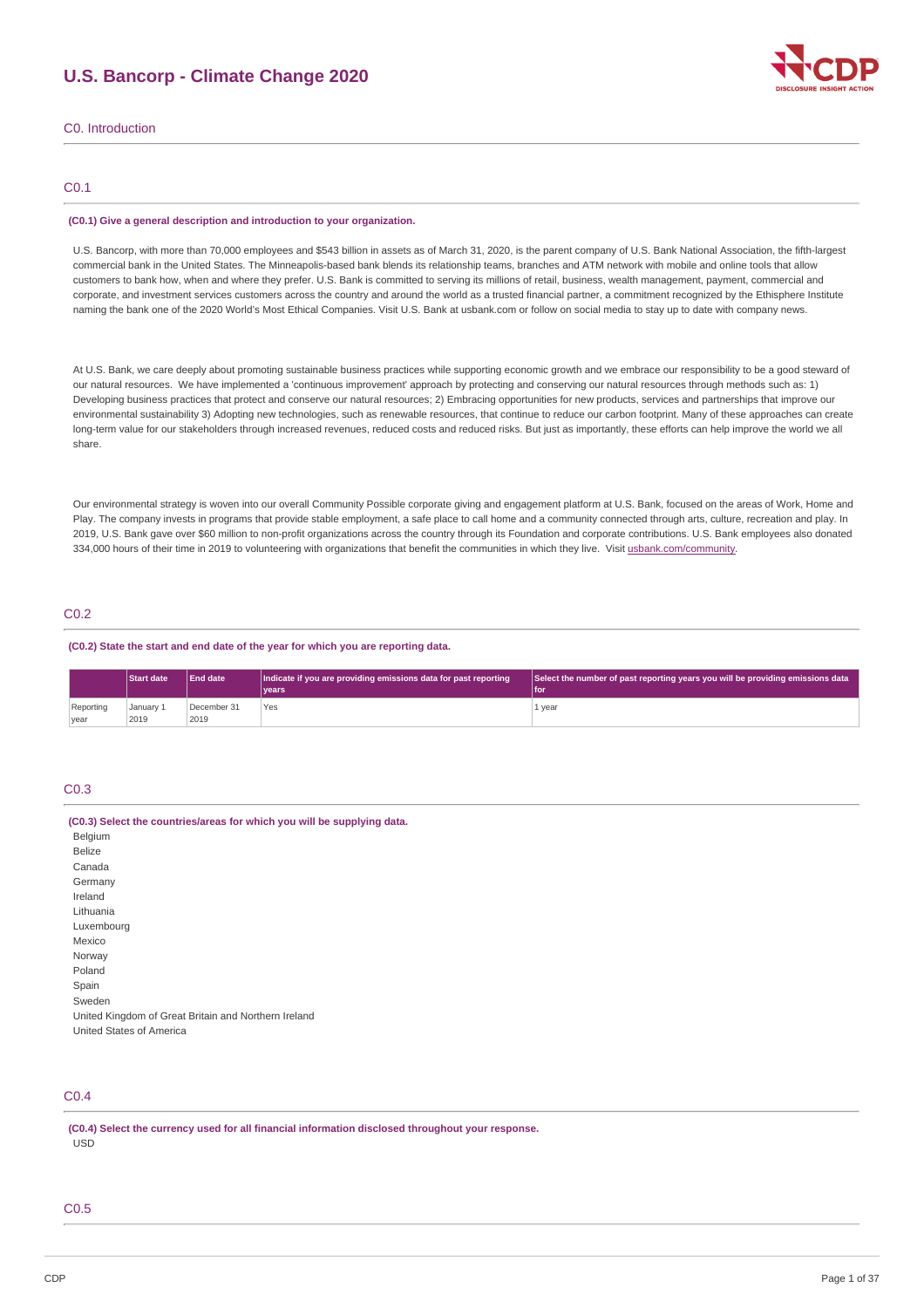(C0.5) Select the option that describes the reporting boundary for which climate-related impacts on your business are being reported. Note that this option should **align with your chosen approach for consolidating your GHG inventory.** Operational control

## C-FS0.7

**(C-FS0.7) Which organizational activities does your organization undertake?** Bank lending (Bank)

## C1. Governance

### C1.1

**(C1.1) Is there board-level oversight of climate-related issues within your organization?** Yes

## C1.1a

(C1.1a) Identify the position(s) (do not include any names) of the individual(s) on the board with responsibility for climate-related issues.

|               | <b>Position of Please explain</b>                                                                                                                                                                        |
|---------------|----------------------------------------------------------------------------------------------------------------------------------------------------------------------------------------------------------|
| individual(s) |                                                                                                                                                                                                          |
| Board-level   | The committee with the highest level of direct responsibility for climate change is our Public Responsibility Committee (PRC), an official committee of U.S. Bancorp Board of Directors. It is comprised |
| committee     | of independent directors. The committee's purpose is to review/ consider U.S. Bancorp's position/ practices on matters of public interest and public responsibility and similar issues involving our     |
|               | relationship with the community at large, including reputation. The committee charter, under the Powers and Responsibilities section, states the committee oversees "the Company's policies and          |
|               | programs related to corporate social responsibility matters, including environmental sustainability." Its oversight includes how climate change risk fits into the overall business strategy and how we  |
|               | can manage our operations responsibly. This work fits under the PRC due to our responsibility to protect the communities in which we operate (public) and potential reputation impact of this work.      |

### C1.1b

### **(C1.1b) Provide further details on the board's oversight of climate-related issues.**

| Frequency<br>with<br>which<br>climate-<br>related<br><b>issues</b> are<br>a<br>scheduled<br>agenda<br><b>item</b> | <b>Governance Scope of</b><br>mechanisms board-level<br>into which<br>climate-<br>related<br><b>lissues</b> are<br>integrated                                                                                                                                                                           | oversight                                                                                                        | Please explain                                                                                                                                                                                                                                                                                                                                                                                                                                                                                                                                                                                                                                                                                                                                                                                                                                                                                                                                                                                                                                                                                                                                                                                                                                                                                        |
|-------------------------------------------------------------------------------------------------------------------|---------------------------------------------------------------------------------------------------------------------------------------------------------------------------------------------------------------------------------------------------------------------------------------------------------|------------------------------------------------------------------------------------------------------------------|-------------------------------------------------------------------------------------------------------------------------------------------------------------------------------------------------------------------------------------------------------------------------------------------------------------------------------------------------------------------------------------------------------------------------------------------------------------------------------------------------------------------------------------------------------------------------------------------------------------------------------------------------------------------------------------------------------------------------------------------------------------------------------------------------------------------------------------------------------------------------------------------------------------------------------------------------------------------------------------------------------------------------------------------------------------------------------------------------------------------------------------------------------------------------------------------------------------------------------------------------------------------------------------------------------|
| Scheduled<br>- some<br>meetings                                                                                   | Reviewing<br>and quiding<br>strategy<br>Reviewing<br>and quiding<br>major plans<br>of action<br>Reviewing<br>and quiding<br>risk<br>management climate<br>policies<br>Monitoring<br>and<br>overseeing<br>progress<br>against goals<br>and targets<br>for<br>addressing<br>climate-<br>related<br>issues | Climate-<br>related risks<br>and<br>to our own<br>operations<br>The impact<br>of our own<br>operations<br>on the | Environmental updates, including climate-related issues, are presented to the Public Responsibility Committee (PRC) of the Board of Directors regularly. We made the<br>decision in 2019 to increase updates from annually to quarterly, starting in 2020. The purpose of these updates is to review strategy, goals, possible risks, as well as risk<br>mitigation initiatives, and major environmental partnerships/ initiatives. These scheduled presentations ensure accountability as well as allow board members to provide<br>opportunities feedback and quidance on current and future work. Board members are also encouraged to share trends they are seeing around climate change. For example, based on<br>a board member's recommendation, the U.S. Bank team researched a growing focus around biodiversity and its potential impact on U.S. Bank's current environmental<br>strategy. Each time environmental information is shared with the PRC, an update on progress towards U.S. Bank's GHG target is provided. This allows members to ask<br>questions and hold employees accountable to meeting the target. As new goals are explored, they are reviewed with the committee to provide feedback and quide our<br>strategy around setting goals and how best to meet those goals. |

## C1.2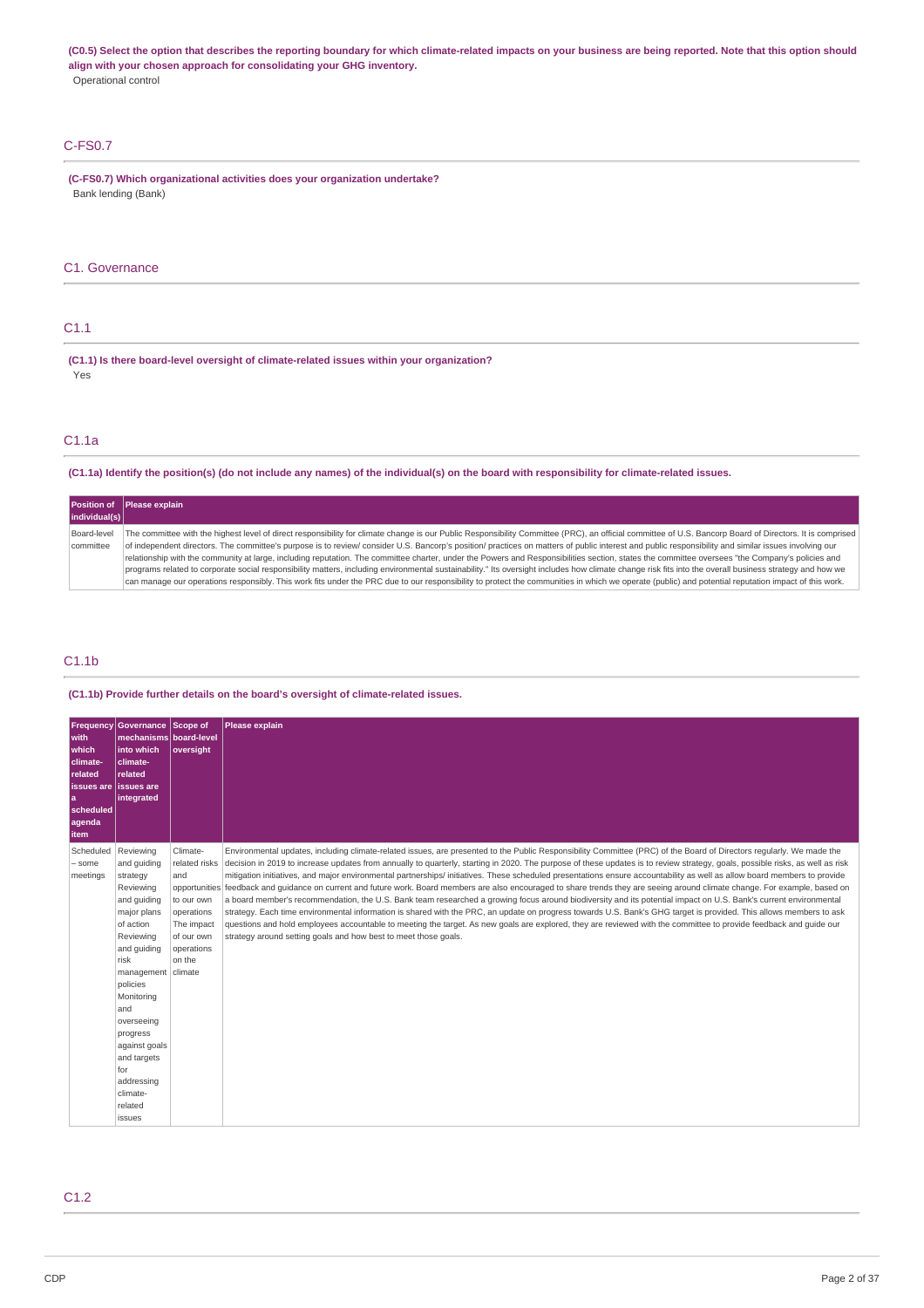#### **(C1.2) Provide the highest management-level position(s) or committee(s) with responsibility for climate-related issues.**

| Name of the position(s) and/or committee(s)                                         | <b>Reporting</b><br>l line | <b>Responsibility</b>                                                  | <b>Coverage of responsibility</b>                                                                                                                                                               | <b>Frequency of reporting to the board on</b><br><b>climate-related issues</b> |
|-------------------------------------------------------------------------------------|----------------------------|------------------------------------------------------------------------|-------------------------------------------------------------------------------------------------------------------------------------------------------------------------------------------------|--------------------------------------------------------------------------------|
| Other C-Suite Officer, please specify (U.S. Bank's<br>Chief Administrative Officer) | CEO<br>reporting<br>line   | Both assessing and managing climate-related<br>risks and opportunities | Risks and opportunities related to our other<br>products and services<br>Risks and opportunities related to our own<br>operations                                                               | Annually                                                                       |
| Chief Risks Officer (CRO)                                                           | CEO<br>reporting<br>line   | Both assessing and managing climate-related<br>risks and opportunities | Risks and opportunities related to our bank<br>lending activities<br>Risks and opportunities related to our<br>investing activities<br>Risks and opportunities related to our own<br>operations | As important matters arise                                                     |

## C1.2a

### (C1.2a) Describe where in the organizational structure this/these position(s) and/or committees lie, what their associated responsibilities are, and how climate**related issues are monitored (do not include the names of individuals).**

The Chief Administrative Officer (CAO) and the Chief Risk Officer (CRO) have joint responsibility for the leadership of climate risk. As direct reports to the Chief Executive Officer, they have appropriate authority, along with the expertise and organizational structures to address both the reputational risks and the financial risks related to climate change. U.S. Bank's CAO reports directly to the CEO and is responsible for overseeing the management of U.S. Bank's reputational risk, including reputational risk associated with climate change risk. This responsibility is included in her annual goal plan. Issues are monitored and reported to the CAO by U.S. Bank's Chief Social Responsibility Officer (CSRO), who reports directly to the CAO, and U.S. Bank's Environmental Program Manager who is part of the CSRO's team. The CAO evaluates and manages exposure to emerging environmental, social and governance trends that pose reputational risk. Day-to-day climate related matters are monitored and managed by the Environmental Program Manager. This includes quarterly meetings and working with an enterprise wide group of senior leaders (Environmental Working Group) to assess and implement U.S. Bank's climate related initiatives. Regular updates are provided to the CSRO and included in weekly email updates to the CAO as needed. U.S. Bank's Reputation Risk Oversight Committee (RROC), which is an official subcommittee of an executive level committee and includes the CAO, as well as the CSRO, provides oversight for the Environmental Working Group and receives quarterly updates regarding relevant climate related matters. Regular updates are provided to the Public Responsibility Committee of the board of directors.

The work outlined above fits within the scope of the CAO's role as the C-suite executive tasked with managing U.S. Bank's reputation. Climate change is a risk we take very seriously and one that our stakeholders are showing an increase in interest around. As such, it can have a significant impact on our reputation. Also, as the C-suite executive tasked with managing the impact on the communities we serve and sharing our company brand and strategy, our impact on the environment is a key piece of that work. "We do the right thing" is central to our brand and our identity as a company and lessening our impact on the environment is the right thing to do.

The Chief Risk Officer manages climate risk through existing risk functions and climate risk is embedded in U.S. Bank's risk policies. In 2019 we started to engage stakeholders and design a new working group, for launch in 2020, with the goal to monitor and manage financial risk related to climate change. This group is called the Climate Risk Working Group and the Chief Risk Officer has oversight of this activity. The purpose of this effort is to further integrate climate risk into U.S. Bancorp's overall enterprise risk process.

## C1.3

#### (C1.3) Do you provide incentives for the management of climate-related issues, including the attainment of targets?

|       | Provide incentives for the management of climate-related issues $^{\shortparallel}$ |  |
|-------|-------------------------------------------------------------------------------------|--|
| Row 1 |                                                                                     |  |

### C1.3a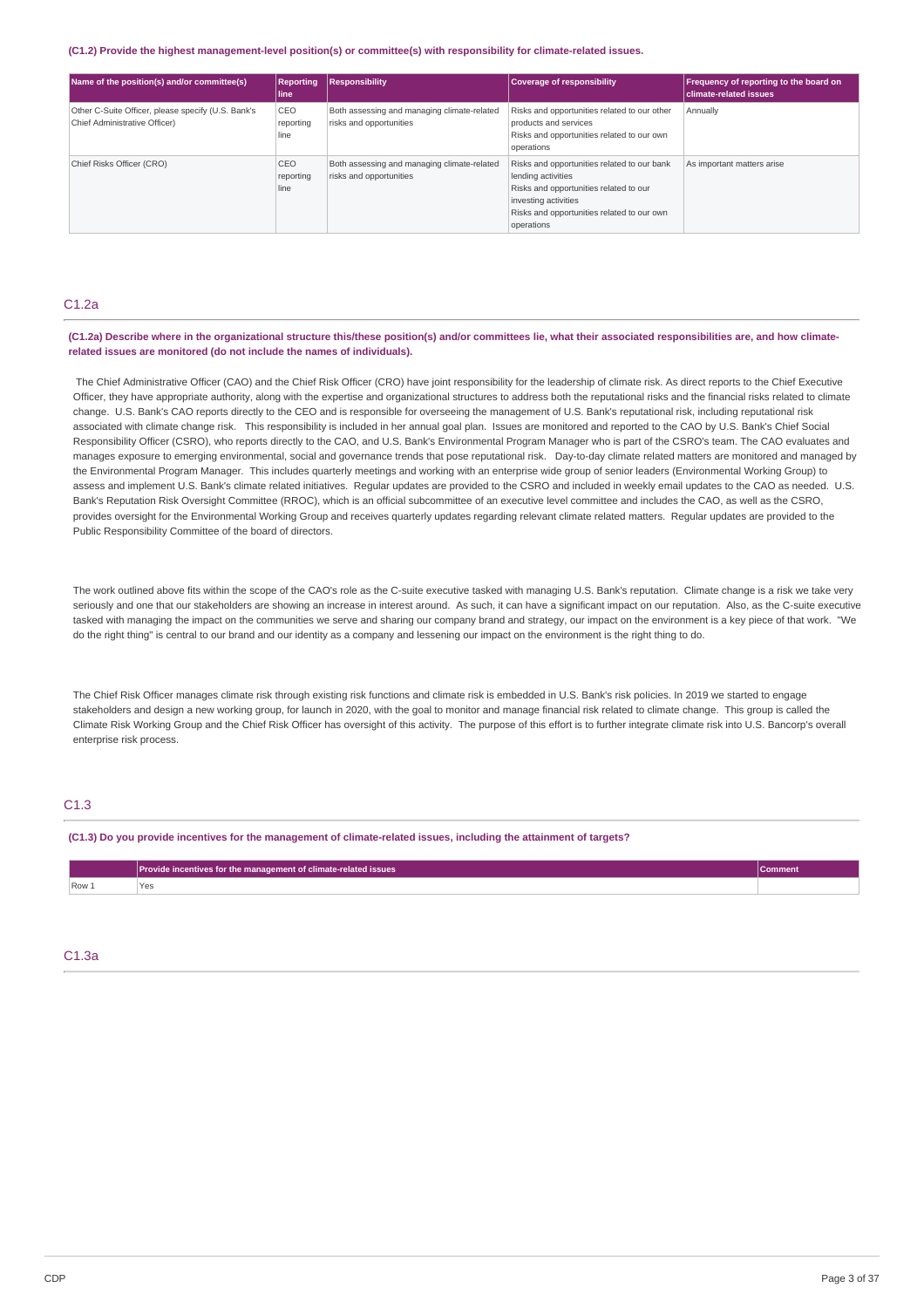### (C1.3a) Provide further details on the incentives provided for the management of climate-related issues (do not include the names of individuals).

| <b>Entitled to incentive</b>                     | <b>Type of</b>             | <b>Activity</b><br>incentive   inventivized                                    | <b>Comment</b>                                                                                                                                                                                                                                                                                                                                                                                                                                                                                                                                                                                                                                                                                                                                       |
|--------------------------------------------------|----------------------------|--------------------------------------------------------------------------------|------------------------------------------------------------------------------------------------------------------------------------------------------------------------------------------------------------------------------------------------------------------------------------------------------------------------------------------------------------------------------------------------------------------------------------------------------------------------------------------------------------------------------------------------------------------------------------------------------------------------------------------------------------------------------------------------------------------------------------------------------|
| Other C-Suite Officer                            | Monetary<br>reward         | Emissions<br>reduction<br>target<br>Behavior<br>change<br>related<br>indicator | U.S. Bank's Vice Chairman, Chief Administrative Officer (CAO)has high level oversight of company environmental strategy and policy, including U.S. Bank's<br>GHG emissions reduction target of 40% by 2029 and 60% by 2044. U.S. Bank achieved its 2029 target in 2019. This includes employee engagement around<br>environmental efforts to reduce corporate emissions, customer engagement and driving internal change towards being more environmentally responsible. The<br>CAO has oversight of strategy and initiatives to drive U.S. Bank's environmental progress, including meeting our target, and this is written into her annual<br>performance goals. Compensation is informed by achieving the goals in annual performance goal plans. |
| Business unit manager                            | Monetary<br>reward         | Emissions<br>reduction<br>target<br>Behavior<br>change<br>related<br>indicator | U.S. Bank's Chief Social Responsibility Officer (CSRO) is responsible for managing the employees who set U.S. Bank's environmental strategy, including<br>performance targets. The CSRO is also responsible for managing reputational climate change risk in partnership with her team. Management of climate change<br>strategy and risk is part of performance goals and success is incentivized through annual performance awards.                                                                                                                                                                                                                                                                                                                |
| Environment/Sustainability   Monetary<br>manager | reward                     | Emissions<br>reduction<br>target<br>Behavior<br>change<br>related<br>indicator | U.S. Bank's VP - Environmental Program Manager is responsible for coordinating efforts to engage employees and modify behaviors to reduce emissions, as<br>well as working across business lines to coordinate energy/ emissions reduction initiatives. She also reviews pertinent environmental due diligence escalations<br>from the business lines to determine whether further escalation is needed. Success is incentivized through annual performance awards.                                                                                                                                                                                                                                                                                  |
| Energy manager                                   | Monetary<br>reward         | Emissions<br>reduction<br>target<br>Energy<br>reduction<br>project             | U.S. Bank's VP - Energy Manager within Corporate Real Estate is responsible for managing and supporting our energy reduction program as well as<br>renewable energy efforts. Success is incentivized through annual performance awards.                                                                                                                                                                                                                                                                                                                                                                                                                                                                                                              |
| Business unit manager                            | Monetary<br>reward         | Portfolio/fund<br>alignment to<br>climate-<br>related<br>objectives            | Renewable energy managers within the U.S. Bancorp Community Development Corporation are responsible for tax credit investing of projects within the solar/<br>renewable energy industry. These projects help customers reduce or avoid GHG emissions. These managers are incentivized by the number of renewable<br>energy projects they facilitate and manage.                                                                                                                                                                                                                                                                                                                                                                                      |
| All employees                                    | Non-<br>monetary<br>reward | Behavior<br>change<br>related<br>indicator                                     | Development and implementation of sustainability initiatives, including those which have direct impact on emissions reduction, such as energy reduction and<br>transportation initiatives. U.S. Bank employees are encouraged to recognize each other using the Best in US portal - U.S. Bank's employee recognition<br>program.                                                                                                                                                                                                                                                                                                                                                                                                                     |

## C-FS1.4

(C-FS1.4) Does your organization offer its employees an employment-based retirement scheme that incorporates ESG principles, including climate change?

|     | We offer an employment-based retirement scheme that incorporates ESG principles, including climate change. | ∪omment |
|-----|------------------------------------------------------------------------------------------------------------|---------|
| Row |                                                                                                            |         |

## C2. Risks and opportunities

| C <sub>21</sub> |  |  |  |
|-----------------|--|--|--|
|                 |  |  |  |

(C2.1) Does your organization have a process for identifying, assessing, and responding to climate-related risks and opportunities? Yes

## C2.1a

**(C2.1a) How does your organization define short-, medium- and long-term time horizons?**

|             | From (years) | To (years) | <b>Comment</b> |
|-------------|--------------|------------|----------------|
| Short-term  |              |            |                |
| Medium-term |              |            |                |
| Long-term   |              | 100        |                |

## C2.1b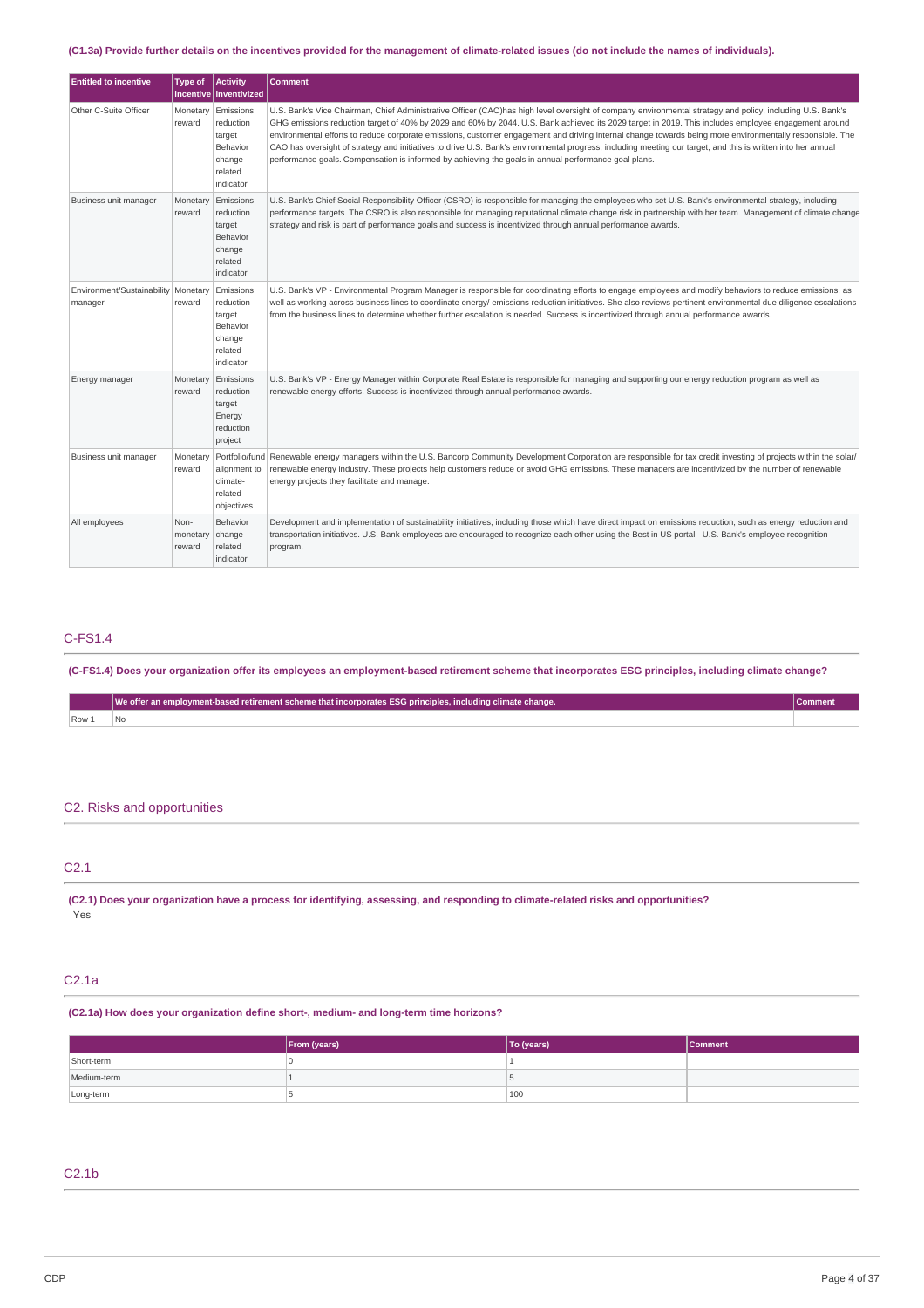#### **(C2.1b) How does your organization define substantive financial or strategic impact on your business?**

U.S. Bank would define substantive as having a significant financial, reputation or social impact, or impacting our business operations and/ or brand, making it more difficult to meet the needs of our customers and communities. Level and type of impact would vary by business line. This includes consideration around 1) number of business lines and/ or customers affected, 2) potential financial loss and/or revenue as a result of the risk or opportunity, and 3) stakeholder attention around the risk/ opportunity, including potential effect on U.S. Bank's reputation.

### C2.2

**(C2.2) Describe your process(es) for identifying, assessing and responding to climate-related risks and opportunities.**

**Value chain stage(s) covered** Direct operations Downstream

**Risk management process**

Integrated into multi-disciplinary company-wide risk management process

**Frequency of assessment** More than once a year

**Time horizon(s) covered** Short-term Medium-term Long-term

### **Description of process**

U.S. Bank risk management procedures vary across types of potential risks (asset level, portfolio risk, reputational risk, etc.) In general, the time frame looks out up to 20 years depending on the product type and length of commitment. Depending on nature and severity of the risk identified, the results are reported through the impacted business line risk division, the corporate-wide risk division, the Environmental Working Group (EWG), the Climate Risk Working Group (CRWG) and the Reputation Risk Oversight Committee (RROC). An update is shared regularly with the Board of Directors. In 2019, we formally integrated climate risk into our qualitative scorecard and emerging risk process, adding it to our emerging risk report. We continue to develop our governance structure with plans to increase reporting to the Board. U.S. Bank's risk management framework covers management of risks that may negatively impact the Company, including credit, interest rate, liquidity, market, operational, reputational, strategic, compliance, and BSA/AML. U.S. Bank's Chief Risk Officer leads the independent risk management organization, which provides oversight of the Company's risktaking activities. In addition, every business line has a team specifically focused on all types of risks: at the business unit level (i.e. lending portfolio or product specific), risks at the asset level (i.e. corporate real estate and credit risk for assets within our portfolio), and risks at the company level (reputational or supply chain). We utilize a multiple line of defense approach in the prioritization of risk, looking at business line risk management, corporate level risk management and assurance/validation/verification of our risk management processes, with escalation processes/procedures clearly defined. From an opportunities perspective, as risks are identified and addressed, business lines simultaneously look for ways to turn these into opportunities for additional product development/sales, and/or cost savings, and opportunities are typically prioritized by creation of positive operating leverage (balancing the revenue potential with the development expense). U.S. Bank seeks feedback from NGOs, industry groups, customers, shareholders, and peer banks to better understand and identify risks related to climate change. Through conducting a materiality assessment, we engaged with customers, investors, peers and employees to seek feedback on most relevant risks(financed emissions) and opportunities (renewable energy financing) related to our company and business. This process provided valuable feedback to assess target areas. Highest priority is given to any risk or opportunity seeing an increase in more than one of our substantive financial or strategic impact metrics. Management of climate change risks and opportunities is integrated into U.S. Bank's business strategy due to its broad array of potential impacts (both positive and negative), whether direct or indirect. We have a robust reputation risk management process to help ensure we are appropriately identifying and addressing emerging risks. The most recent enhancement is the design of the CRWG to further identify and manage financial risks related to climate change. We work to educate and inform business lines so each line can integrate climate change into their risk management process and identify opportunities for business growth. As regulatory/legislative measures are implemented, there is direct impact to opportunities (new products/services to help customers meet the requirements), business practices (ensuring our compliance with applicable requirements), and risk (will the requirements result in a negative impact on ability to do business or cost to do business for our company and our customers). Several feedback mechanisms ensure communication is shared with the appropriate parties to prioritize the identified risks/opportunities. U.S. Bank assesses opportunities as a function of our existing risk management processes. When an opportunity to better meet customer need is identified, risk programs are in place to identify and mitigate any potential risk. An example related to a transition to a low carbon economy is renewable energy lending. This opportunity to meet client needs is being explored as a new product and is being assessed by Credit Risk Management. Our extensive risk infrastructure monitors and helps mitigate risks due to climate change such as disaster recovery in the event of severe weather instances. As an example, the new CRWG will oversee climate change risk across the enterprise. This working group includes senior leaders from risk management, Corporate Social Responsibility, Legal and customer business lines, working together to identify and track risk within our customer portfolio and to develop management methods to reduce risk. This work continues to be escalated to senior management in a continued effort to heighten environmental impact awareness across all business lines, thus being reflected in individual business line strategy and goals. U.S. Bank established a Relationship Risk policy to create a consistent enterprise framework for managing relationship risk and designed a Working Group that outlines policy expectations for prohibited segments or those that present elevated risk. We create a unified approach through an enterprise environmental policy that is integrated and linked from various other policies, such as the credit policy and relationship risk policy. This brings together corporate policies for wider awareness around our environmental practices. In an effort to manage transitional risk, we worked with Ceres to evaluate current ESRM practices. A more streamlined framework allows us to better assess risk within our portfolio as a result of changing regulation and market demand during a shift to a low carbon economy. Following the conclusion of this work, we made two major changes 1) combining our environmental policy with our relationship review oversight policy and 2) designed a climate risk working group. These changes better streamlined environmental risk into our well defined relationship risk process, allowing an integrated approach to management, and the climate risk working group will streamline communications around climate risk to address risks and opportunities at an enterprise level instead of one off. Increasing temperatures caused by climate change have the potential to significantly increase the cost to power U.S. Bank's over 3,000 locations. We need to manage physical climate change risks and opportunities through rigorous energy efficiency programs and have done this through building upgrades. This work has resulted in opportunities to save money and increased vendor partnerships, such as purchasing renewable energy through Xcel Energy's Renewable Connect program, saving us nearly \$800K in utility costs and decreasing our carbon footprint by 3.55% in 2019.

## C2.2a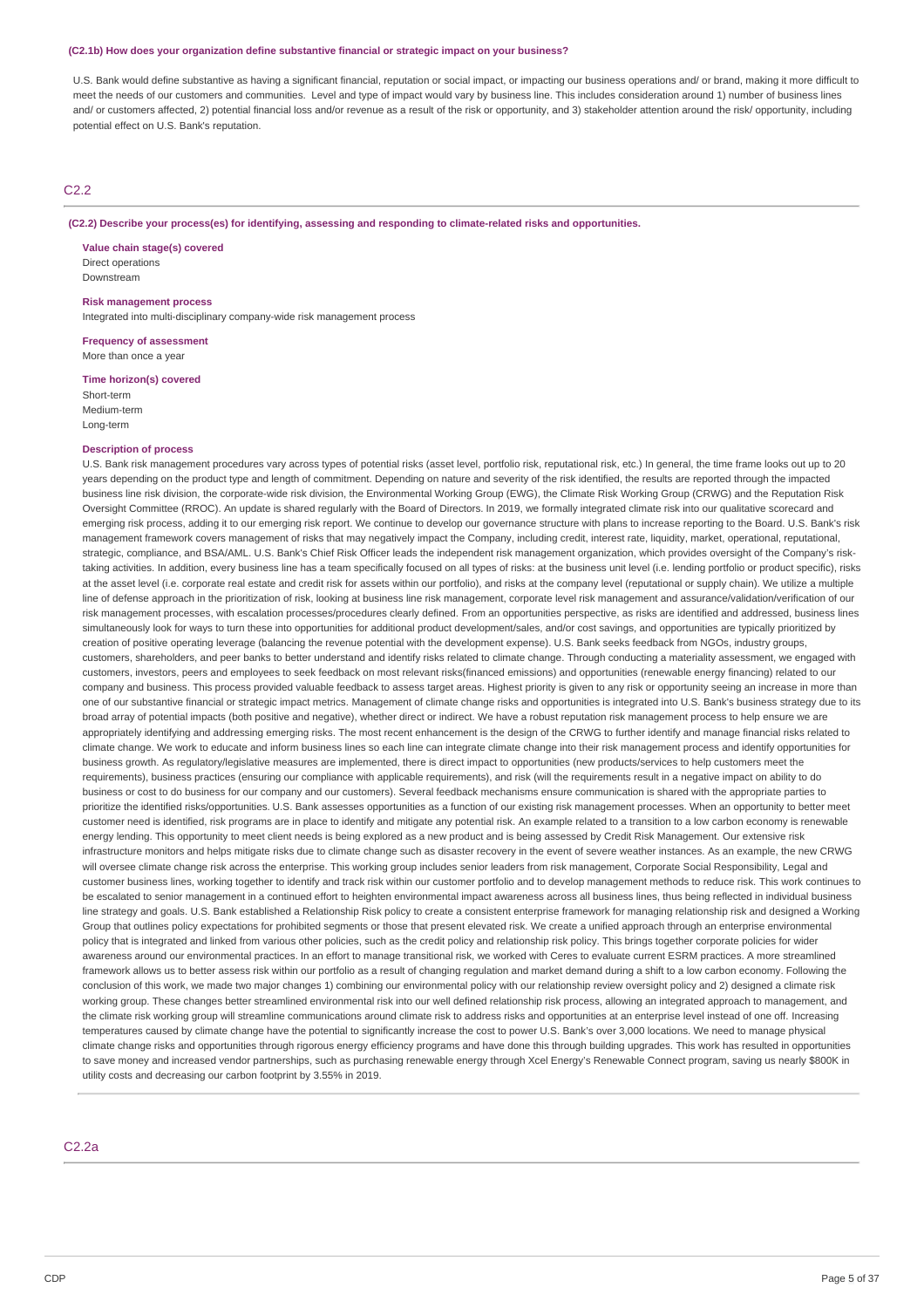## **(C2.2a) Which risk types are considered in your organization's climate-related risk assessments?**

|                        | 8                                                  | Relevance Please explain                                                                                                                                                                                                                                                                                                                                                                                                                                                                                                                                                                                                                                                                                                                                                                                                                                                                                                                                                                                                                                                                                                                                                                                                                                                                                                                                                                                                                                                                                |
|------------------------|----------------------------------------------------|---------------------------------------------------------------------------------------------------------------------------------------------------------------------------------------------------------------------------------------------------------------------------------------------------------------------------------------------------------------------------------------------------------------------------------------------------------------------------------------------------------------------------------------------------------------------------------------------------------------------------------------------------------------------------------------------------------------------------------------------------------------------------------------------------------------------------------------------------------------------------------------------------------------------------------------------------------------------------------------------------------------------------------------------------------------------------------------------------------------------------------------------------------------------------------------------------------------------------------------------------------------------------------------------------------------------------------------------------------------------------------------------------------------------------------------------------------------------------------------------------------|
|                        | inclusion                                          |                                                                                                                                                                                                                                                                                                                                                                                                                                                                                                                                                                                                                                                                                                                                                                                                                                                                                                                                                                                                                                                                                                                                                                                                                                                                                                                                                                                                                                                                                                         |
| Current<br>regulation  | Relevant,<br>always<br>included                    | As a financial services company, we are highly regulated, so this is always relevant to our business and included in our climate-related risk assessment. U. S. Bank's legal department is<br>represented on both the Climate Risk Working Group and the Environmental Working Group that drive climate related risk management initiatives and our formal risk management<br>process includes a detailed review by corporate compliance who is well versed in current regulations. Current regulation that is included in our risk assessment is around renewable energy<br>tax credits. The U.S. Bancorp Community Development Corporation is a leader in the renewable energy investment tax credit and community solar garden markets. Increased regulation,<br>setting limits around the types of investments allowed under the tax credit, or a decrease in supportive regulation, such as discontinuing the tax credit at the federal level, in this area might<br>lead to a reduced ability to make these types of investments. In 2019 U.S. Bancorp Community Development Corporation invested more than \$1.2 billion in renewable energy. These<br>investments helped add 2.2 gigawatts of solar power across the country, create 18,000 construction jobs, and produced an equivalent amount of renewable energy to power 340,000<br>homes. The carbon offset of these investments is equal to removing 522,000 passenger vehicles from the road or planting three million acres of forest. |
| Emerging<br>regulation | Relevant,<br>always<br>included                    | As a financial services company, we are highly regulated, so this is always relevant to our business and included in our climate-related risk assessment. U. S. Bank's legal department is<br>part of the Environmental Working Group and the Climate Change Working Group that drive climate related risk management initiatives and our formal risk management process is a<br>detailed review by the compliance team who is well versed in current requlations. An example of emerging requlation that is being assessed throughout our risk management process is<br>increased taxes and regulation around energy and fuel. Increased taxes and regulation around fuel and energy would increase the operating cost to run U.S. Bank's over 3,000 locations.<br>It might also affect the type of energy we can purchase, which has the potential to force us into fuel/ energy purchasing agreements with a higher cost than previous partnerships. In 2019,<br>U.S. Bank spent approximately \$65 million on energy to operate our over 3,000 locations. If fuel and energy taxes increase, these costs will increase the level of funding needed to<br>operate our facilities.                                                                                                                                                                                                                                                                                                                    |
| Technology             | Relevant,<br>always<br>included                    | U.S. Bank offers many online services that reduce emissions by eliminating the need to travel to branches for customers' banking needs, as well as reducing paper use. Data security is<br>paramount to who we are as a company and to our industry in general, so any risks involved with these services are always included in our risk management process. An example would<br>be the fact that U.S. Bank was the first bank to offer banking services on all three major platforms: Amazon Alexa, Google Home and Apple Siri. In order to reduce risk of unauthorized<br>persons accessing customer information through these types of devices, certain banking functions are not allowed when using these platforms. Precautions need to be taken to ensure<br>service to our customers continues in the event a data center is impacted. Higher reliance on technology also presents risk within our operation. As a financial services company, we<br>require multiple data centers that are strategically placed across our footprint to ensure operation resiliency. We also see physical climate change risk associated with our data centers due<br>to increased energy use with more dramatic temperature changes. Data centers also create unique physical security risks, in the event of heightened natural disasters caused by climate<br>change.                                                                                                                                       |
| Legal                  | <b>Not</b><br>relevant,<br>explanation<br>provided | We currently do not consider climate change to present material litigation or regulatory enforcement risks to our company. We continue to monitor the legal implications of the changing<br>climate.                                                                                                                                                                                                                                                                                                                                                                                                                                                                                                                                                                                                                                                                                                                                                                                                                                                                                                                                                                                                                                                                                                                                                                                                                                                                                                    |
| Market                 | Relevant.<br>sometimes<br>included                 | Market shifts do affect our customers, which in turn can affect our bottom line through an increase in write-offs. For example, if the shift to a low carbon economy increases the market for<br>electric vehicles, any automotive industry manufacturers who have not effectively transitioned might see a decrease in revenue, resulting in an inability to meet financial commitments,<br>which would, in turn, affect U.S. Bank's business. When we see a market shift that would affect a large number of customers, we would then include the risk in our portfolio review and risk<br>assessment. With the shift to a low carbon economy, U.S. Bank is beginning to look at products to assist and/ or encourage our customers with this shift. Examples of products being<br>explored are renewable energy lending and expanded impact investment offerings. Because of this, we see market shifts as both a risk and an opportunity to expand our business. In<br>addition, as climate risk events increase, we should expect more frequent market shock events. The bank currently maintains a strong capital structure, non-high risk trading strategies,<br>and a risk management framework that includes stress scenarios to estimate potential loss from a severe market shock.                                                                                                                                                                                                           |
| Reputation             | Relevant.<br>always<br>included                    | Increased expectations from customers, shareholders, communities, and investors regarding disclosure and management of environmental impact have led to more scrutiny and<br>reputation risk. As a financial services provider, U.S. Bank's impact may be lower than that of our customers, but we are more frequently being evaluated based on our customers'<br>environmental impact due to our financial relationship with them. A negative evaluation could damage U.S. Bank's reputation and result in a loss of business, so we make sure to take the<br>time to get to know our customers. U.S. Bank has an escalation process in place to review customers posing reputation risk up through the Company Chief Risk Officer and other<br>Managing Committee members, as appropriate. We've also enhanced our approach on assessing climate risk; we have established an Environmental Working Group, Reputation Risk<br>Working Group, and a Climate Risk Working Group to share, monitor, and report on relevant reputation and financial risks. All three working groups are made up of senior leaders across<br>several business lines.                                                                                                                                                                                                                                                                                                                                                      |
| Acute<br>physical      | Relevant.<br>always<br>included                    | Natural disasters affect U.S. Bank's customers and can lead to their inability to fulfil commitments. If their business is destroyed through flooding or other climate related event, they may<br>be unable to conduct business. This would lead to an inability to repay debt and a decrease in future relationship opportunities. U.S. Bank attempts to evaluate customer relationships in<br>relation to recent trends through our risk management processes. A natural disaster dashboard has been created to track financial impact to our operations and credit portfolios from past<br>events and evaluate the potential impact of additional disasters. Stress Testing scenarios have also been created that incorporate increased frequency and severity of natural disasters<br>and to incorporate these scenarios into capital planning considerations.                                                                                                                                                                                                                                                                                                                                                                                                                                                                                                                                                                                                                                      |
| Chronic<br>physical    | Relevant,<br>always<br>included                    | Similar to the acute physical occurrences, chronic shifts caused by climate change can also affect our customers and their ability to fulfil commitments, as well as a decrease in future<br>relationship opportunities. Our Capital Management and our Risk Management & Compliance groups are working on scenarios to stress test our portfolio against various risks, including<br>those related to climate-change. Changes in temperature extremes will also lead to an increase in energy use to heat and cool U.S. Bank's over 3,000 locations. U.S. Bank has several<br>locations in the Western/ Southwestern United States, in cities such as Las Vegas, Phoenix, San Diego and Los Angeles. With temperatures continuing to rise, especially in the desert<br>climates, our locations in these areas will require a continually higher level of cooling. U.S. Bank is headquartered in Minneapolis, a traditionally cool city, and has a large presence in other<br>northern locations, such as Milwaukee. These locations do not usually require a high level of cooling, but with increasingly warmer weather, they now require more use of air conditioning<br>units, resulting in higher costs and emissions. In 2019, U.S. Bank spent approximately \$65 million on energy to operate our over 3,000 locations. If extreme temperatures worsen, these<br>costs will increase the level of capital needed to operate our facilities.                                                      |

## C-FS2.2b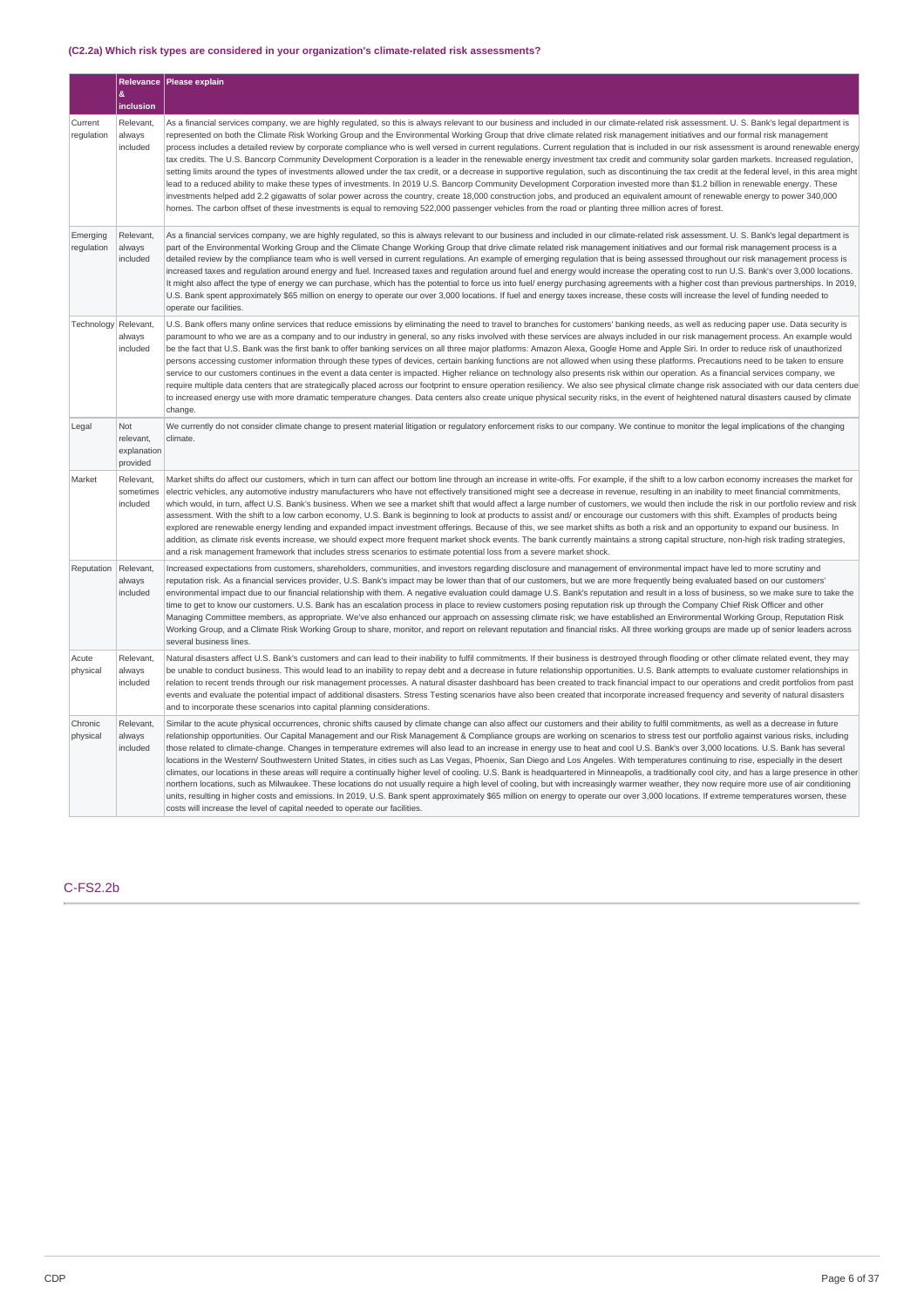## **(C-FS2.2b) Do you assess your portfolio's exposure to climate-related risks and opportunities?**

|                                                                    | l We<br>assess<br>l the<br>portfolio's<br>exposure | Please explain                                                                                                                                                                                                                                                                                                                                                                                                                                                                                                                                                                                |
|--------------------------------------------------------------------|----------------------------------------------------|-----------------------------------------------------------------------------------------------------------------------------------------------------------------------------------------------------------------------------------------------------------------------------------------------------------------------------------------------------------------------------------------------------------------------------------------------------------------------------------------------------------------------------------------------------------------------------------------------|
| Bank lending Yes<br>(Bank)                                         |                                                    | Credit Risk Management maintains a quarterly report on credit exposure to environmentally sensitive industries based on U.S. Bank's Environmental Responsibility Policy. The process<br>to create this report includes identifying environmentally sensitive industries based on the North American Industry Classification (NAICS) codes. NAICS codes are then aggregated<br>through the reporting process and the total dollar exposure for each environmentally sensitive industry is calculated. Management leverages the report to analyze exposure and monitor<br>trending of exposure. |
| Investing<br>(Asset<br>manager)                                    | $<$ Not<br>Applicable<br>$\geq$                    | <not applicable=""></not>                                                                                                                                                                                                                                                                                                                                                                                                                                                                                                                                                                     |
| Investing<br>(Asset<br>owner)                                      | $<$ Not<br>Applicable<br>$\geq$                    | <not applicable=""></not>                                                                                                                                                                                                                                                                                                                                                                                                                                                                                                                                                                     |
| Insurance<br>underwriting<br>(Insurance<br>company)                | $<$ Not<br>Applicable<br>$\geq$                    | <not applicable=""></not>                                                                                                                                                                                                                                                                                                                                                                                                                                                                                                                                                                     |
| Other<br>products and applicable<br>services,<br>please<br>specify | Not                                                |                                                                                                                                                                                                                                                                                                                                                                                                                                                                                                                                                                                               |

## C-FS2.2c

### **(C-FS2.2c) Describe how you assess your portfolio's exposure to climate-related risks and opportunities.**

|                                                                 | coverage type                   | Portfolio   Assessment   Description |                                                                                                                                                                                                                                                                                                                                                                                                                                                                                                                                                                                                                                                                                                                                                                                                                                                                                                                                                                                                                                                                                                                                                                                                                                       |
|-----------------------------------------------------------------|---------------------------------|--------------------------------------|---------------------------------------------------------------------------------------------------------------------------------------------------------------------------------------------------------------------------------------------------------------------------------------------------------------------------------------------------------------------------------------------------------------------------------------------------------------------------------------------------------------------------------------------------------------------------------------------------------------------------------------------------------------------------------------------------------------------------------------------------------------------------------------------------------------------------------------------------------------------------------------------------------------------------------------------------------------------------------------------------------------------------------------------------------------------------------------------------------------------------------------------------------------------------------------------------------------------------------------|
| Bank<br>lending<br>(Bank)                                       | Majority<br>of the<br>portfolio | Qualitative<br>and<br>quantitative   | Credit Risk Management maintains a quarterly report on credit exposure to environmentally sensitive industries based on U.S. Bank's Environmental Responsibility Policy.<br>Tools used to assess the portfolios exposure include portfolio risk limits on the bank's exposure to the oil and gas sector. In addition, our policy restrictions around<br>environmentally sensitive types of coal mining demonstrate the Bank's strategy to be responsive to a warmer world. We do not have portfolio limits specifically around coal,<br>precisely because the environmental policy prohibits certain forms of coal mining and financing new coal-fired power plants or new coal mines. Because of this, our credit<br>exposure is immaterial. Clients in industries with higher environmental impact (e.g. oil and gas, utilities, forestry, coals/metals and mining) go through due diligence to assess<br>environmental risk and are subject to the Bank's policy prohibitions or escalation process. The Risk Identification process for stress testing includes risk events related to<br>increased frequency of physical risks, such as natural disasters, and incorporates those risk events into the stress testing processes. |
| Investing<br>(Asset<br>manager)                                 | $<$ Not<br>Applicabl<br>e       | $<$ Not<br>Applicable>               | <not applicable=""></not>                                                                                                                                                                                                                                                                                                                                                                                                                                                                                                                                                                                                                                                                                                                                                                                                                                                                                                                                                                                                                                                                                                                                                                                                             |
| Investing<br>(Asset<br>owner)                                   | $<$ Not<br>Applicabl<br>e       | $<$ Not<br>Applicable>               | <not applicable=""></not>                                                                                                                                                                                                                                                                                                                                                                                                                                                                                                                                                                                                                                                                                                                                                                                                                                                                                                                                                                                                                                                                                                                                                                                                             |
| Insurance<br>underwriting   Applicabl<br>(Insurance<br>company) | $<$ Not<br> e>                  | $<$ Not<br>Applicable>               | <not applicable=""></not>                                                                                                                                                                                                                                                                                                                                                                                                                                                                                                                                                                                                                                                                                                                                                                                                                                                                                                                                                                                                                                                                                                                                                                                                             |
| Other<br>products<br>and<br>services,<br>please<br>specify      | $<$ Not<br>Applicabl<br>e >     | $<$ Not<br>Applicable>               | <not applicable=""></not>                                                                                                                                                                                                                                                                                                                                                                                                                                                                                                                                                                                                                                                                                                                                                                                                                                                                                                                                                                                                                                                                                                                                                                                                             |

## C-FS2.2d

**(C-FS2.2d) Do you assess your portfolio's exposure to water-related risks and opportunities?**

|                                                     | We assess<br>the portfolio's coverage<br>exposure |                                 | Portfolio   Please explain                                                                                                                                                                                                                                                                                                                                                                                             |
|-----------------------------------------------------|---------------------------------------------------|---------------------------------|------------------------------------------------------------------------------------------------------------------------------------------------------------------------------------------------------------------------------------------------------------------------------------------------------------------------------------------------------------------------------------------------------------------------|
| Bank lending<br>(Bank)                              | Yes                                               | Majority<br>of the<br>portfolio | U.S. Bank's credit policy on loans for agricultural production does require an assessment of "water rights". In states where real estate values are dependent on water<br>rights, policy states U.S. Bank much ensure compliance with state law regarding water. It's also required that an evaluation be done with respect to production<br>management, including but not limited to, water and environmental issues. |
| <b>Investing (Asset</b><br>manager)                 | $<$ Not<br>Applicable>                            | $<$ Not<br>Applicabl<br>e       | <not applicable=""></not>                                                                                                                                                                                                                                                                                                                                                                                              |
| Investing (Asset<br>owner)                          | $<$ Not<br>Applicable>                            | $<$ Not<br>Applicabl<br>e       | <not applicable=""></not>                                                                                                                                                                                                                                                                                                                                                                                              |
| Insurance<br>underwriting<br>(Insurance<br>company) | $<$ Not<br>Applicable>                            | $<$ Not<br>Applicabl<br>e       | <not applicable=""></not>                                                                                                                                                                                                                                                                                                                                                                                              |
| Other products<br>and services,<br>please specify   | Not applicable                                    | $<$ Not<br>Applicabl<br>e       |                                                                                                                                                                                                                                                                                                                                                                                                                        |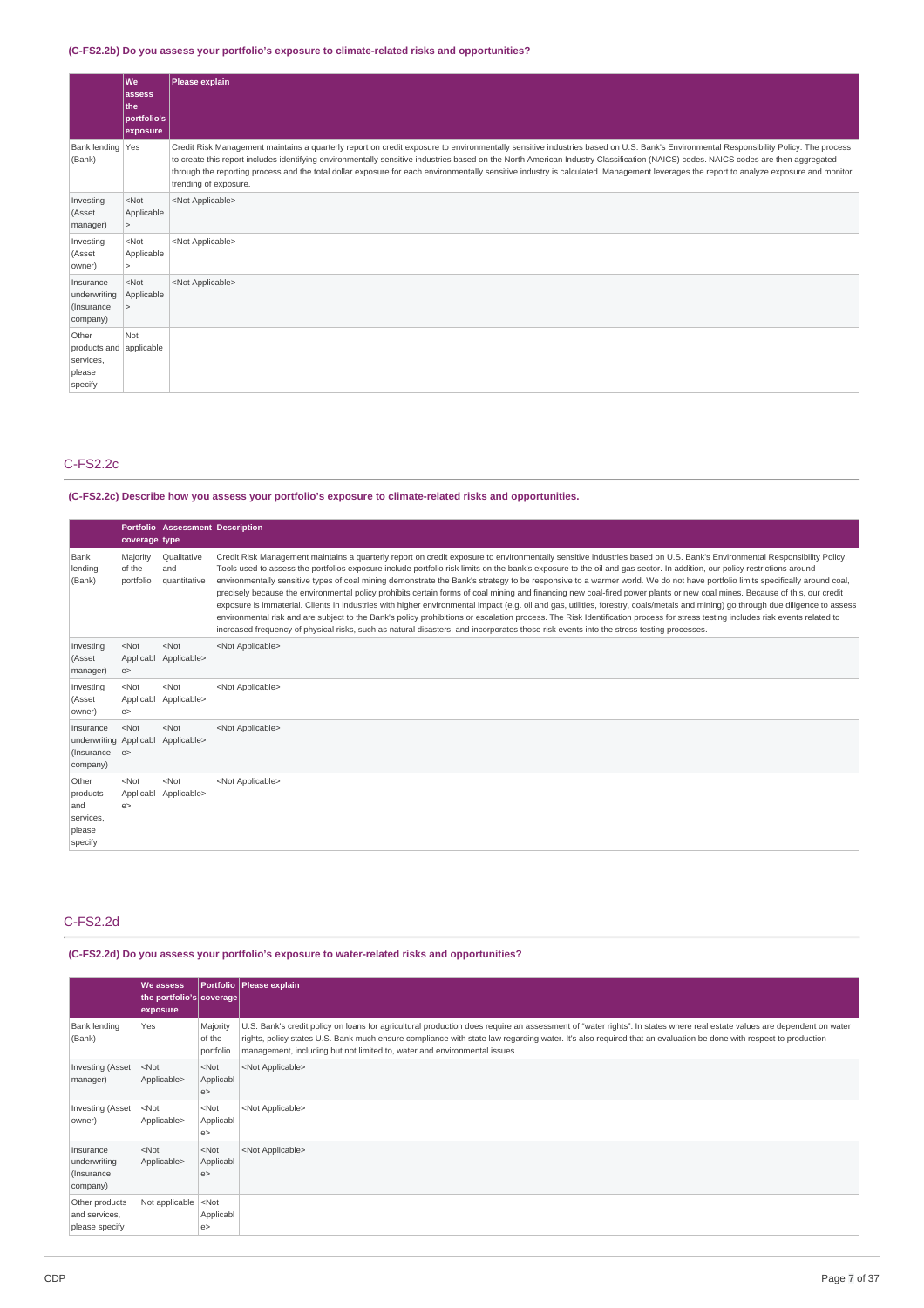## C-FS2.2e

### **(C-FS2.2e) Do you assess your portfolio's exposure to forests-related risks and opportunities?**

|                                                | We assess the<br>portfolio's exposure   coverage | <b>Portfolio</b>             | Please explain                                                                                                                                                                                                                                           |
|------------------------------------------------|--------------------------------------------------|------------------------------|----------------------------------------------------------------------------------------------------------------------------------------------------------------------------------------------------------------------------------------------------------|
| Bank lending (Bank)                            | Yes                                              | Majority of<br>the portfolio | We require environmental due diligence for customers in forestry related industries. In addition, quarterly monitoring of credit exposure to<br>environmentally sensitive industries includes credit exposure within the forestry/wood products segment. |
| <b>Investing (Asset</b><br>manager)            | <not applicable=""></not>                        | $<$ Not<br>Applicable>       | <not applicable=""></not>                                                                                                                                                                                                                                |
| Investing (Asset owner)                        | <not applicable=""></not>                        | $<$ Not<br>Applicable>       | <not applicable=""></not>                                                                                                                                                                                                                                |
| Insurance underwriting<br>(Insurance company)  | <not applicable=""></not>                        | $<$ Not<br>Applicable>       | <not applicable=""></not>                                                                                                                                                                                                                                |
| Other products and<br>services, please specify | Not applicable                                   | $<$ Not<br>Applicable>       |                                                                                                                                                                                                                                                          |

### C-FS2.2f

#### (C-FS2.2f) Do you request climate-related information from your clients/investees as part of your due diligence and/or risk assessment practices?

|                                                     | We request climate-<br>related information | Please explain                                                                                                                                                                                                                                                         |
|-----------------------------------------------------|--------------------------------------------|------------------------------------------------------------------------------------------------------------------------------------------------------------------------------------------------------------------------------------------------------------------------|
| Bank lending (Bank)                                 | Yes, for some                              | Clients in industries with higher environmental impact (e.g. oil and gas, utilities, coals/metals and mining) go through due diligence to assess environmental<br>risk and are subject to the Relationship Review Oversight Policy prohibitions or escalation process. |
| Investing (Asset manager) <not applicable=""></not> |                                            | <not applicable=""></not>                                                                                                                                                                                                                                              |
| Investing (Asset owner)                             | <not applicable=""></not>                  | <not applicable=""></not>                                                                                                                                                                                                                                              |
| Insurance underwriting<br>(Insurance company)       | <not applicable=""></not>                  | <not applicable=""></not>                                                                                                                                                                                                                                              |
| Other products and<br>services, please specify      | Not applicable                             |                                                                                                                                                                                                                                                                        |

## C2.3

#### (C2.3) Have you identified any inherent climate-related risks with the potential to have a substantive financial or strategic impact on your business? Yes

### C2.3a

(C2.3a) Provide details of risks identified with the potential to have a substantive financial or strategic impact on your business.

### **Identifier**

### Risk 1

## **Where in the value chain does the risk driver occur?**

Direct operations

## **Risk type & Primary climate-related risk driver**

**Chronic physical** Rising mean temperatures

### **Primary potential financial impact**

Increased indirect (operating) costs

# **Climate risk type mapped to traditional financial services industry risk classification**

Operational risk

#### **Company-specific description**

In 2019, U.S. Bank spent \$65 million on energy to operate our over 3,000 locations. Rising temperatures will mean air conditioners will run more frequently, causing this cost to increase. U.S. Bank has several locations in the Western/ Southwestern United States, in cities such as Las Vegas, Phoenix, San Diego and Los Angeles. With temperatures continuing to rise, especially in the desert climates, our locations in these areas will require a continually higher level of cooling. U.S. Bank is headquartered in Minneapolis, a traditionally cool city on average, and has a large presence in other northern locations, such as Milwaukee. These locations do not usually require a high level of cooling, but with increasingly warmer weather, they now require more use of air conditioning units, resulting in higher emissions and costs. In addition, we monitor operational concentrations in areas with warm climates where we rely on third parties (including India), which is a consideration as we make strategic decisions related to outsourcing.

## **Time horizon**

Short-term

**Likelihood**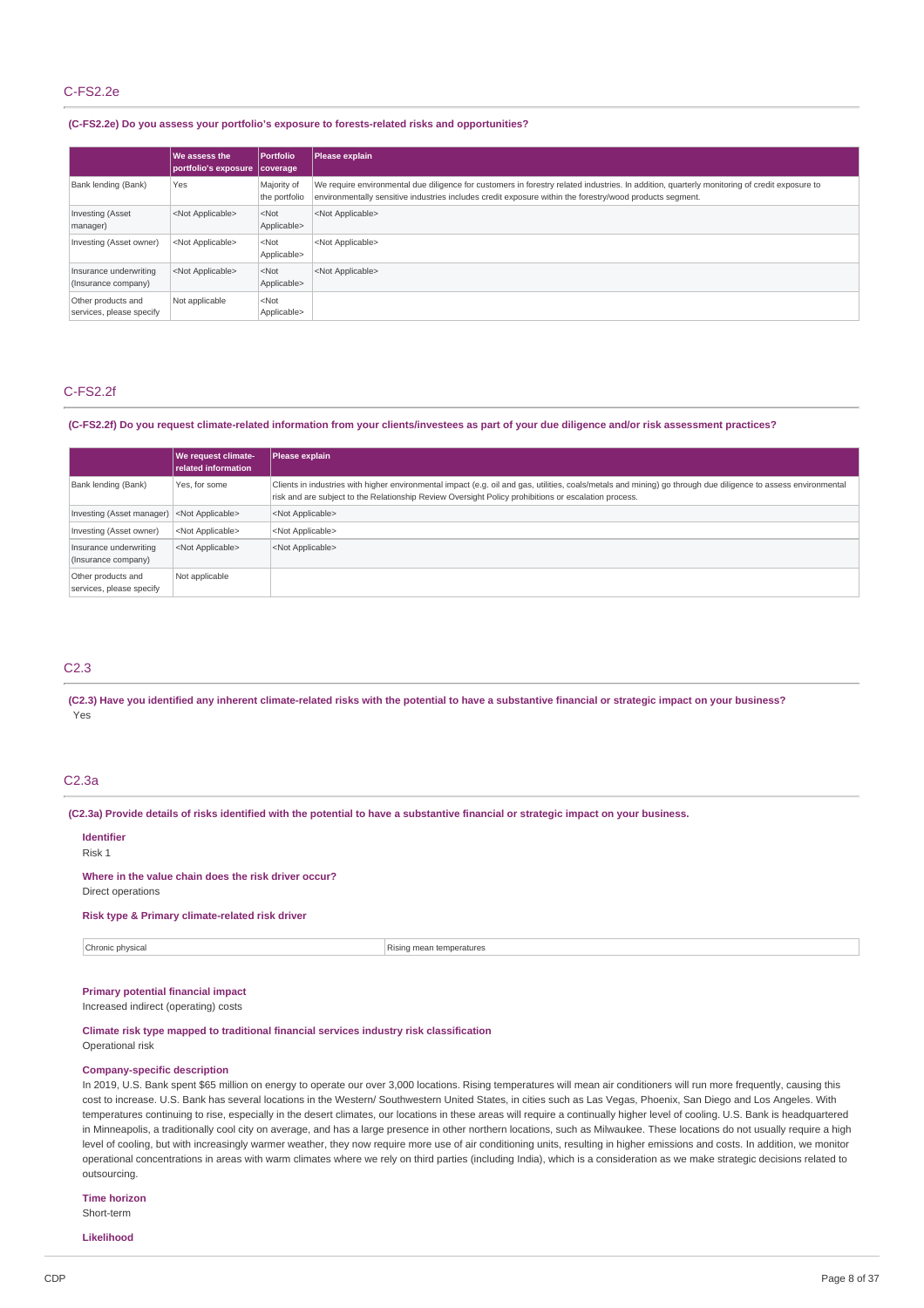#### Virtually certain

#### **Magnitude of impact** Low

# **Are you able to provide a potential financial impact figure?**

Yes, a single figure estimate

**Potential financial impact figure (currency)** 650000

### **Potential financial impact figure – minimum (currency)** <Not Applicable>

**Potential financial impact figure – maximum (currency)** <Not Applicable>

### **Explanation of financial impact figure**

We estimate that we could see an annual 1% increase in our energy cost due to increased temperatures across our footprint and an increased need to cool U.S. Bank's over 3,000 buildings. This is an estimate and might vary.

#### **Cost of response to risk** 2000000

#### **Description of response and explanation of cost calculation**

In an effort to mitigate this risk, we are working to upgrade our facilities to be more energy efficient. Examples of this are installations of motion sensor lighting, building all new branch locations to energy efficient standards, switching out light bulbs/fixtures to more efficient options, etc. We approved 16 projects in 2019, mostly LED upgrades, including several large buildings in Iowa, Wisconsin and North Dakota, where the expected impact is an annual reduction of nearly 4000 MWh of electrical energy. \$2 million is U.S. Bank's annual budget for energy efficient projects. This figure was calculated when we were establishing our GHG reduction target. \$2M was seen as the amount needed annually to cover the energy reduction portion based on past efficiency project performance. The impact of that figure assumes that we continue to see the same energy savings going forward that we have seen in the past. This is considered the "cost of management" because the full amount is dedicated to reducing the energy use of U.S. Bank buildings in an effort to minimize the effect increased energy prices might have on operational costs.

#### **Comment**

## **Identifier**

Risk 2

**Where in the value chain does the risk driver occur?** Downstream

### **Risk type & Primary climate-related risk driver**

Acute physical Increased severity and frequency of extreme weather events such as cyclones and floods

#### **Primary potential financial impact**

Increased credit risk

**Climate risk type mapped to traditional financial services industry risk classification** Credit risk

### **Company-specific description**

U.S. Bank's Risk Management Team completes a financial impact assessment following past climate-related events. These events are tracked on a consolidated report, called a Natural Disaster Dashboard. Examples of recent climate-related events tracked on the dashboard include hurricanes, floods, and fires. Data tracked include operational expenses, credit expenses, impact on revenue, and other expenses from these events. . Specific examples include past hurricanes in the southeast when we did experience a negative financial impact due to forgiven interest, actual losses and reduced revenue. The forgiven interest was an effort to lighten the stress of our customers following such a devastating loss. This was also done following the devastating fires in California due to increasingly dry conditions in that region. Because U.S. Bank has a larger presence in California than in the southeast portion of the United States, losses seen due to this disaster were greater.

**Time horizon** Short-term

**Likelihood**

Virtually certain

**Magnitude of impact** Medium

**Are you able to provide a potential financial impact figure?** No, we do not have this figure

**Potential financial impact figure (currency)** <Not Applicable>

**Potential financial impact figure – minimum (currency)** <Not Applicable>

# **Potential financial impact figure – maximum (currency)**

<Not Applicable>

## **Explanation of financial impact figure**

U.S. Bank is currently tracking financial impact of historical climate related events in an effort to inform risk management around future events. We have begun estimating potential future financial impact but are not at a point where we are able to disclose this information.

**Cost of response to risk**

```
\overline{0}
```
**Description of response and explanation of cost calculation**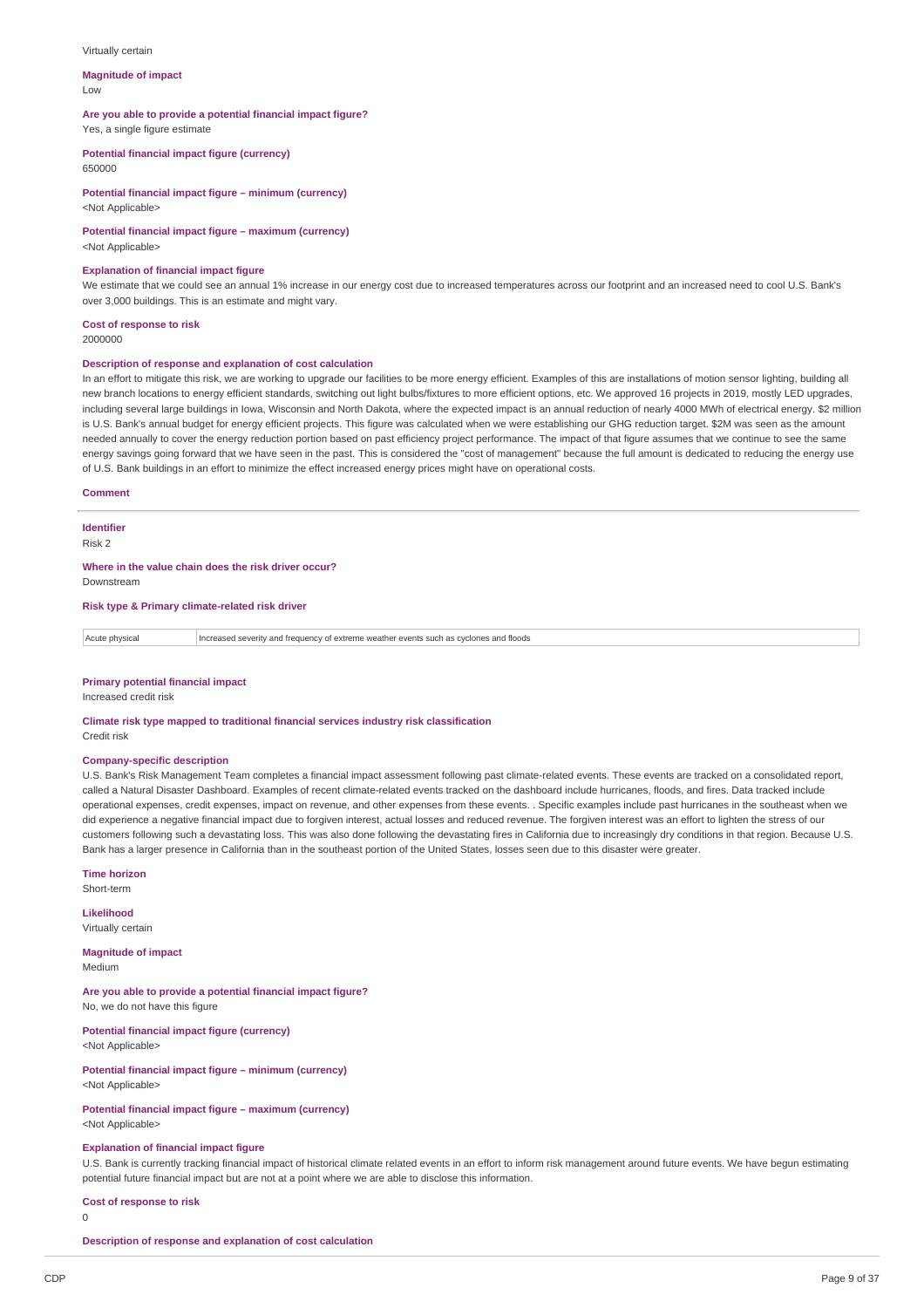U.S. Bank attempts to evaluate customer relationships in relation to recent trends through our risk management process. This work is governed by our Relationship Risk Oversight and Environmental Responsibility Policies. Customer Segments that are more sensitive to flooding and other climate change impacts are evaluated more closely by location and risk management processes are in place to limit impact. This work is completed through our ongoing stress testing processes, including those using the Comprehensive Capital Analysis and Review (CCAR) framework. Results of this stress testing are compiled into a natural disasters dashboard that has been shared with the Capital Planning Committee of U.S. Bancorp's Board of Directors. Results are used to assess and potentially limit exposure to certain industries or regions based on risk related to climate related events. There is no additional cost for management due to the risk being managed by staff who are employed in roles with a primary focus other than environmental risk. Climate change risk is being integrated into those other roles are part of the overall risk management structure.

### **Comment**

**Identifier**

Risk 3

#### **Where in the value chain does the risk driver occur?**

Direct operations

### **Risk type & Primary climate-related risk driver**

Reputation **Increased stakeholder concern or negative stakeholder feedback** 

#### **Primary potential financial impact**

Decreased revenues due to reduced demand for products and services

#### **Climate risk type mapped to traditional financial services industry risk classification** Reputational risk

### **Company-specific description**

Increased expectations from customers, shareholders, and investors regarding disclosure and management of environmental impact have led to more scrutiny and reputation risk. As a financial services provider, U.S. Bank's emissions may be much lower than those of our customers, but we are more frequently being evaluated based on our customers' impact due to our financial relationship with them. A negative evaluation could damage U.S. Bank's reputation and result in a loss of business, so we make sure to take the time to get to know our customers. U.S. Bank is headquartered in Minnesota where there has been significant activism around environmental issues specifically related to energy companies and pipelines. U.S. Bank was the target of some activism due to an existing relationship, unrelated to the pipeline, with the company involved in the build. That relationship has been reduced for several reasons, including business decisions, and as a result, we have seen a decrease in our reputation risk.

### **Time horizon**

Medium-term

### **Likelihood**

More likely than not

### **Magnitude of impact**

Low

#### **Are you able to provide a potential financial impact figure?** Yes, a single figure estimate

**Potential financial impact figure (currency)**

#### 0

#### **Potential financial impact figure – minimum (currency)** <Not Applicable>

**Potential financial impact figure – maximum (currency)**

<Not Applicable>

## **Explanation of financial impact figure**

To date, we have not seen a financial impact based on recent experience and research into the role environment plays in customer choices for doing business. We seek to manage environmental risks associated with our higher impact customers in an effort to reduce risk to U.S. Bank.

### **Cost of response to risk**

 $\Omega$ 

## **Description of response and explanation of cost calculation**

U.S. Bank strives to be responsible stewards of the environment, so even though the financial impact of reputation risk is minimal, we work hard to tell our positive story around environmental responsibility and to mitigate any negative exposure risk. We continue to enhance policy overview for our Environmental Responsibility Policy by adding more robust quality assurance to ensure procedures are being followed. This process is now managed by the Chief Reputation Risk Officer and his team. Samples of the required enhanced environmental due diligence are pulled and evaluated for quality. A report of findings is communicated with Chief Risk Officers in each business that didn't pass evaluation. They are tasked with ensuring appropriate training to complete the required due diligence in a satisfactory manner. With an increase in potential reputation risk appearing with certain customers or industries, it became necessary for us to create a streamlined evaluation process to address this risk. This is handled through a relationship review committee made up of senior level staff who evaluate potential reputation risk attached to specific customers. Recommendations from this committee are reviewed with a C-Suite level committee for feedback and guidance. This has provided a higher level of oversight for environmental reputation risk and has resulted in deeper engagement with customers who are determined to pose a higher reputation risk for U.S. Bank. Cost of management is minimal, as management has mostly been a change in oversight and an escalation in issue awareness. Because we already had processes in place for this, additional capital was not needed.

#### **Comment**

### **Identifier**

Risk 4

#### **Where in the value chain does the risk driver occur?** Direct operations

## **Risk type & Primary climate-related risk driver**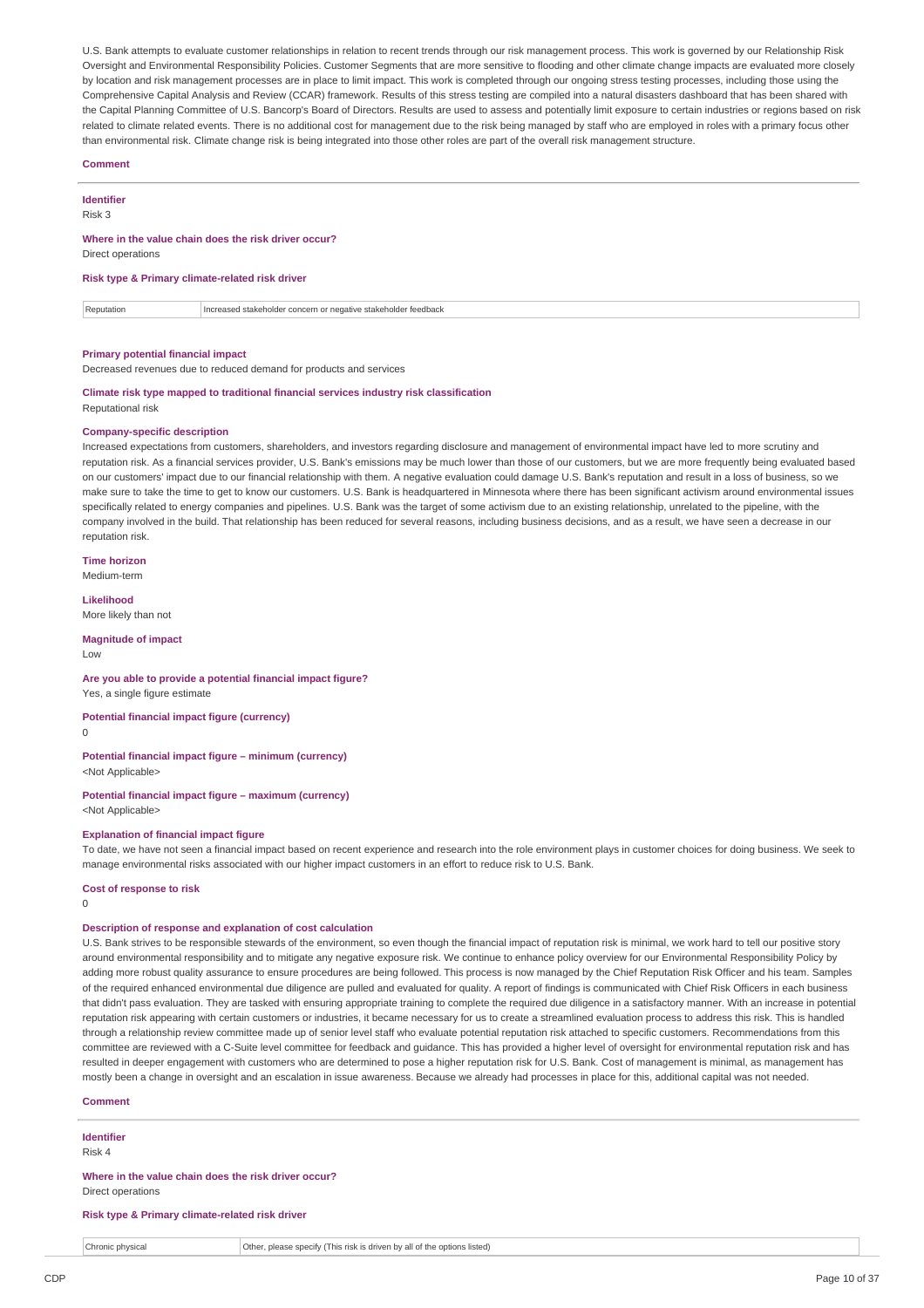#### **Primary potential financial impact**

Increased credit risk

## **Climate risk type mapped to traditional financial services industry risk classification**

Credit risk

#### **Company-specific description**

Monitoring of environmentally sensitive industries credit exposure occurs through the "Environmentally Sensitive Credit Exposure Report." This allows management to have awareness of exposure levels and to effectively analyze exposure levels if a certain climate / environmental risk emerges. For example, if a significant oil & gas climate risk emerges, we would be able to quickly ascertain our exposure levels and activate enhanced risk management analysis and activities.

**Time horizon** Medium-term

**Likelihood** More likely than not

**Magnitude of impact** Medium-low

**Are you able to provide a potential financial impact figure?** No, we do not have this figure

**Potential financial impact figure (currency)**

<Not Applicable>

**Potential financial impact figure – minimum (currency)** <Not Applicable>

**Potential financial impact figure – maximum (currency)** <Not Applicable>

**Explanation of financial impact figure**

**Cost of response to risk**

 $\Omega$ 

### **Description of response and explanation of cost calculation**

There is no additional cost for management due to the risk being managed by staff who are employed in roles with a primary focus other than environmental risk. Climate change risk is being integrated into those other roles are part of the overall risk management structure.

#### **Comment**

### C2.4

(C2.4) Have you identified any climate-related opportunities with the potential to have a substantive financial or strategic impact on your business? Yes

## C2.4a

(C2.4a) Provide details of opportunities identified with the potential to have a substantive financial or strategic impact on your business.

#### **Identifier**

Opp1

**Where in the value chain does the opportunity occur?** Downstream

### **Opportunity type**

Products and services

**Primary climate-related opportunity driver** Development and/or expansion of low emission goods and services

### **Primary potential financial impact**

Increased revenues resulting from increased demand for products and services

### **Company-specific description**

A shift to a low carbon economy could lead to an increase in programs such as the federal tax credit program and community solar gardens (CSG). Each year, our U.S. Bancorp Community Development Corporation finances about 15 percent of all solar installations in the United States via tax credit financing. Should the federal tax credit program continue, we would see an increase in investment opportunities for this business. One example of a business opportunity tied to this work is a partnership with Starbucks Coffee Company and a solar developer on a portfolio of solar farms across Texas. Two solar farms were developed, built and now operated by the solar developer, and are providing enough energy for the equivalent of 360 Starbucks stores in Texas.

**Time horizon**

Short-term

**Likelihood** Unlikely

**Magnitude of impact** Medium

**Are you able to provide a potential financial impact figure?**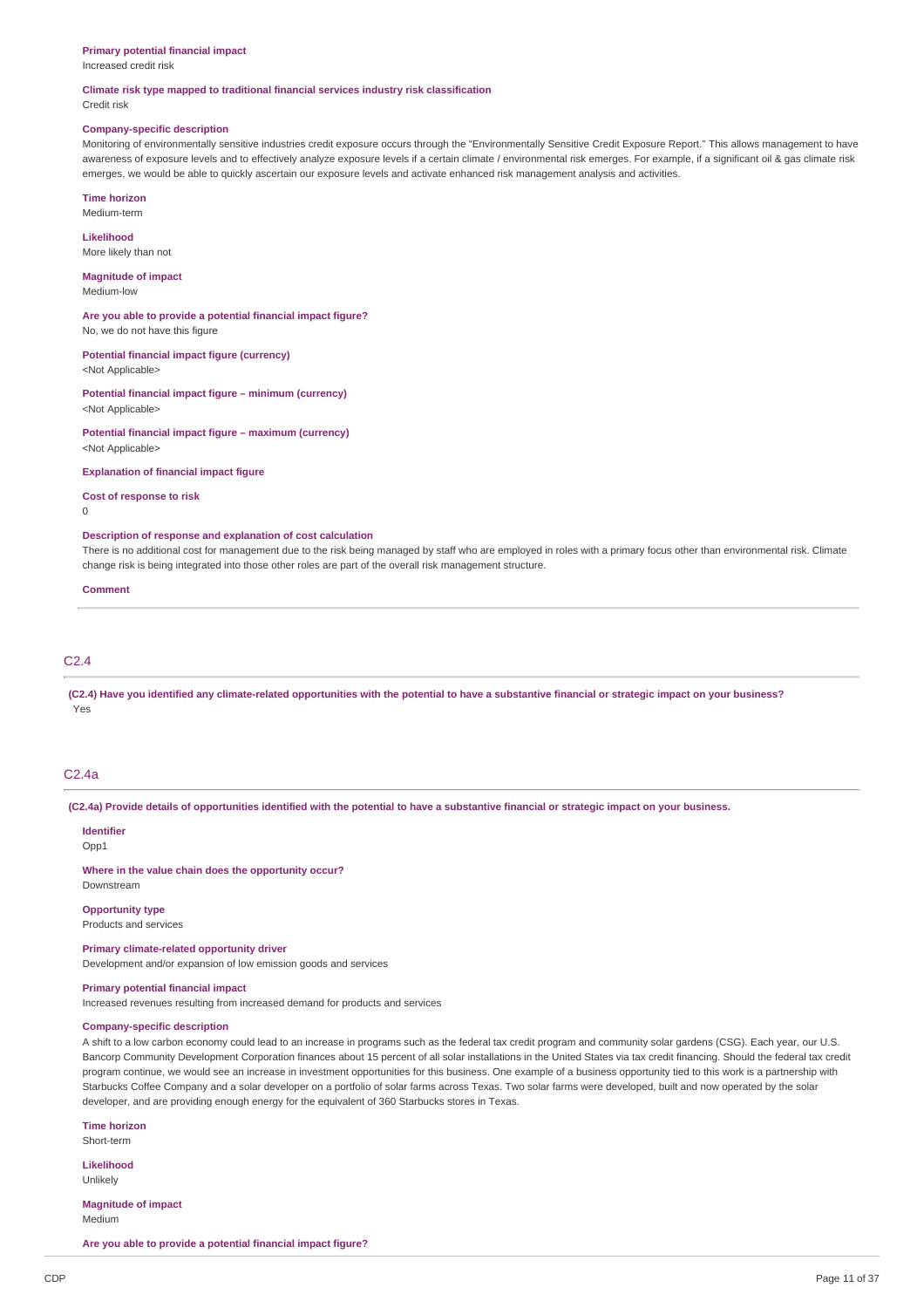#### Yes, a single figure estimate

#### **Potential financial impact figure (currency)** 360000000

**Potential financial impact figure – minimum (currency)**

<Not Applicable>

#### **Potential financial impact figure – maximum (currency)**

<Not Applicable>

#### **Explanation of financial impact figure**

In 2019, U.S. Bancorp Community Development Corporation invested over \$1.2 billion in renewable energy through tax credits. If these projects are expanded, we would have several more opportunities to significantly increase the dollar amount invested in renewable energy programs, especially community solar gardens. Because U.S. Bank is a leader in this space, we estimate an increase of 30% in our tax credit investment business based on historical activity.

### **Cost to realize opportunity**

2700000

### **Strategy to realize opportunity and explanation of cost calculation**

U.S. Bank is a national leader in financing renewable energy which makes communities more environmentally sustainable as well as more economically resilient through access to affordable energy and the promotion of job growth. At U.S. Bank, we are committed to investing in businesses that are supporting renewable energy efforts and sustainable business practices while supporting job growth. U.S. Bancorp Community Development Corporation (USBCDC) has experts who specialize in renewable energy investing and are seen as leaders in this space. Part of their work includes finding opportunities that drive a clean economy, but also support the communities where we do business. Our continued efforts in environmental sustainability resulted in a major milestone: by end of year 2019 we had invested over \$11 billion in renewable energy projects enabling the development of more than 10 gigawatts of solar installations. Access to the benefits of renewable energy is often out of reach for many lowand moderate-income (LMI) communities. The 10 gigawatts of solar installations are spread throughout communities across the country. In South Carolina, we participated in the financing of the state's first utility-sponsored community solar program, providing solar options for those who have historically lacked access including renters and low-to-moderate income individuals. Near Rosamond, California, we worked with one of the nation's top renewable energy providers by financing one of the largest solar facilities in its fleet, a 150 megawatt solar farm comprising of more than 477,000 solar panels extending over 1,100 acres of land. In Washington D.C., we are investing in a project with a non-profit that's installing solar on commercial rooftops and donating the electricity credits to low-income households. As a result of the direct, indirect and induced impacts – from construction jobs to build the projects to workers grabbing lunch at local restaurants – the 10 gigawatts of solar installations we helped finance suggests an overall economic impact of \$50 billion. Cost of management would be personnel costs associated with the renewable energy group within U.S. Bancorp Community Development Corporation (CDC), totaling approximately \$2.7 million. Because the entire CDC is responsible for the success of our renewable energy tax credit business, we calculate the cost to manage as the personnel costs for each member of that team combined.

#### **Comment**

**Identifier**  $Onn2$ 

**Where in the value chain does the opportunity occur?** Downstream

**Opportunity type** Products and services

**Primary climate-related opportunity driver** Shift in consumer preferences

### **Primary potential financial impact**

Increased revenues resulting from increased demand for products and services

#### **Company-specific description**

Natural disasters caused by climate change can lead to significant losses for U.S. Bank customers. As a financial institution, it is our privilege to be there to assist in the rebuilding process of those communities where we do business. We do this through lending and investing opportunities. Much of the rebuilding is done with a smaller footprint, such as building a new structure to LEED certified standards or adding new, energy efficient technology to replace damaged equipment. We offer debt products, such as financing for commercial buildings and equity opportunities, such as renewable energy investment tax credit investments. In 2019, U.S. Bank provided over \$1.5 billion in loans and investments for green building or other environmentally beneficial business opportunities, many which were the result of our customers rebuilding following a physical event caused by climate change, or customers working to mitigate risks of future climate change activities. Our continued efforts in environmental sustainability resulted in a major milestone: by end of year 2019 we had invested over \$11 billion in renewable energy projects enabling the development of more than 10 gigawatts of solar installations. The 10 gigawatts of solar installations are spread throughout communities across the country. In South Carolina, we participated in the financing of the state's first utility-sponsored community solar program, providing solar options for those who have historically lacked access including renters and low-tomoderate income individuals. Near Rosamond, California, we worked with one of the nation's top renewable energy providers by financing one of the largest solar facilities in its fleet, a 150 megawatt solar farm comprising of more than 477,000 solar panels extending over 1,100 acres of land. In Washington D.C., we are investing in a project with a non-profit that's installing solar on commercial rooftops and donating the electricity credits to low-income households. As a result of the direct, indirect and induced impacts – from construction jobs to build the projects to workers grabbing lunch at local restaurants – the 10 gigawatts of solar installations we helped finance suggests an overall economic impact of \$50 billion.

**Time horizon** Short-term

**Likelihood** Likely

**Magnitude of impact** Medium-low

**Are you able to provide a potential financial impact figure?** Yes, an estimated range

**Potential financial impact figure (currency)** <Not Applicable>

**Potential financial impact figure – minimum (currency)** 15000000

**Potential financial impact figure – maximum (currency)**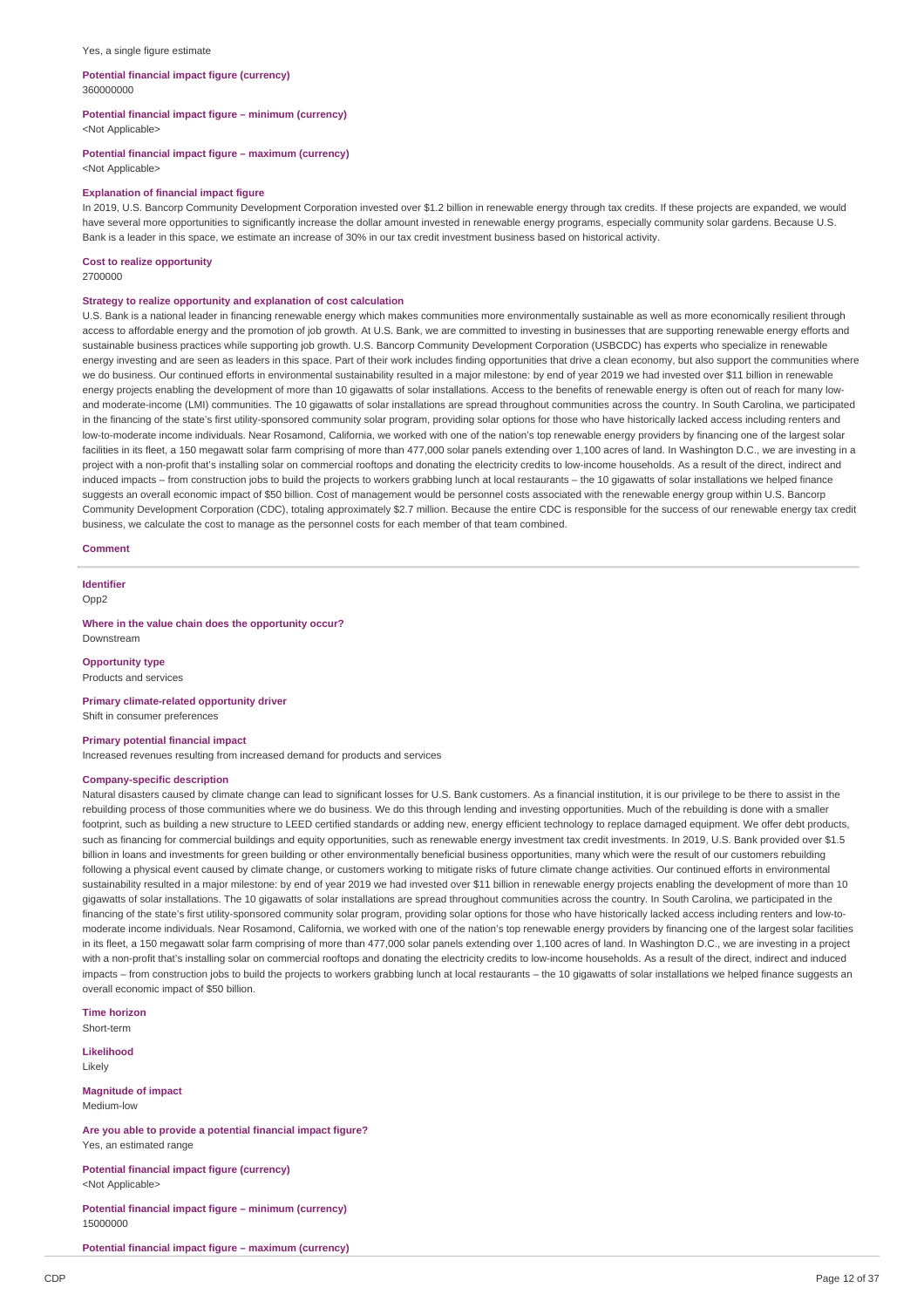#### 75000000

### **Explanation of financial impact figure**

In 2019, U.S. Bank provided over \$1.5 billion in loans and investments for green building or other environmentally beneficial business opportunities. We would estimate an increase in this total, 1%-5% based on location, with an increase in natural disasters, as a portion of these opportunities either directly or indirectly contribute to climate change adaptation.

## **Cost to realize opportunity**

450000

#### **Strategy to realize opportunity and explanation of cost calculation**

U.S. Bank continues to work on meeting the needs of our customers and offering products to assist them with a transition to a low carbon economy. As needs or opportunities for new products are realized, they are brought to the Environmental Working Group for evaluation and socialization within the appropriate business lines. Cost of management would be dollars associated with personnel costs to process loans and investments for rebuilding efforts. Because rebuilding would primarily be homes and commercial buildings, we estimated the cost to realize based on current mortgage and commercial real estate loan volume and the cost to initiate and manage those loans.

#### **Comment**

#### **Identifier**

Opp3

**Where in the value chain does the opportunity occur?**

# **Opportunity type**

Downstream

Products and services

## **Primary climate-related opportunity driver**

Development and/or expansion of low emission goods and services

### **Primary potential financial impact**

Increased revenues through access to new and emerging markets

#### **Company-specific description**

U.S. Bancorp's CDC is a leader in the renewable energy investment tax credit space. In 2019, these investments totaled over \$1.2 billion. Several customers have expressed a desire for U.S. Bank to meet their renewable energy debt needs in combination with the REITC investments. In order to meet customer demand as our customers make the transition to a low carbon economy, U.S. Bank has been pursuing the possibility of offering a renewable energy debt product.

**Time horizon** Short-term

**Likelihood** More likely than not

#### **Magnitude of impact** Medium

### **Are you able to provide a potential financial impact figure?**

Yes, an estimated range

#### **Potential financial impact figure (currency)** <Not Applicable>

**Potential financial impact figure – minimum (currency)** 6000000

#### **Potential financial impact figure – maximum (currency)** 25000000

#### **Explanation of financial impact figure**

Based on customer demand, if the product is offered, we estimate \$4 million-\$15 million in net interest income and \$2 million-\$10 million in fee revenue. Both fee revenue and net interest income can be generated from making loans to renewable energy projects.

## **Cost to realize opportunity**

2700000

#### **Strategy to realize opportunity and explanation of cost calculation**

At U.S. Bank, we are committed to investing in businesses that are supporting renewable energy efforts and sustainable business practices while supporting job growth. U.S. Bancorp Community Development Corporation (USBCDC) his space and has experts who specialize in renewable energy investing and are seen as leaders in this space. Part of their work includes finding opportunities that drive a clean economy, but also support the communities where we do business. These efforts resulted in a major milestone: by end of year 2019 we had invested over \$11B in renewable energy projects enabling the development of more than 10 gigawatts of solar installations. The 10 gigawatts of solar installations are spread throughout communities across the United States. In South Carolina, we participated in the financing of the state's first utility-sponsored community solar program, providing solar options for those who have historically lacked access including renters and low-to-moderate income individuals. Near Rosamond, California, we worked with one of the nation's top renewable energy providers by financing one of the largest solar facilities in its fleet, a 150 megawatt solar farm comprising of more than 477,000 solar panels extending over 1,100 acres of land. In Washington D.C., we are investing in a project with a non-profit that's installing solar on commercial rooftops and donating the electricity credits to low-income households. As a result of the direct, indirect and induced impacts – from construction jobs to build the projects to workers grabbing lunch at local restaurants – the 10 gigawatts of solar installations we helped finance suggests an overall economic impact of \$50B. This success in the tax credit space provides a level of expertise and structure that would make a smooth transition if we were to add a debt product. Having two options within the renewable energy space would allow us to make an even greater impact by supporting our customers more fully. Cost of management would be personnel costs associated with the renewable energy group within USBCDC, totaling approximately \$2.7M. Because the entire CDC is responsible for the success of our tax credit business, as well as any future debt product, should it be approved, we calculate the cost to manage as the personnel costs for each member of that team combined.

#### **Comment**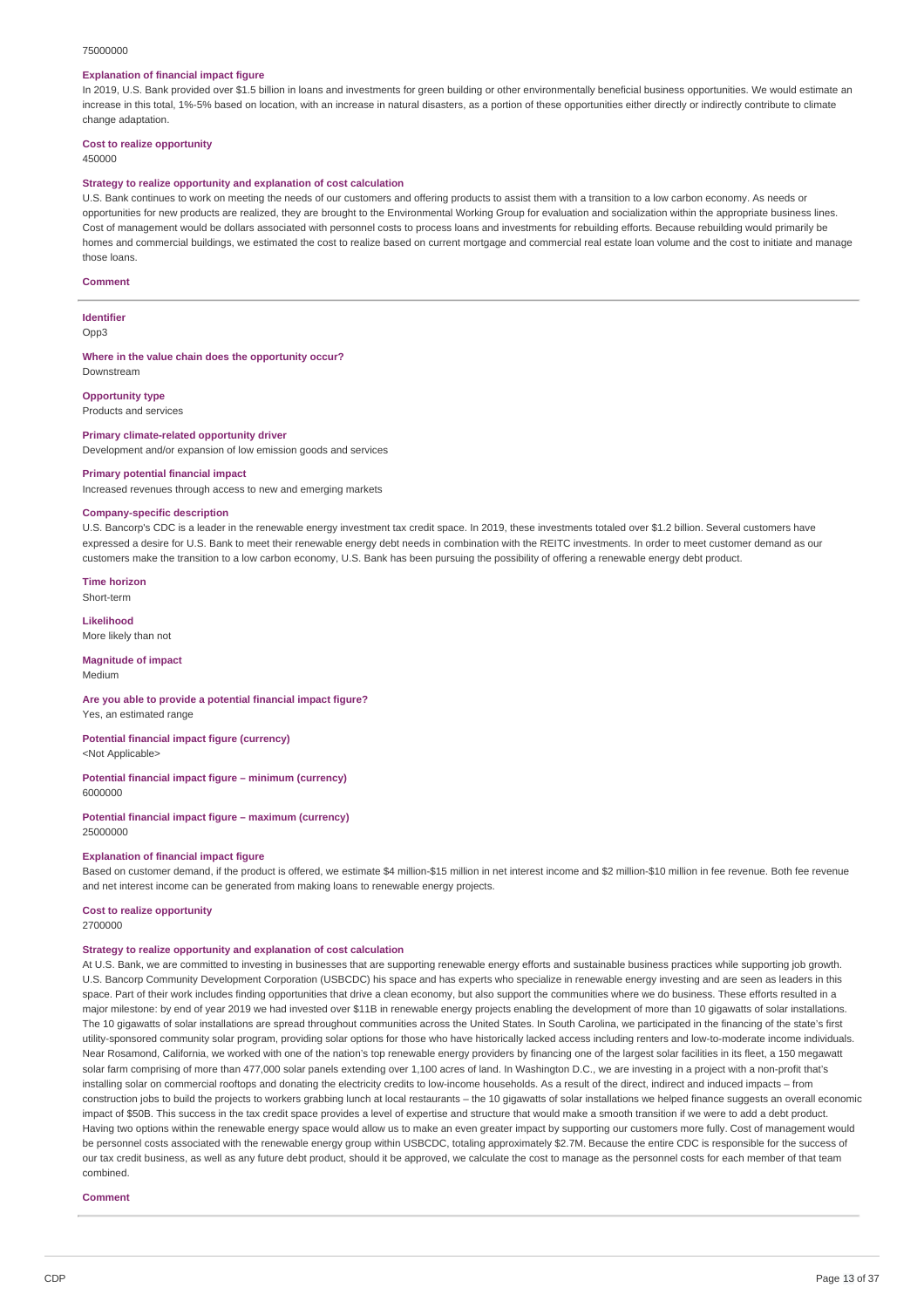## C3.1

**(C3.1) Have climate-related risks and opportunities influenced your organization's strategy and/or financial planning?** Yes

### C3.1a

**(C3.1a) Does your organization use climate-related scenario analysis to inform its strategy?** Yes, qualitative

## C3.1b

### **(C3.1b) Provide details of your organization's use of climate-related scenario analysis.**

| <b>Climate-related Details</b><br>scenarios and<br>models applied  |                                                                                                                                                                                                                                                                                                                                                                                                                                                                                                                                                                                                                                                                                                                                                                                                                                                                                                                                                                                                                                                                                                                                                                                                                                                                                                                                                                                                                                                                                                                                                                                                                                                                                                                                                                                                                                                                                                                                                                                                                                                                                                                                                                                                                                                                                                                                                                                                                                                                                                                                                                                                                                                                                                                                                                                                                                                                                                                                                                                                                                                                                                                                                                                                                                                                                                                                                                                                                                                                                                                                                                                                                                                                                                                                                                                                                                                                                                                                                                                                                                                                                            |
|--------------------------------------------------------------------|--------------------------------------------------------------------------------------------------------------------------------------------------------------------------------------------------------------------------------------------------------------------------------------------------------------------------------------------------------------------------------------------------------------------------------------------------------------------------------------------------------------------------------------------------------------------------------------------------------------------------------------------------------------------------------------------------------------------------------------------------------------------------------------------------------------------------------------------------------------------------------------------------------------------------------------------------------------------------------------------------------------------------------------------------------------------------------------------------------------------------------------------------------------------------------------------------------------------------------------------------------------------------------------------------------------------------------------------------------------------------------------------------------------------------------------------------------------------------------------------------------------------------------------------------------------------------------------------------------------------------------------------------------------------------------------------------------------------------------------------------------------------------------------------------------------------------------------------------------------------------------------------------------------------------------------------------------------------------------------------------------------------------------------------------------------------------------------------------------------------------------------------------------------------------------------------------------------------------------------------------------------------------------------------------------------------------------------------------------------------------------------------------------------------------------------------------------------------------------------------------------------------------------------------------------------------------------------------------------------------------------------------------------------------------------------------------------------------------------------------------------------------------------------------------------------------------------------------------------------------------------------------------------------------------------------------------------------------------------------------------------------------------------------------------------------------------------------------------------------------------------------------------------------------------------------------------------------------------------------------------------------------------------------------------------------------------------------------------------------------------------------------------------------------------------------------------------------------------------------------------------------------------------------------------------------------------------------------------------------------------------------------------------------------------------------------------------------------------------------------------------------------------------------------------------------------------------------------------------------------------------------------------------------------------------------------------------------------------------------------------------------------------------------------------------------------------------------------|
| Other, please<br>specify (CCAR<br>Capital Analysis<br>and Review)) | Scenario analysis has been used at U.S. Bank for several years to understand the potential impact of adverse events. This includes events due to several factors from climate-related events, to<br>economic-related events, and operational-related events. The firm-wide scenario development process is managed by the Economic Scenario and Analytics group within Investor Relations and<br>(Comprehensive Economic Analysis. The process is governed by a senior operating committee under the oversight of a Board committee. With climate change resulting in an increase in natural disasters, it is<br>important that the Company understands how these occurrences will affect the Company's customers and the firm. This begins with tracking the financial impact of past climate-related events.<br>These events are tracked on a consolidated report, called a Natural Disaster Dashboard. Examples of recent climate-related events tracked on the dashboard include hurricanes, floods, and<br>fires. Data tracked include operational expenses, credit losses, impact on revenue, and other expenses from these events. The dashboard's climate-related events are used to build hypothetical<br>natural disaster scenarios. These scenarios were included in U.S. Bank's 2019 capital plan as part of Comprehensive Capital Assessment and Review (CCAR) and Dodd-Frank Stress Test<br>(DFAST) process. Natural Disaster risks are identified as a risk through the Company's risk identification and assessment process. The Risk Identification program is where all company risks are<br>identified, including climate change related risks. Examples include the increase of natural disasters. These risks are reviewed by management and governance committees, and then inform the<br>design of the stress scenarios. They are then selected by executive management through the Company's CCAR governance process for inclusion in the Company's scenarios. Inputs, assumptions<br>& analytics are developed based on historical experience and expectations that similar events will occur in the future. A nine-quarter forecast is used, which is aligned with our capital planning<br>process and CCAR / DFAST stress test requirements. Scenarios are presented to various business partners in an effort to protect our business from future climate change effects. Once scenarios<br>are selected, the company estimates the potential financial impacts. Results are reviewed by executive management and the board of directors (through the Capital Planning Committee). Results<br>in 2019 included the impact on increased frequency and severity of natural disasters such as hurricanes, floods and wildfires. The Economic Scenarios and Analytics group has plans to continue<br>to build scenarios for climate impacts that have yet to occur. The scenarios may include several events such impact from floods and droughts. Plans are in place to continue this work and refine<br>the process as the Company learns from past events and results from the scenario analysis process. This is tied to the Company's CCAR / DFAST stress test processes. The framework relies on<br>scenarios designed to stress specific vulnerabilities of the Company's risk profile and operations. The Company identifies scenarios based on events that might have the most significant impact<br>on the bank. For instance, climate related effects in regions of the U.S. where there is a larger customer base or concentration of loans. Another important element is locations where the<br>Company has significant business operations and personnel. These areas impact our employees and ability to serve our customers in that region or nationally. Results include financial impact and<br>actions taken as a result of the scenarios. The scenario results inform capital planning, which has a direct impact on business decisions related to capital distributions, capital expenditures, and<br>company strategic planning initiatives. |

## C3.1d

**(C3.1d) Describe where and how climate-related risks and opportunities have influenced your strategy.**

|                                             | Have climate-<br>related risks<br>land<br>opportunities<br><b>linfluenced</b><br>your strategy<br>in this area? | <b>Description of influence</b>                                                                                                                                                                                                                                                                                                                                                                                                                                                                                                                                                                                                                                                                                                                                                                                                                                                                                                                                                                  |
|---------------------------------------------|-----------------------------------------------------------------------------------------------------------------|--------------------------------------------------------------------------------------------------------------------------------------------------------------------------------------------------------------------------------------------------------------------------------------------------------------------------------------------------------------------------------------------------------------------------------------------------------------------------------------------------------------------------------------------------------------------------------------------------------------------------------------------------------------------------------------------------------------------------------------------------------------------------------------------------------------------------------------------------------------------------------------------------------------------------------------------------------------------------------------------------|
| Products<br>and<br>services                 | Yes                                                                                                             | U.S. Bancorp's Community Development Corporation (USBCDC) is a leader in the renewable energy investment tax credit space. Each year, we finance about 15 percent of all solar<br>installations in the United States via tax credit financing. In 2019, these investments totaled over \$1.2 billion. Several customers have expressed a desire for U.S. Bank to meet their<br>renewable energy debt needs in combination with the REITC investments. In order to meet customer demand as our customers make the transition to a low carbon economy, U.S.<br>Bank has been pursuing the possibility of offering a renewable energy debt product. The hope with adding this consideration to our renewable energy strategy is that we would be able<br>to further solidify our leadership in this space and attract new customers. We anticipate a medium time horizon for the development of this product, should it be approved.                                                                |
| Supply<br>chain<br>and/or<br>value<br>chain | Yes                                                                                                             | We continue to have discussions with U.S. Bank suppliers around partnership opportunities to positively affect climate change. A short term example of this is current work with Ricoh,<br>our copy machine vendor, to right-size U.S. Bank's copier fleet in an effort to reduce energy use and paper use. This was a shift in strategy and involved considerable education for<br>employees as we removed copiers from certain locations, causing employees to evaluate their printing habits. In addition, we monitor operational concentrations in areas with warm<br>climates where we rely on third parties (including India), which is a consideration as we make strategic decisions related to outsourcing.                                                                                                                                                                                                                                                                             |
| Investment No<br>in R&D                     |                                                                                                                 | Because we are a financial services provider, our product offerings and any further development of these offerings are not greatly affected by climate change, due to their non-physical<br>nature.                                                                                                                                                                                                                                                                                                                                                                                                                                                                                                                                                                                                                                                                                                                                                                                              |
| Operations Yes                              |                                                                                                                 | With climate change impacts and the need to better manage our energy use, our strategy is to continue to look for opportunities to purchase renewable energy for our facilities, such<br>as our participation in Xcel Energy's Renewable Connect Program, as well as utilize \$2 million of the Corporate Real Estate budget to reduce energy use at our facilities. In the long<br>term, this will help us reach our 2044 GHG reduction target. As part of our strategy to reduce energy consumption, we approved 16 projects in 2019, mostly LED upgrades, including<br>several large buildings in Iowa, Wisconsin and North Dakota, where the expected impact is an annual reduction of nearly 4000 MWh of electrical energy. Additionally, we have<br>instituted a program to assess our physical assets with operating costs (including energy) as part of the evaluation. This resulted in the closing/disposition of a number of locations in<br>2019, which impacts our operating costs. |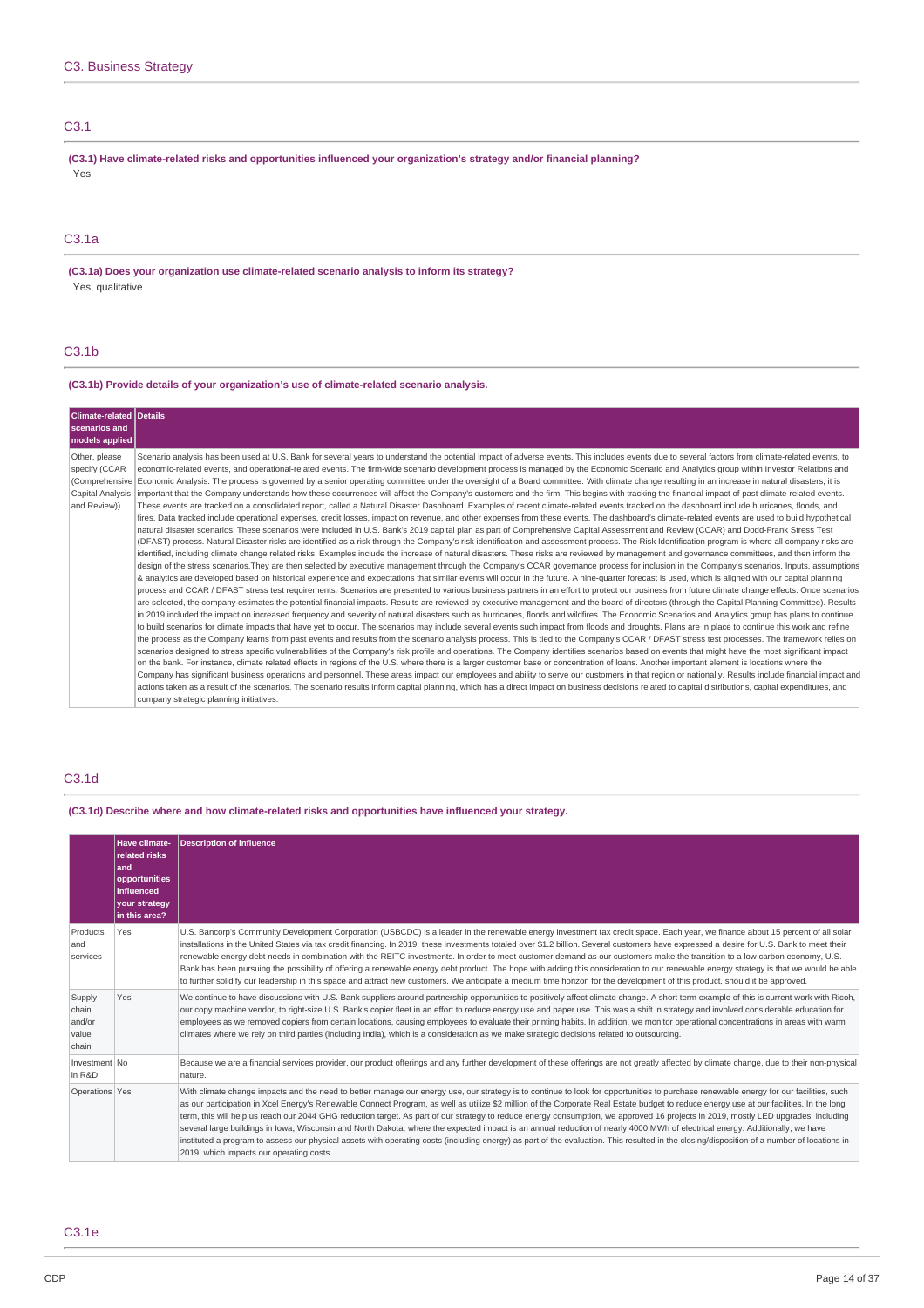## **(C3.1e) Describe where and how climate-related risks and opportunities have influenced your financial planning.**

|              | <b>Financial</b> | <b>Description of influence</b>                                                                                                                                                                         |
|--------------|------------------|---------------------------------------------------------------------------------------------------------------------------------------------------------------------------------------------------------|
|              | planning         |                                                                                                                                                                                                         |
|              | elements         |                                                                                                                                                                                                         |
|              | that have        |                                                                                                                                                                                                         |
|              | l been           |                                                                                                                                                                                                         |
|              | influenced       |                                                                                                                                                                                                         |
|              | Row Direct costs | Operating costs: Due to climate change causing fluctuations in energy regulations and prices affecting our operating costs, we are working to upgrade our facilities to be more energy efficient.       |
| $\mathbf{1}$ | Capital          | Examples of this are installations of motion sensor lighting, building all new branch locations to high energy efficiency standards, switching out lights/fixtures to more efficient options, etc. We   |
|              |                  | expenditures approved 16 projects in 2019, mostly LED upgrades, including several large buildings in Iowa, Wisconsin and North Dakota, where the expected impact is an annual reduction of nearly 4000  |
|              | Capital          | MWh of electrical energy. Additionally, we have instituted a program to assess our physical assets with operating costs (including energy) as part of the evaluation. This resulted in the              |
|              | allocation       | closing/disposition of a number of locations in 2019, which impacts our operating costs. We anticipate any future impact will be minimal because of the energy efficiency updates we have made          |
|              | Acquisitions     | and the fact that financial services, as an industry, are not as energy intensive as others. Capital expenditures / capital allocation: In an effort to better manage climate change impacts to our     |
|              | and              | operations and reputation, U.S. Bank has increased capital towards these efforts. An example of this is the significant investment we made to join the Ceres Company Network. This                      |
|              | divestments      | engagement provided a materiality assessment and roadmap to drive our climate change efforts forward. The magnitude of impact for this opportunity is significant in that it will drive resources       |
|              | Assets           | and support of our environmental efforts. Acquisitions and divestments: Climate risk would be considered and reported through our annual CDP reporting process for new acquisitions and                 |
|              | Liabilities      | divestments, as part of our overall climate impact as a company. The magnitude of impact for this opportunity is minimal as other factors, such as market fit and strategy alignment are weighted       |
|              |                  | more heavily with this activity. U.S. Bank would be able to address climate change risks at a later date following the acquisition or divestment activity. Assets: In an effort to mitigate climate     |
|              |                  | change risk, we are working to upgrade our facilities to be more energy efficient. Examples of this are installations of motion sensor lighting, building all new branch locations to high energy       |
|              |                  | efficiency standards, switching out lights/fixtures to more efficient options, etc. Additionally, we have instituted a program to assess our physical assets with operating costs (including energy) as |
|              |                  | part of the evaluation. This resulted in the closing/disposition of a number of locations in 2019, many of them being inefficient with regards to energy performance. Liabilities: By tracking the      |
|              |                  | financial impact of historical natural events caused by climate change, such as the recent hurricanes and fires, we have realized an impact due to increased write-offs and forgiven interest. The      |
|              |                  | magnitude of impact is moderate for this risk due to the diversity of our customer portfolio and the highly regulated nature of our industry.                                                           |

# C3.1f

(C3.1f) Provide any additional information on how climate-related risks and opportunities have influenced your strategy and financial planning (optional).

## C-FS3.2

**(C-FS3.2) Are climate-related issues considered in the policy framework of your organization?** Yes, both of the above

### C-FS3.2a

## **(C-FS3.2a) In which policies are climate-related issues integrated?**

| <b>Type of</b>         | coverage <br>of policy             | <b>Portfolio Description</b>                                                                                                                                                                                                                                                                                                                                                                                                                                                                                                                                                                                                                                                                            |
|------------------------|------------------------------------|---------------------------------------------------------------------------------------------------------------------------------------------------------------------------------------------------------------------------------------------------------------------------------------------------------------------------------------------------------------------------------------------------------------------------------------------------------------------------------------------------------------------------------------------------------------------------------------------------------------------------------------------------------------------------------------------------------|
| Risk policy<br>policy  | Majority<br>of the                 | In addition to bank policy on environmental responsibility and environmental reputation risk, environmental considerations are also covered in various credit policies, usually<br>as a reminder on the need to comply with the bank's overall environmental policy. The following are particularly notable: U.S. Bancorp General Credit Arrangements;<br>Wholesale Lending; U.S. Bancorp Wood Products; General Lending Policy and Guidelines; U.S. Bancorp Oil & Gas Division; Petroleum Industry Policy and Guidelines. In<br>addition, the U.S. Bancorp Government Banking General Credit Policy and Guidelines requires an assessment of a municipal entity's ability to deal with climate change. |
| $<$ Not<br>Applicable> | $<$ Not<br>Applicabl<br>e          | <not applicable=""></not>                                                                                                                                                                                                                                                                                                                                                                                                                                                                                                                                                                                                                                                                               |
| $<$ Not<br>Applicable> | $<$ Not<br>Applicabl<br>e          | <not applicable=""></not>                                                                                                                                                                                                                                                                                                                                                                                                                                                                                                                                                                                                                                                                               |
| $<$ Not                | $<$ Not<br>Applicabl<br>e          | <not applicable=""></not>                                                                                                                                                                                                                                                                                                                                                                                                                                                                                                                                                                                                                                                                               |
| Please<br>select       | Please<br>select                   |                                                                                                                                                                                                                                                                                                                                                                                                                                                                                                                                                                                                                                                                                                         |
|                        | policy<br>underwriting Applicable> | Credit policy<br>Engagement portfolio                                                                                                                                                                                                                                                                                                                                                                                                                                                                                                                                                                                                                                                                   |

## C-FS3.2b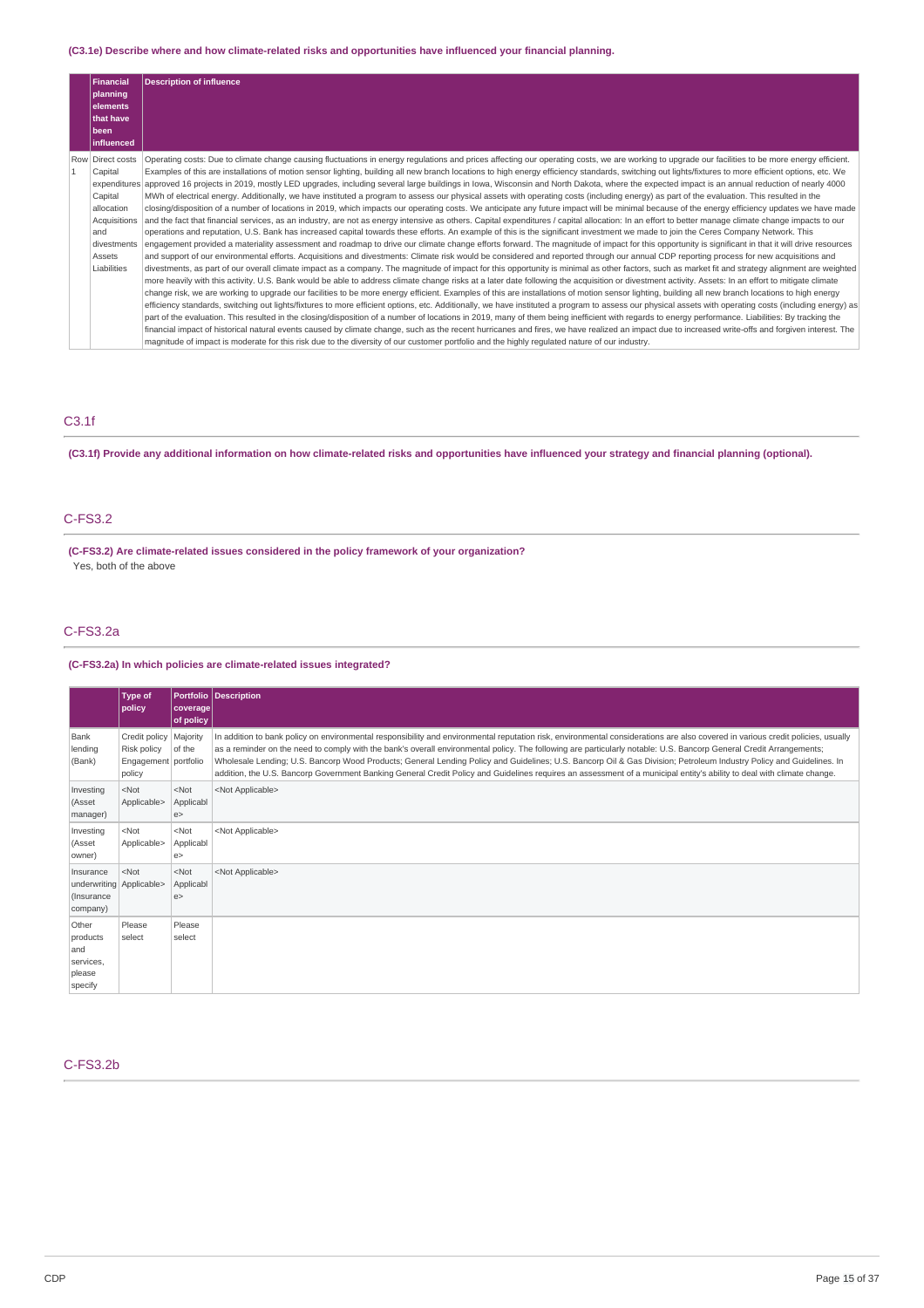### (C-FS3.2b) Describe your exclusion policies related to industries and/or activities exposed or contributing to climate-related risks.

| Type of<br><b>exclusion</b><br>policy  |                 | <b>Portfolio</b> Application                                                                                         | <b>Description</b>                                                                                                                                                                                                                                                                                    |
|----------------------------------------|-----------------|----------------------------------------------------------------------------------------------------------------------|-------------------------------------------------------------------------------------------------------------------------------------------------------------------------------------------------------------------------------------------------------------------------------------------------------|
| Coal                                   | Bank<br>lendina | Other, please specify (All new business, new<br>projects, and renewal of existing business or<br>existing projects.) | U.S. Bank's Environmental Responsibility Policy and Relationship Review Policy encompass financing for certain high risk activities.<br>Prohibitions include most mountaintop removal, forestry that negatively impacts indigenous people, project financing of coal-fired<br>power plants, etc.      |
| Oil & gas                              | Bank<br>lending | Other, please specify (All new business, new<br>projects, and renewal of existing business or<br>existing projects.) | The company does not provide project financing of oil or natural gas pipelines. Relationships with clients in the oil and gas pipeline<br>industries are subject to the Bank's environmental due diligence and enhanced escalation processes.                                                         |
| Other, please<br>specify<br>(Forestry) | Bank<br>lending | Other, please specify (All new business, new<br>projects, and renewal of existing business or<br>existing projects.) | U.S. Bank's Environmental Responsibility Policy and Relationship Review Policy prohibit financing for certain high risk activities<br>including forestry that negatively impacts indigenous people. Forestry customers are also subject to environmental due diligence with<br>an escalation process. |

## C4. Targets and performance

### C4.1

**(C4.1) Did you have an emissions target that was active in the reporting year?** Absolute target

## C4.1a

**(C4.1a) Provide details of your absolute emissions target(s) and progress made against those targets.**

**Target reference number** Abs 1

**Year target was set** 2016

**Target coverage** Company-wide

**Scope(s) (or Scope 3 category)** Scope 1+2 (market-based)

**Base year** 2014

**Covered emissions in base year (metric tons CO2e)** 415211

Covered emissions in base year as % of total base year emissions in selected Scope(s) (or Scope 3 category)

100

**Target year** 2029

**Targeted reduction from base year (%)** 40

**Covered emissions in target year (metric tons CO2e) [auto-calculated]** 249126.6

**Covered emissions in reporting year (metric tons CO2e)** 232928

**% of target achieved [auto-calculated]** 109.753233897946

**Target status in reporting year** Achieved

#### **Is this a science-based target?**

Yes, we consider this a science-based target, but this target has not been approved as science-based by the Science-Based Targets initiative

## **Please explain (including target coverage)**

We followed CDP recommendations to set two targets, one pre-2035 and one post-2035. We also followed the CDP guidance for targets to align with the science-based target framework since our industry does not qualify for science-based target certification.

### **Target reference number**

Abs 2

**Year target was set** 2016

**Target coverage**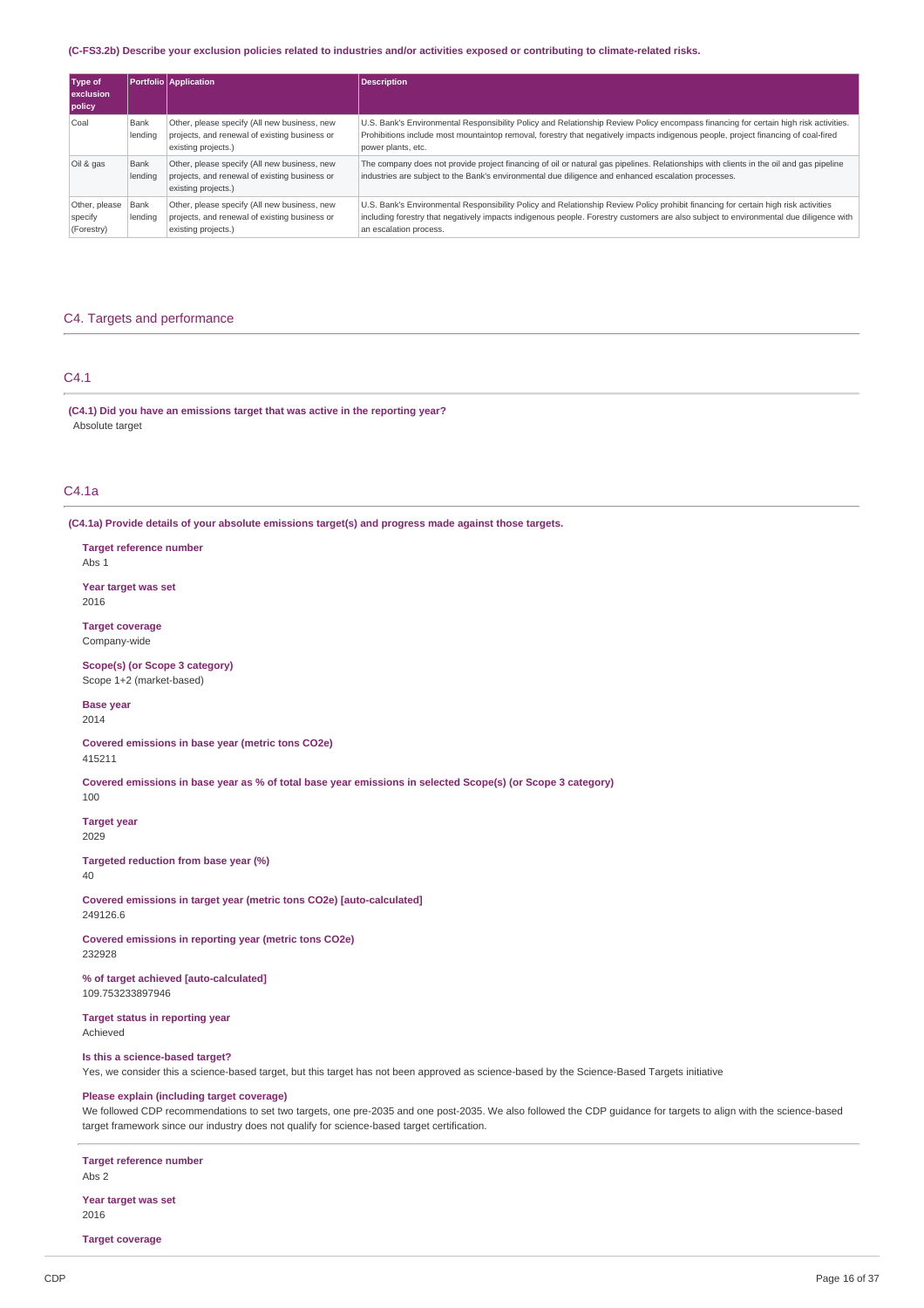### Company-wide

**Scope(s) (or Scope 3 category)** Scope 1+2 (market-based)

**Base year** 2014

**Covered emissions in base year (metric tons CO2e)**

415211

Covered emissions in base year as % of total base year emissions in selected Scope(s) (or Scope 3 category) 100

**Target year**

2044

**Targeted reduction from base year (%)** 60

**Covered emissions in target year (metric tons CO2e) [auto-calculated]** 166084.4

**Covered emissions in reporting year (metric tons CO2e)** 232928

**% of target achieved [auto-calculated]** 73.1688225986306

**Target status in reporting year** Underway

### **Is this a science-based target?**

Yes, we consider this a science-based target, but this target has not been approved as science-based by the Science-Based Targets initiative

## **Please explain (including target coverage)**

We followed CDP recommendations to set two targets, one pre-2035 and one post-2035. We also followed the CDP guidance for targets to align with the science-based target framework since our industry does not qualify for science-based target certification.

## C4.2

**(C4.2) Did you have any other climate-related targets that were active in the reporting year?** No other climate-related targets

## C4.3

(C4.3) Did you have emissions reduction initiatives that were active within the reporting year? Note that this can include those in the planning and/or **implementation phases.**

Yes

## C4.3a

(C4.3a) Identify the total number of initiatives at each stage of development, and for those in the implementation stages, the estimated CO2e savings.

|                           | Number of initiatives | Total estimated annual CO2e savings in metric tonnes CO2e (only for rows marked *) |
|---------------------------|-----------------------|------------------------------------------------------------------------------------|
| Under investigation       | 55                    | 3468                                                                               |
| To be implemented*        |                       | 138                                                                                |
| Implementation commenced* |                       | 964                                                                                |
| Implemented*              | 112                   | 51591                                                                              |
| Not to be implemented     |                       | 1485                                                                               |

### C4.3b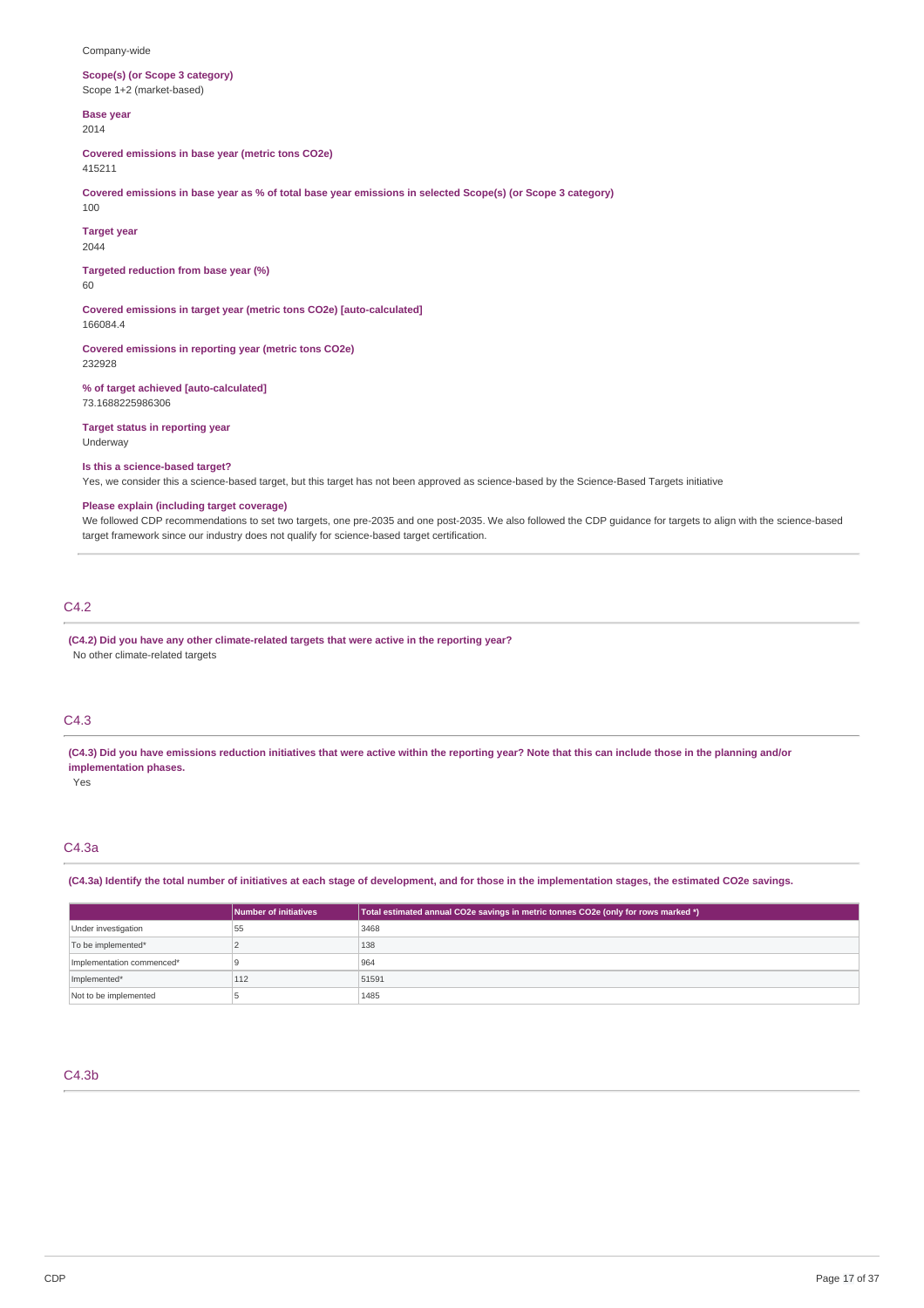## **(C4.3b) Provide details on the initiatives implemented in the reporting year in the table below.**

**Initiative category & Initiative type**

Energy efficiency in buildings **Lighting** Lighting **Lighting** 

**Estimated annual CO2e savings (metric tonnes CO2e)**

# 6224.8

**Scope(s)** Scope 2 (market-based)

## **Voluntary/Mandatory**

Voluntary

**Annual monetary savings (unit currency – as specified in C0.4)** 281000

**Investment required (unit currency – as specified in C0.4)** 1122459

**Payback period** 4-10 years

**Estimated lifetime of the initiative** 16-20 years

**Comment**

**Initiative category & Initiative type**

Energy efficiency in buildings  $\vert$  Energy efficiency in buildings

### **Estimated annual CO2e savings (metric tonnes CO2e)** 3948

**Scope(s)** Scope 2 (market-based)

### **Voluntary/Mandatory**

Voluntary

**Annual monetary savings (unit currency – as specified in C0.4)** 508000

**Investment required (unit currency – as specified in C0.4)** 16941903

**Payback period** >25 years

**Estimated lifetime of the initiative** 16-20 years

**Comment**

### **Initiative category & Initiative type**

Low-carbon energy consumption **Constant Constant Constant Constant Constant Constant Constant Constant Constant** 

## **Estimated annual CO2e savings (metric tonnes CO2e)** 41418

**Scope(s)** Scope 2 (market-based)

**Voluntary/Mandatory** Voluntary

**Annual monetary savings (unit currency – as specified in C0.4)**  $\Omega$ 

**Investment required (unit currency – as specified in C0.4)** 65803

**Payback period** <1 year

**Estimated lifetime of the initiative** <1 year

**Comment**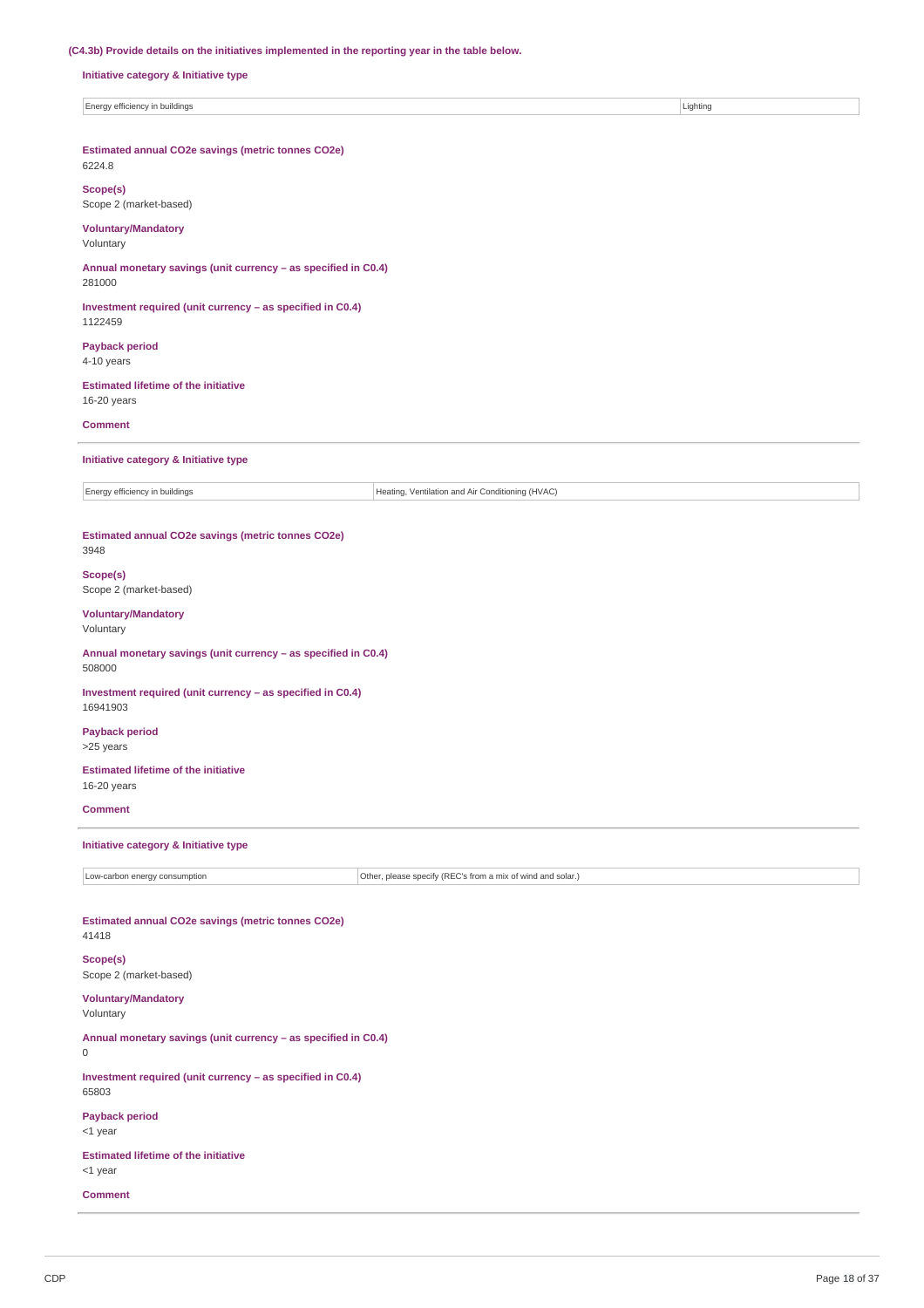### **(C4.3c) What methods do you use to drive investment in emissions reduction activities?**

| <b>Method</b>          | <b>Comment</b>                                                                                                                                                                                                                                                                                                                                                                                                                                                                                                                                                                             |
|------------------------|--------------------------------------------------------------------------------------------------------------------------------------------------------------------------------------------------------------------------------------------------------------------------------------------------------------------------------------------------------------------------------------------------------------------------------------------------------------------------------------------------------------------------------------------------------------------------------------------|
| energy efficiency      | Dedicated budget for   U.S. Bank's Energy and Sustainability Manager within Corporate Real Estate has a dedicated budget for energy efficiency projects. He is using this budget to upgrade our facilities to be more<br>energy efficient. Examples of this are installations of motion sensor lighting, building all new branch locations to LEED certified standards, and switching out light bulbs and fixtures to more<br>efficient options. 109 projects were implemented in 2019, including LED lighting and HVAC upgrades with expected total annual reduction of 14.4 million kWh. |
| Internal<br>programs   | U.S. Bank's facility managers receive reporting for lowest performing locations within their portfolio. They are incentivized and/or recognized for reducing the energy use/ emissions at those<br>incentives/recognition low performing locations.                                                                                                                                                                                                                                                                                                                                        |
| Employee<br>engagement | U.S. Bank's Environmental Program Manager is responsible for employee education and engagement across the enterprise. This includes sharing tips and information via internal<br>collaboration sites and hosting educational calls available to all employees. Employees are encouraged to share ideas via a shared email address and employee blog for how we can become<br>more energy efficient as a company. U.S. Bank also has more than 30 employee green teams which lead sustainable volunteer efforts at a local level across the company.                                        |

## C4.5

(C4.5) Do you classify any of your existing goods and/or services as low-carbon products or do they enable a third party to avoid GHG emissions? Yes

### C4.5a

(C4.5a) Provide details of your products and/or services that you classify as low-carbon products or that enable a third party to avoid GHG emissions.

#### **Level of aggregation**

Product

#### **Description of product/Group of products**

Renewable energy investment tax credit (REITC) investing - U.S. Bancorp Community Development Corporation (CDC) is a leader in REITC investments in the United States. In 2019, these investments totaled over \$1.2 billion.

### **Are these low-carbon product(s) or do they enable avoided emissions?**

Avoided emissions

**Taxonomy, project or methodology used to classify product(s) as low-carbon or to calculate avoided emissions** Other, please specify (U.S. Environmental Protection Agency (EPA) Avoided Emissions and Generation Tool (AVERT))

### **% revenue from low carbon product(s) in the reporting year**

 $\Omega$ 

### **% of total portfolio value**

28

### **Asset classes/ product types**

Investing Infrastructure

#### **Comment**

This product generates tax credits for our company and not revenue, therefore the % revenue is 0. In looking at % total portfolio value, we calculated the % of total tax credit portfolio for this product.

### **Level of aggregation**

Company-wide

#### **Description of product/Group of products**

U.S. Bank offers a variety of online banking options for our consumer and commercial customers. These products help customers avoid emissions by eliminating the need to travel to our branch locations and the emissions associated with mailing communications and payments/ deposits. Examples of this is our launch of Zelle's person to person electronic payments for no cost to the user, mobile deposit and online bill pay. As a way of incentivizing use of these electronic options, U.S. Bank switched to making paper statements only available for an extra charge.

## **Are these low-carbon product(s) or do they enable avoided emissions?**

Avoided emissions

**Taxonomy, project or methodology used to classify product(s) as low-carbon or to calculate avoided emissions** Other, please specify (We use the common knowledge that not driving reduces carbon emissions. )

**% revenue from low carbon product(s) in the reporting year**

0 **% of total portfolio value**

# 100

**Asset classes/ product types** Please select

#### **Comment**

These are free services, so they do not generate revenue.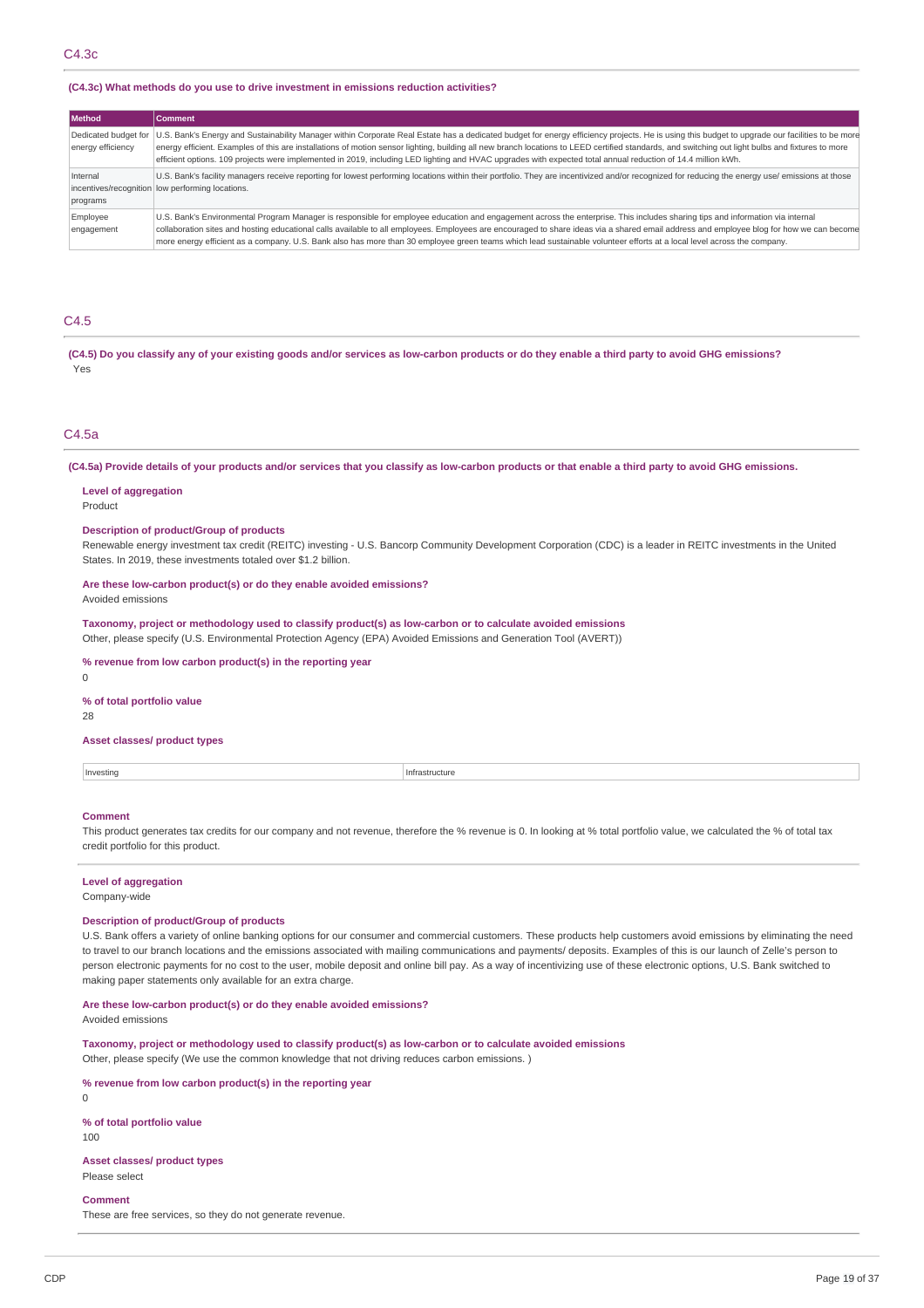## C5.1

### **(C5.1) Provide your base year and base year emissions (Scopes 1 and 2).**

#### **Scope 1**

**Base year start** January 1 2014

## **Base year end**

December 31 2014

#### **Base year emissions (metric tons CO2e)** 60412

#### **Comment**

To better account for emissions under a new leased site modeling methodology, U.S. Bank recalculated our CY2014 and CY2015 emissions. We have restated our baseline as CY2014 and the revised emissions figures for CY2014 are reported here.

### **Scope 2 (location-based)**

**Base year start**

# January 1 2014

**Base year end** December 31 2014

#### **Base year emissions (metric tons CO2e)** 354799

#### **Comment**

To better account for emissions under a new leased site modeling methodology, U.S. Bank recalculated our CY2014 and CY2015 emissions. We have restated our baseline as CY2014 and the revised emissions figures for CY2014 are reported here.

### **Scope 2 (market-based)**

### **Base year start**

January 1 2014

## **Base year end**

December 31 2014

#### **Base year emissions (metric tons CO2e)** 354799

#### **Comment**

To better account for emissions under a new leased site modeling methodology, U.S. Bank recalculated our CY2014 and CY2015 emissions. We have restated our baseline as CY2014 and the revised emissions figures for CY2014 are reported here.

## C5.2

### (C5.2) Select the name of the standard, protocol, or methodology you have used to collect activity data and calculate emissions.

Defra Voluntary 2017 Reporting Guidelines

Energy Information Administration 1605B

The Climate Registry: General Reporting Protocol

The Greenhouse Gas Protocol: A Corporate Accounting and Reporting Standard (Revised Edition)

The Greenhouse Gas Protocol: Scope 2 Guidance

US EPA Center for Corporate Climate Leadership: Direct Fugitive Emissions from Refrigeration, Air Conditioning, Fire Suppression, and Industrial Gases

US EPA Center for Corporate Climate Leadership: Direct Emissions from Stationary Combustion Sources

US EPA Center for Corporate Climate Leadership: Direct Emissions from Mobile Combustion Sources

US EPA Emissions & Generation Resource Integrated Database (eGRID)

Other, please specify (• IEA GHG Emissions from Electricity Generation, OECD/IEA, Paris, 2019. (Year 2017 data))

## C5.2a

(C5.2a) Provide details of the standard, protocol, or methodology you have used to collect activity data and calculate emissions.

## C6. Emissions data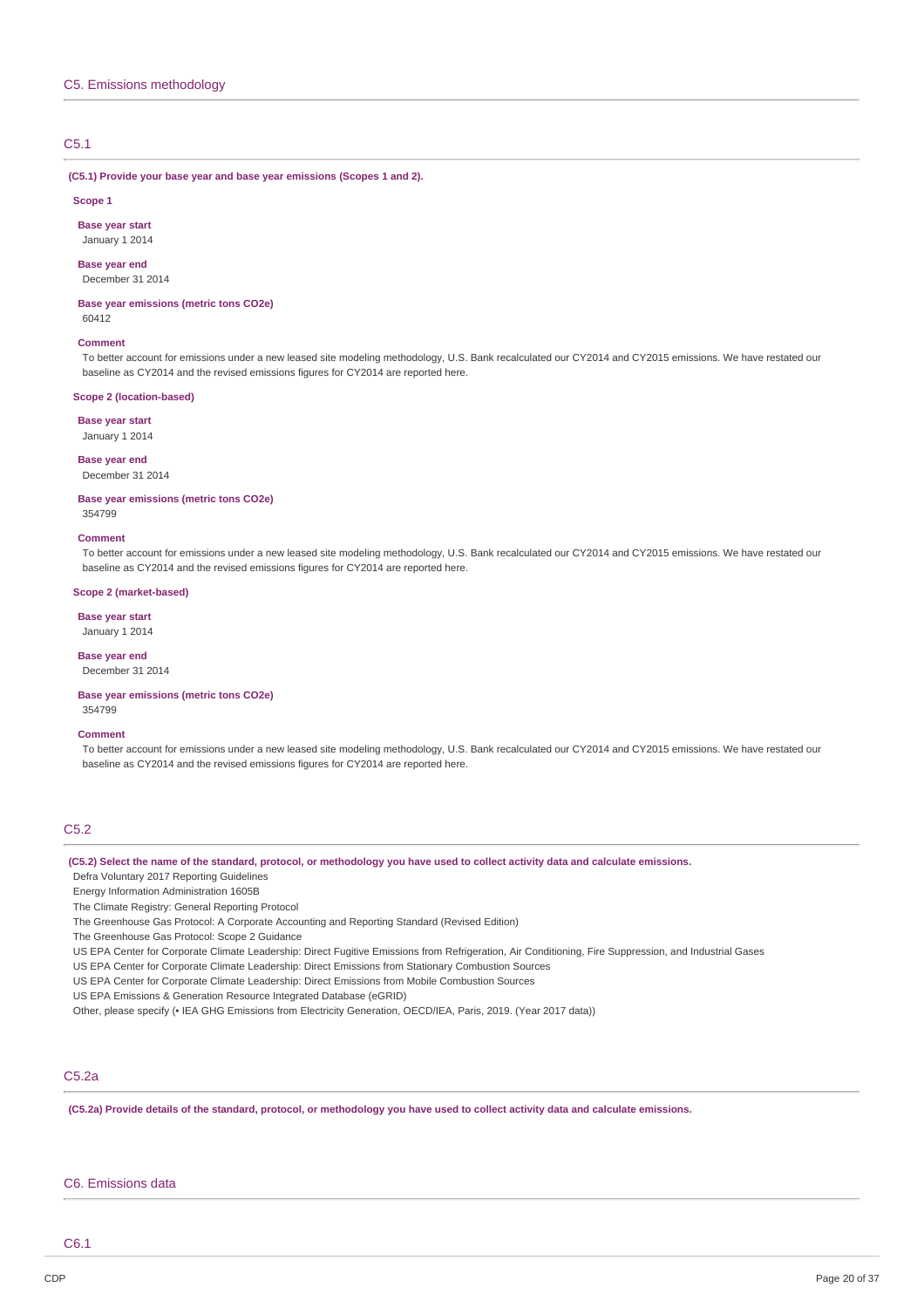### **(C6.1) What were your organization's gross global Scope 1 emissions in metric tons CO2e?**

### **Reporting year**

**Gross global Scope 1 emissions (metric tons CO2e)** 56482

**Start date** January 1 2019

**End date** December 31 2019

**Comment**

**Past year 1**

**Gross global Scope 1 emissions (metric tons CO2e)** 61179

**Start date**

January 1 2018

**End date**

December 31 2018

### **Comment**

CY 2018 emissions have been recalculated because new data points have become available that allowed a more accurate estimation for some of the portfolio

## C6.2

**(C6.2) Describe your organization's approach to reporting Scope 2 emissions.**

#### **Row 1**

**Scope 2, location-based**

We are reporting a Scope 2, location-based figure

## **Scope 2, market-based**

We are reporting a Scope 2, market-based figure

#### **Comment**

To improve GHG inventory completeness, accuracy and relevance U.S. Bank reports a Scope 2 market-based figure.

## C6.3

**(C6.3) What were your organization's gross global Scope 2 emissions in metric tons CO2e?**

### **Reporting year**

**Scope 2, location-based** 255929

**Scope 2, market-based (if applicable)** 176447

**Start date** January 1 2019

**End date**

December 31 2019

**Comment**

**Past year 1**

**Scope 2, location-based** 280854

**Scope 2, market-based (if applicable)** 225412

**Start date** January 1 2018

**End date** December 31 2018

### **Comment**

CY 2018 emissions have been recalculated because new data points have become available that allowed a more accurate estimation for some of the portfolio

C6.4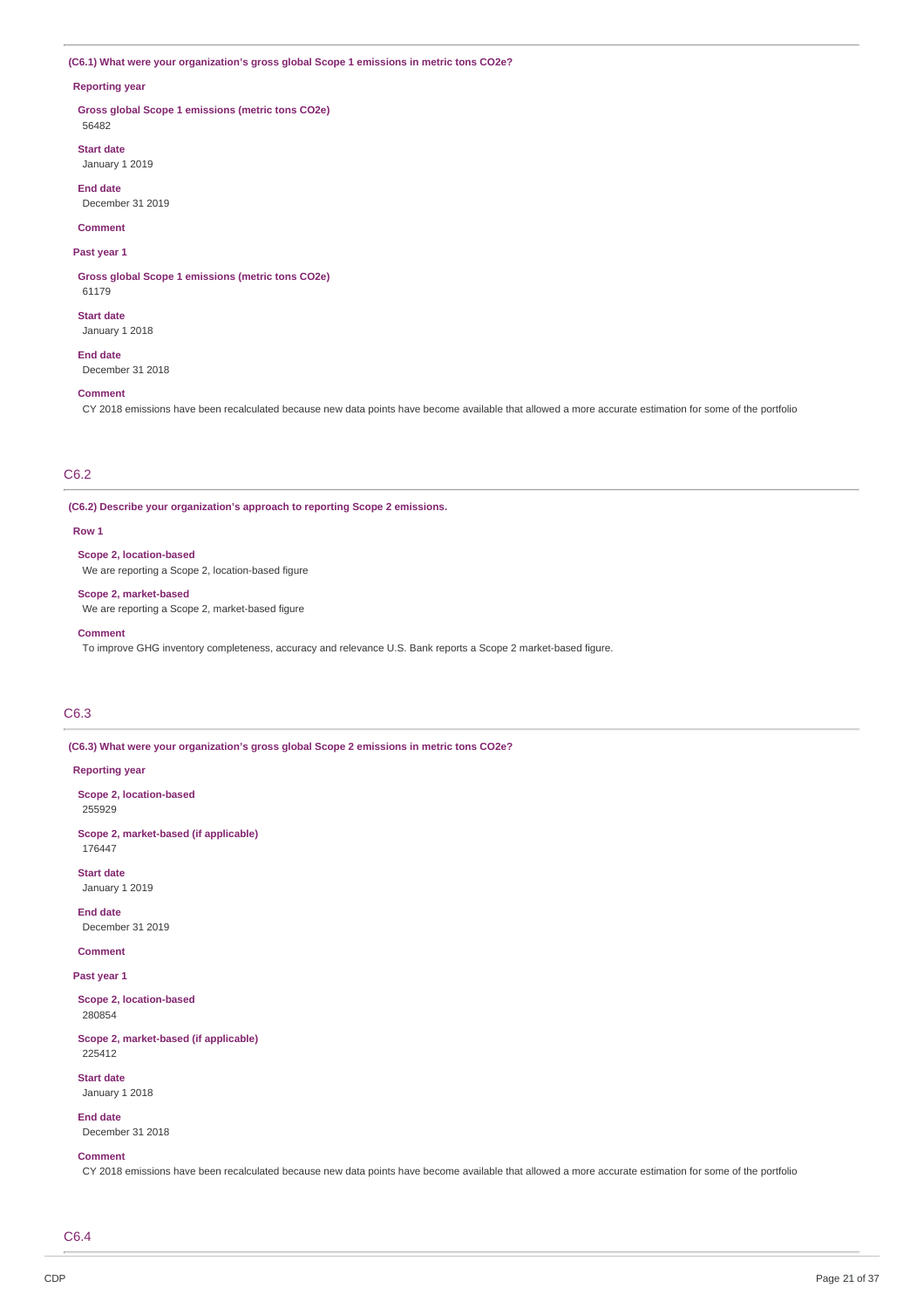(C6.4) Are there any sources (e.g. facilities, specific GHGs, activities, geographies, etc.) of Scope 1 and Scope 2 emissions that are within your selected reporting **boundary which are not included in your disclosure?** Yes

## C6.4a

(C6.4a) Provide details of the sources of Scope 1 and Scope 2 emissions that are within your selected reporting boundary which are not included in your **disclosure.**

#### **Source**

ATMs (owned and operated independently of our facilities that are not yet reported)

**Relevance of Scope 1 emissions from this source**

Emissions are not relevant

**Relevance of location-based Scope 2 emissions from this source**

Emissions are not relevant

**Relevance of market-based Scope 2 emissions from this source (if applicable)** Emissions are not relevant

#### **Explain why this source is excluded**

There are potentially ATMs with small energy consumption that are not being captured in our existing reporting, the emissions would be minimal and thus not relevant.

#### **Source**

Emergency Generator (for those generators not yet reported)

**Relevance of Scope 1 emissions from this source**

Emissions are not relevant

**Relevance of location-based Scope 2 emissions from this source**

Emissions are not relevant

**Relevance of market-based Scope 2 emissions from this source (if applicable)** Emissions are not relevant

#### **Explain why this source is excluded**

U.S. Bank began tracking emissions from emergency generators in 2012 and have been able to capture data from most of our generators. However, there are possibly a few small generators that are not being tracked or estimated as they are not recorded on our asset list. (i.e. inherited through acquisitions).

### C6.5

**(C6.5) Account for your organization's gross global Scope 3 emissions, disclosing and explaining any exclusions.**

### **Purchased goods and services**

**Evaluation status** Relevant, not yet calculated

**Metric tonnes CO2e** <Not Applicable>

## **Emissions calculation methodology**

<Not Applicable>

### **Percentage of emissions calculated using data obtained from suppliers or value chain partners** <Not Applicable>

**Please explain**

U.S. Bank has not yet determined a reliable and accurate methodology for tracking and calculating emissions from purchased goods and services

### **Capital goods**

**Evaluation status** Relevant, not yet calculated

## **Metric tonnes CO2e**

<Not Applicable>

#### **Emissions calculation methodology** <Not Applicable>

**Percentage of emissions calculated using data obtained from suppliers or value chain partners** <Not Applicable>

# **Please explain**

U.S. Bank has not yet determined a reliable and accurate methodology for tracking and calculating emissions from capital goods.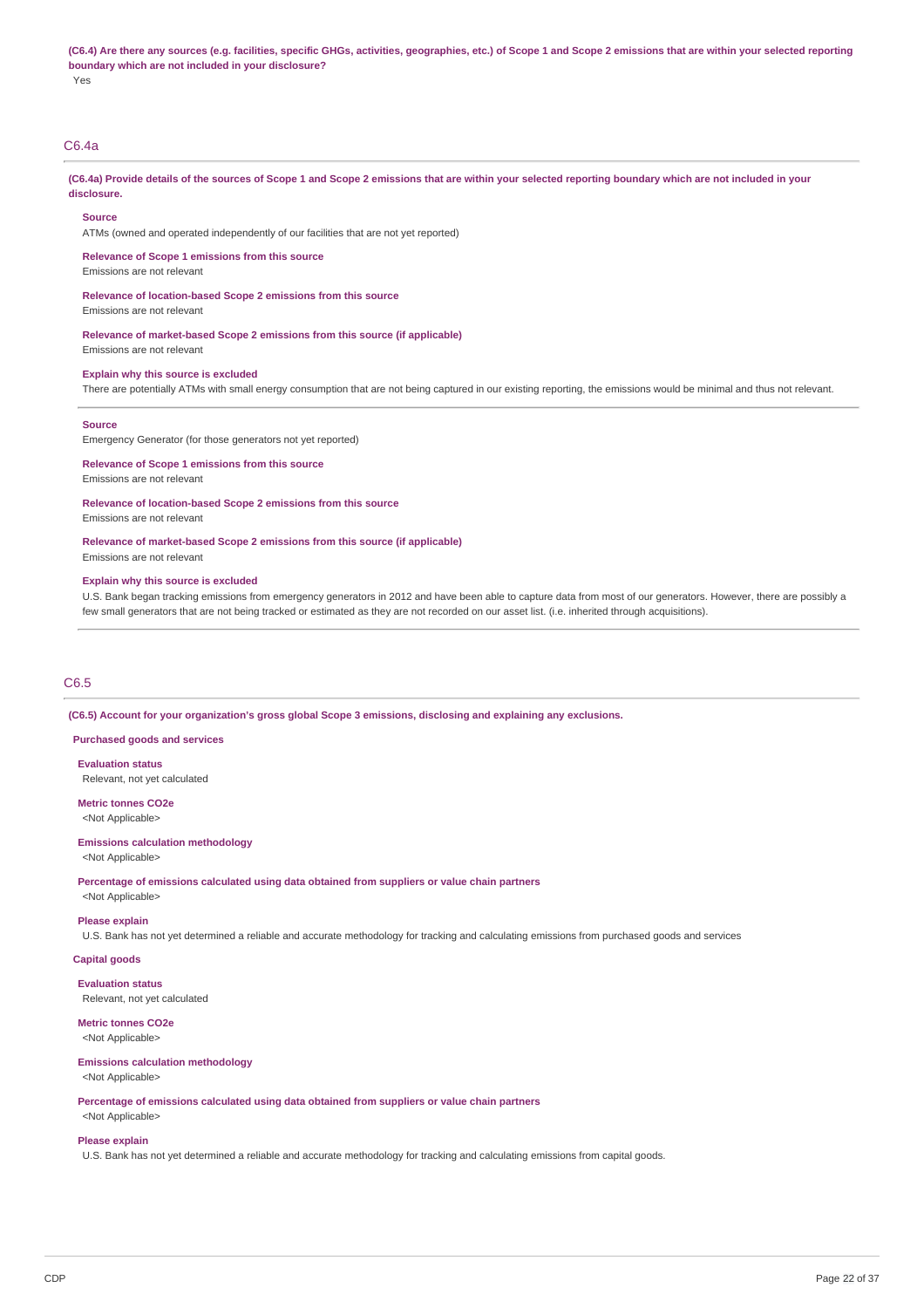#### **Fuel-and-energy-related activities (not included in Scope 1 or 2)**

#### **Evaluation status**

Not relevant, explanation provided

**Metric tonnes CO2e**

<Not Applicable>

### **Emissions calculation methodology**

<Not Applicable>

#### **Percentage of emissions calculated using data obtained from suppliers or value chain partners**

<Not Applicable>

### **Please explain**

U.S. Bank captures the bulk of fuel and energy related activities within Scope 1 and 2. These emissions would be de minimis is comparison to our Scope 1 and 2 fuel and energy emissions. Furthermore, U.S. Bank has limited ability to influence Scope 3 emissions within this category.

#### **Upstream transportation and distribution**

#### **Evaluation status**

Not relevant, explanation provided

## **Metric tonnes CO2e**

<Not Applicable>

### **Emissions calculation methodology**

<Not Applicable>

**Percentage of emissions calculated using data obtained from suppliers or value chain partners**

<Not Applicable>

### **Please explain**

As a financial services company, U.S. Bank produces a limited number of physical products that require upstream transportation. The estimated size of this Scope 3 category is therefore small relative to our total estimated Scope 3 emissions.

#### **Waste generated in operations**

**Evaluation status**

#### Relevant, calculated

**Metric tonnes CO2e**

8528

#### **Emissions calculation methodology**

U.S. Bank compiles waste data provided by third-party vendors on actual waste streams from serviced locations. We then calculate waste emissions utilizing EPA's CCCL Emission Factors for Greenhouse Gas Inventories (updated March 2020). This calculates emissions based on a lifecycle alternative-to-baseline approach. This represents emissions only from landfilled waste.

### **Percentage of emissions calculated using data obtained from suppliers or value chain partners**

100

## **Please explain**

**Business travel**

### **Evaluation status**

Relevant, calculated

#### **Metric tonnes CO2e** 38762

## **Emissions calculation methodology**

U.S. Bank captures activity data from several means of business transportation including air, rail, rental car mileage, and hotel stay. For air travel, emissions are calculated using the Defra DECC (2019) 1.0 business travel – air emissions factors for various seating classes and flight segment lengths. Rental car emissions are determined from actual mileage data and EPA CCCL (2019) emissions factors per mile traveled. Actual rail distance traveled is also collected and emissions estimated with the EPA CCCL factors (2019).

### **Percentage of emissions calculated using data obtained from suppliers or value chain partners**

100

## **Please explain**

**Employee commuting**

**Evaluation status** Relevant, calculated

## **Metric tonnes CO2e**

79195

### **Emissions calculation methodology**

U.S. Bank captures activity data from commuting surveys including mode of transportation, number of travels, distance traveled, etc. The emissions are calculated using the EPA's CCCL factors (2019) for various modes of transportation including passenger cars, light-duty truck, motorcycle, bus, rail, etc. The activity data was collected from a sample size of approximately 4,800 employees and extrapolated to the entire US Bank's U.S. full-time employee headcount.

**Percentage of emissions calculated using data obtained from suppliers or value chain partners**

100

### **Please explain**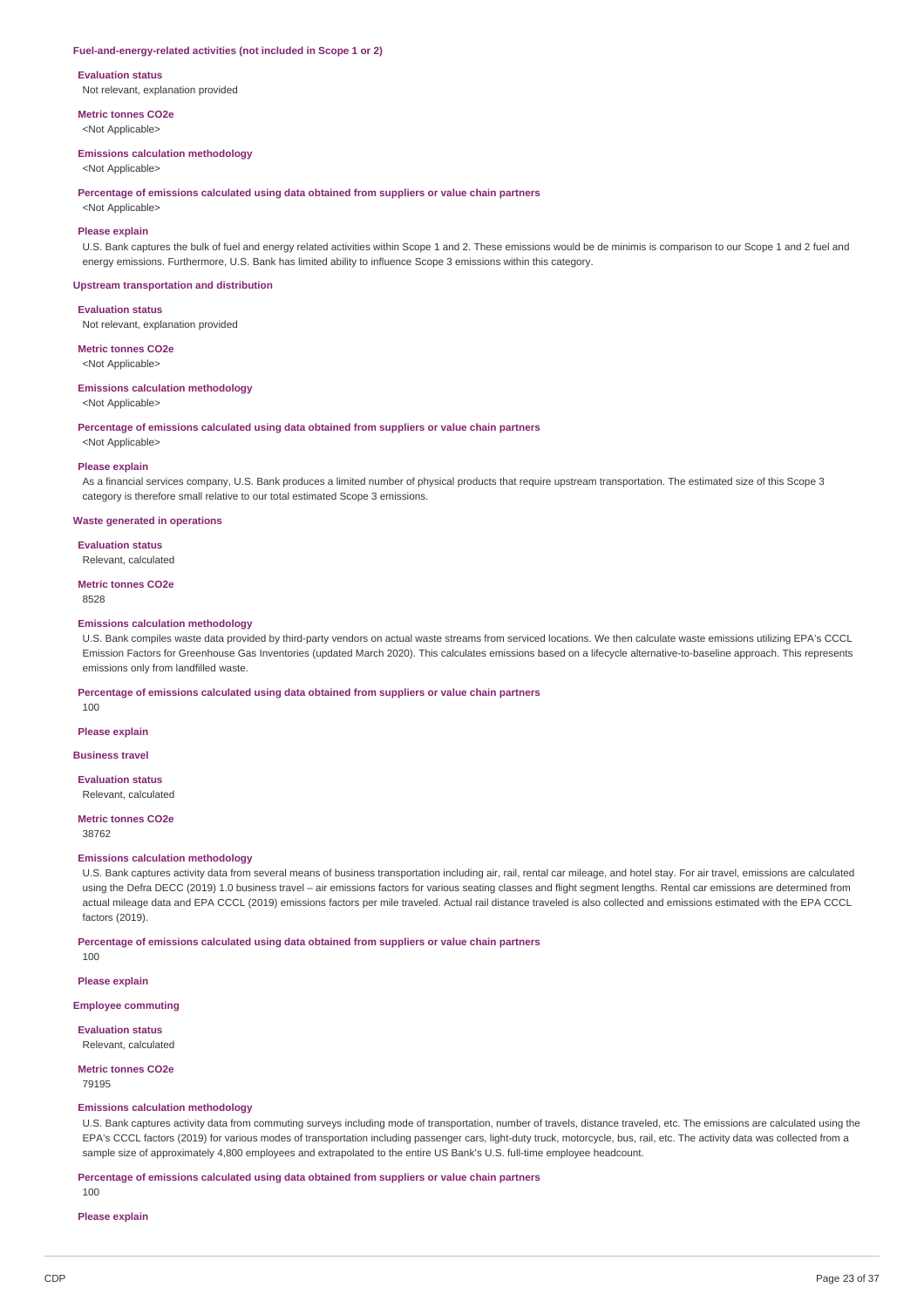### **Upstream leased assets**

#### **Evaluation status**

Not relevant, explanation provided

**Metric tonnes CO2e** <Not Applicable>

#### **Emissions calculation methodology**

<Not Applicable>

**Percentage of emissions calculated using data obtained from suppliers or value chain partners**

## <Not Applicable>

**Please explain**

Due to our organizational boundary definition for operational control under Scopes 1 and 2, upstream leased assets are incorporated in our Scopes 1 and 2 emissions inventory.

#### **Downstream transportation and distribution**

#### **Evaluation status**

Not relevant, explanation provided

## **Metric tonnes CO2e**

<Not Applicable>

## **Emissions calculation methodology**

<Not Applicable>

**Percentage of emissions calculated using data obtained from suppliers or value chain partners**

<Not Applicable>

### **Please explain**

As a financial services company, U.S. Bank produces a limited number of physical products that require downstream transportation. The estimated size of this Scope 3 category is therefore small relative to our total estimated Scope 3 emissions.

#### **Processing of sold products**

### **Evaluation status**

Not relevant, explanation provided

# **Metric tonnes CO2e**

<Not Applicable>

### **Emissions calculation methodology**

<Not Applicable>

**Percentage of emissions calculated using data obtained from suppliers or value chain partners**

# <Not Applicable>

**Please explain**

As a financial services company, U.S. Bank produces a limited number of physical products that require processing. The estimated size of this Scope 3 category is therefore de minimis and not relevant to our Scope 3 emissions.

### **Use of sold products**

#### **Evaluation status**

Not relevant, explanation provided

## **Metric tonnes CO2e**

<Not Applicable>

### **Emissions calculation methodology**

<Not Applicable>

**Percentage of emissions calculated using data obtained from suppliers or value chain partners**

<Not Applicable>

### **Please explain**

As a financial services company, U.S. Bank produces a limited number of physical products. Furthermore, there is a limited set of actions U.S. Bank could take to influence use of sold products (e.g. online banking portals) within Scope 3. The estimated size of this Scope 3 category is therefore de minimis and not relevant to our Scope 3 emissions.

### **End of life treatment of sold products**

### **Evaluation status**

Not relevant, explanation provided

## **Metric tonnes CO2e**

<Not Applicable>

### **Emissions calculation methodology**

<Not Applicable>

**Percentage of emissions calculated using data obtained from suppliers or value chain partners** <Not Applicable>

# **Please explain**

As a financial services company, U.S. Bank produces a limited number of physical products. Furthermore, there is a limited set of actions U.S. Bank could take to influence end of life treatment of sold products within Scope 3. The estimated size of this Scope 3 category is therefore de minimis and not relevant to our Scope 3 emissions.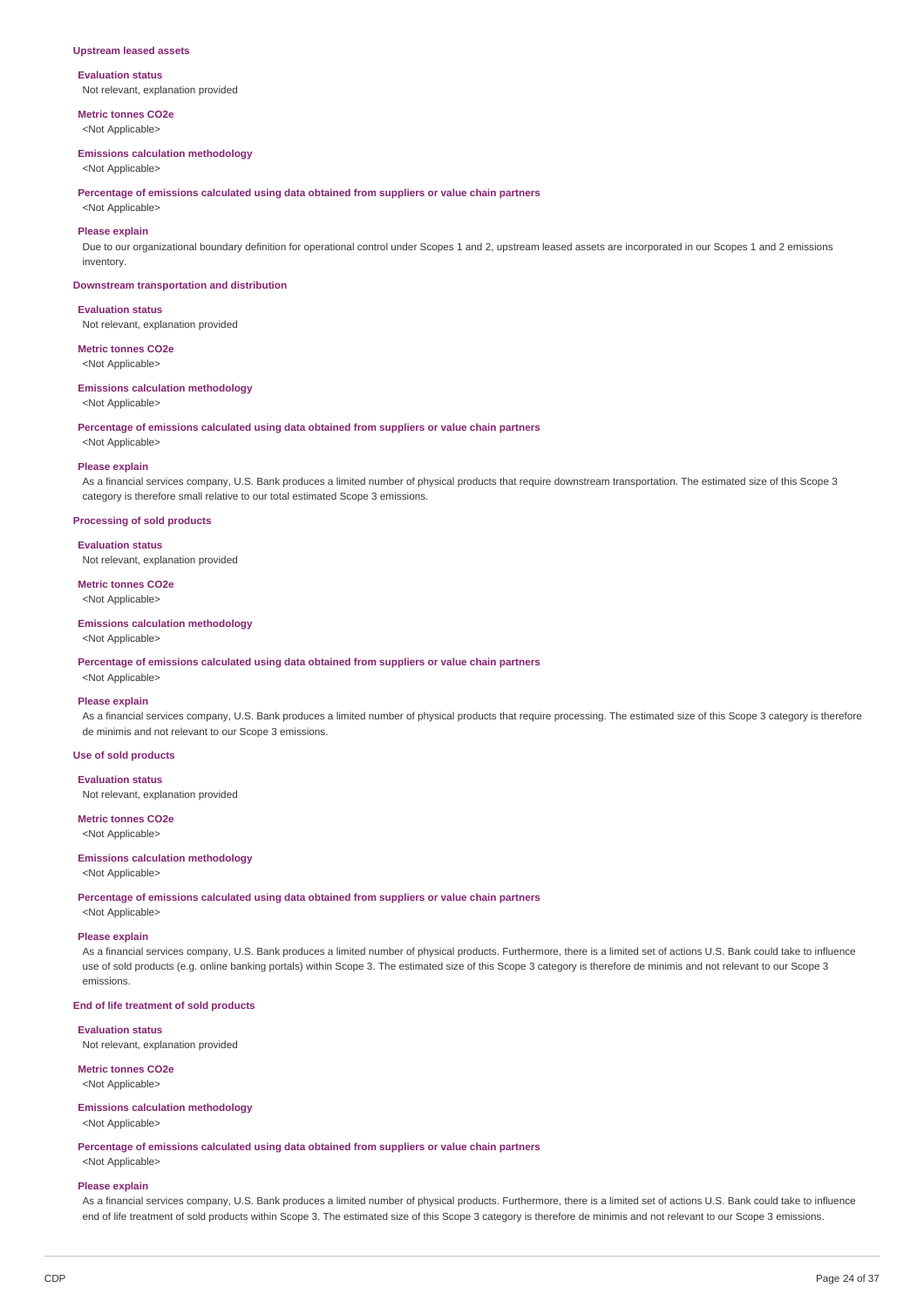#### **Downstream leased assets**

**Evaluation status** Relevant, calculated

**Metric tonnes CO2e** 44088

#### **Emissions calculation methodology**

Emissions from leased office space is estimated in two ways. For sites with invoice data capture, total annual emissions for leased assets was extrapolated from actual consumption data based on the portion of building square feet that is tenant occupied. For sites requiring modeling, building tenant square feet was multiplied by a portfolio energy use intensity factors generated from actual site consumption of electricity and natural gas.

**Percentage of emissions calculated using data obtained from suppliers or value chain partners**

100

**Please explain**

### **Franchises**

**Evaluation status** Not relevant, explanation provided

**Metric tonnes CO2e** <Not Applicable>

**Emissions calculation methodology** <Not Applicable>

**Percentage of emissions calculated using data obtained from suppliers or value chain partners** <Not Applicable>

### **Please explain**

U.S. Bank does not operate any franchises. Therefore, this category is not relevant.

## **Other (upstream)**

**Evaluation status**

**Metric tonnes CO2e** <Not Applicable>

#### **Emissions calculation methodology**

<Not Applicable>

**Percentage of emissions calculated using data obtained from suppliers or value chain partners** <Not Applicable>

**Please explain**

#### **Other (downstream)**

**Evaluation status**

**Metric tonnes CO2e** <Not Applicable>

### **Emissions calculation methodology**

<Not Applicable>

**Percentage of emissions calculated using data obtained from suppliers or value chain partners** <Not Applicable>

### **Please explain**

C6.10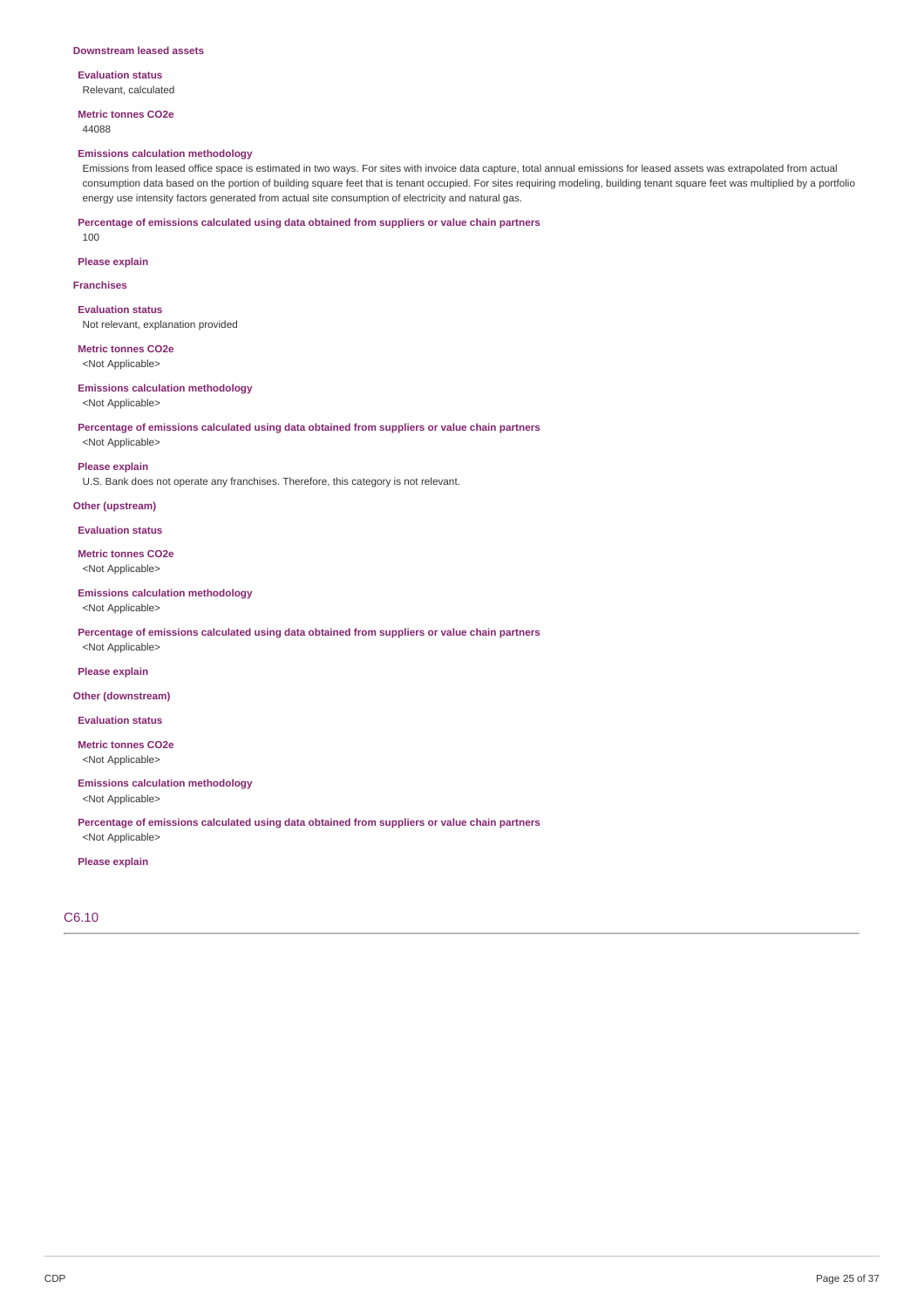(C6.10) Describe your gross global combined Scope 1 and 2 emissions for the reporting year in metric tons CO2e per unit currency total revenue and provide any **additional intensity metrics that are appropriate to your business operations.**

### **Intensity figure** 0.0000101

**Metric numerator (Gross global combined Scope 1 and 2 emissions, metric tons CO2e)** 232928

**Metric denominator** unit total revenue

**Metric denominator: Unit total** 22986000000

**Scope 2 figure used** Market-based

**% change from previous year** 20

**Direction of change** Decreased

### **Reason for change**

This decrease is primarily due to a combination of our emissions reduction activities reported in C4.3b and the impact of emissions factor changes, particularly those for electricity. Our emissions reduction initiatives focused on energy retrofits and efficiency upgrades that help decouple GHG emissions from revenue growth. Furthermore, we have purchased additional renewable energy credits (RECs) in 2019.

#### **Intensity figure** 0.0082099

**Metric numerator (Gross global combined Scope 1 and 2 emissions, metric tons CO2e)** 232928

**Metric denominator** square foot

**Metric denominator: Unit total** 28371711

**Scope 2 figure used** Market-based

**% change from previous year** 17.5

**Direction of change** Decreased

### **Reason for change**

This decrease is primarily due to a combination of our emissions reduction activities reported in C4.3b and the impact of emissions factor changes, particularly those for electricity. Our emissions reduction initiatives focused on energy retrofits and efficiency upgrades that help decouple GHG emissions from revenue growth. Furthermore, we have purchased additional renewable energy credits (RECs) in 2019.

C7. Emissions breakdowns

## C7.9

(C7.9) How do your gross global emissions (Scope 1 and 2 combined) for the reporting year compare to those of the previous reporting year? Decreased

### C7.9a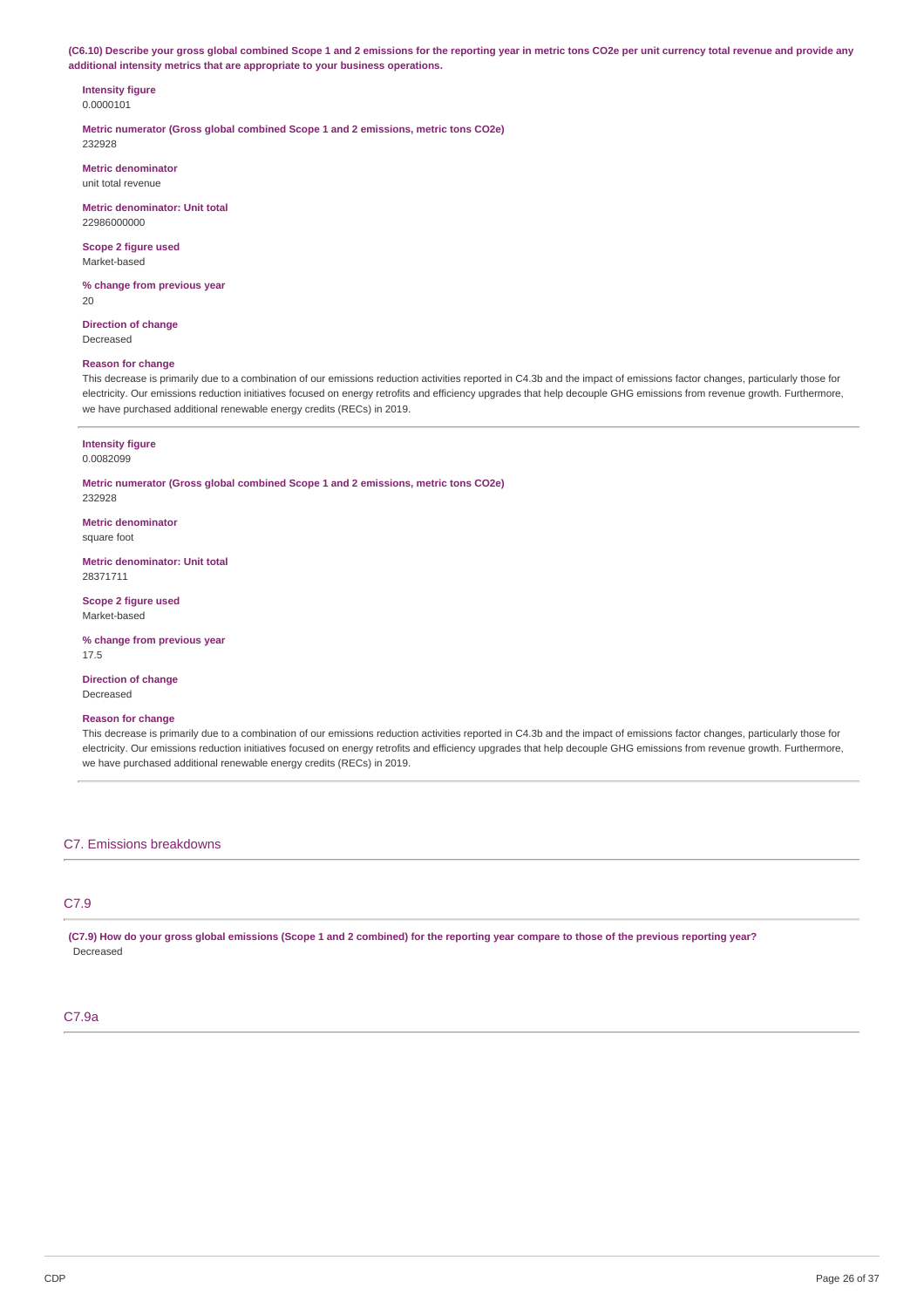### (C7.9a) Identify the reasons for any change in your gross global emissions (Scope 1 and 2 combined), and for each of them specify how your emissions compare **to the previous year.**

|                                                  | Change in Direction<br>emissions of change<br>(metric<br>tons<br>CO <sub>2e</sub> ) |                                                         | <b>Emissions</b><br>value<br>(percentage) | Please explain calculation                                                                                                                                                                                                                                                                                                                                                                                                                                                                                                                                                                                                                          |
|--------------------------------------------------|-------------------------------------------------------------------------------------|---------------------------------------------------------|-------------------------------------------|-----------------------------------------------------------------------------------------------------------------------------------------------------------------------------------------------------------------------------------------------------------------------------------------------------------------------------------------------------------------------------------------------------------------------------------------------------------------------------------------------------------------------------------------------------------------------------------------------------------------------------------------------------|
| Change in<br>renewable<br>energy<br>consumption  | 35720                                                                               | Decreased 12.46                                         |                                           | The gross scope 1 and 2 emissions decreased due to 'a change in renewable energy consumption' implemented in the 2019 reporting year. This change<br>reflects additional REC procurement made in 2019. In total, 50,250 additional MWh of RECs were procured in 2018, resulting in an additional 35,720 MTCO2e<br>reduction compared to the REC quantity purchased in the previous year. Total market-based scope 1 and 2 emissions in the previous year was 286,591<br>MTCO2e, therefore we arrived at 12.46% through (35720/286591)*100=12.46%.                                                                                                   |
| Other<br>emissions<br>reduction<br>activities    | 10173                                                                               | Decreased 3.55                                          |                                           | The gross scope 1 and 2 emissions decreased due to 'other emissions reduction activities' implemented in the reporting year. Such projects include<br>improvements in building operational efficiency including LED lighting retrofits and upgrades to HVAC systems. We estimate that in 2019, 10,173 MTCO2e was<br>reduced by our emissions reduction projects. Total scope 1 and 2 emissions in the previous year was 286,591 MTCO2e, therefore we arrived at 3.55% through<br>(10173/286591)*100=3.55%.                                                                                                                                          |
| Divestment                                       |                                                                                     | <not<br>Applicable<br/><math>\mathbf{r}</math></not<br> |                                           |                                                                                                                                                                                                                                                                                                                                                                                                                                                                                                                                                                                                                                                     |
| Acquisitions                                     |                                                                                     | $<$ Not<br>Applicable<br>$\overline{ }$                 |                                           |                                                                                                                                                                                                                                                                                                                                                                                                                                                                                                                                                                                                                                                     |
| Mergers                                          |                                                                                     | <not<br>Applicable<br/>1&gt;</not<br>                   |                                           |                                                                                                                                                                                                                                                                                                                                                                                                                                                                                                                                                                                                                                                     |
| Change in<br>output                              | 9269                                                                                | Decreased 3.23                                          |                                           | In 2019, the total energy consumption from stationary, mobile, and refrigerant emission sources have decreased due to changes in the output. Furthermore,<br>the total portfolio has decreased from closing approximately 200 sites. The impact was calculated by finding the YOY change in the emission source and the<br>overall emissions increase attributed from changes physical operating conditions to be 9,269 MTCO2e. Total scope 1 and 2 emissions in the previous year was<br>286,591 MTCO2e, therefore the percent change in emissions was calculated as (9269/286591)*100= 3.23%                                                      |
| Change in<br>methodology                         | 654                                                                                 | Increased                                               | 0.23                                      | For the 2019 inventory, a number of emissions factor updates impacted our overall Scope 1 and 2 emissions including changes in supplier-specific emissions<br>factors, residual mix factors in the United States (Green-e), and international location-based grid emission factors. Net impact was calculated by applying 2018<br>emission factors to 2019 activity data to determine the difference in emissions from emission factor updates. In total, emissions factor updates increased<br>emissions by 654 MTCO2e. The total scope 1 and 2 emissions in the previous year was 286,591 MTCO2e, resulting in 0.23% from (654/286591)*100=0.23%. |
| Change in<br>boundary                            |                                                                                     | $<$ Not<br>Applicable<br>$\mathbf{r}$                   |                                           |                                                                                                                                                                                                                                                                                                                                                                                                                                                                                                                                                                                                                                                     |
| Change in<br>physical<br>operating<br>conditions |                                                                                     | <not<br>Applicable</not<br>                             |                                           |                                                                                                                                                                                                                                                                                                                                                                                                                                                                                                                                                                                                                                                     |
| Unidentified                                     |                                                                                     | <not<br>Applicable<br/><math>\mathbf{r}</math></not<br> |                                           |                                                                                                                                                                                                                                                                                                                                                                                                                                                                                                                                                                                                                                                     |
| Other                                            | 845                                                                                 | Increased                                               | 0.29                                      | This is most likely due to variations in the number of sites, YoY consumption for electricity, changes electricity emission factor (supplier-specific, residual mix<br>and eGRID) and other miscellaneous emission sources. (845/286591)*100=0.29%                                                                                                                                                                                                                                                                                                                                                                                                  |

## C7.9b

(C7.9b) Are your emissions performance calculations in C7.9 and C7.9a based on a location-based Scope 2 emissions figure or a market-based Scope 2 **emissions figure?**

Market-based

## C8. Energy

## C8.1

**(C8.1) What percentage of your total operational spend in the reporting year was on energy?** More than 0% but less than or equal to 5%

## C8.2

**(C8.2) Select which energy-related activities your organization has undertaken.**

|                                                    | Indicate whether your organization undertook this energy-related activity in the reporting year |
|----------------------------------------------------|-------------------------------------------------------------------------------------------------|
| Consumption of fuel (excluding feedstocks)         | Yes                                                                                             |
| Consumption of purchased or acquired electricity   | Yes                                                                                             |
| Consumption of purchased or acquired heat          | l No                                                                                            |
| Consumption of purchased or acquired steam         | Yes                                                                                             |
| Consumption of purchased or acquired cooling       | Yes                                                                                             |
| Generation of electricity, heat, steam, or cooling | Yes                                                                                             |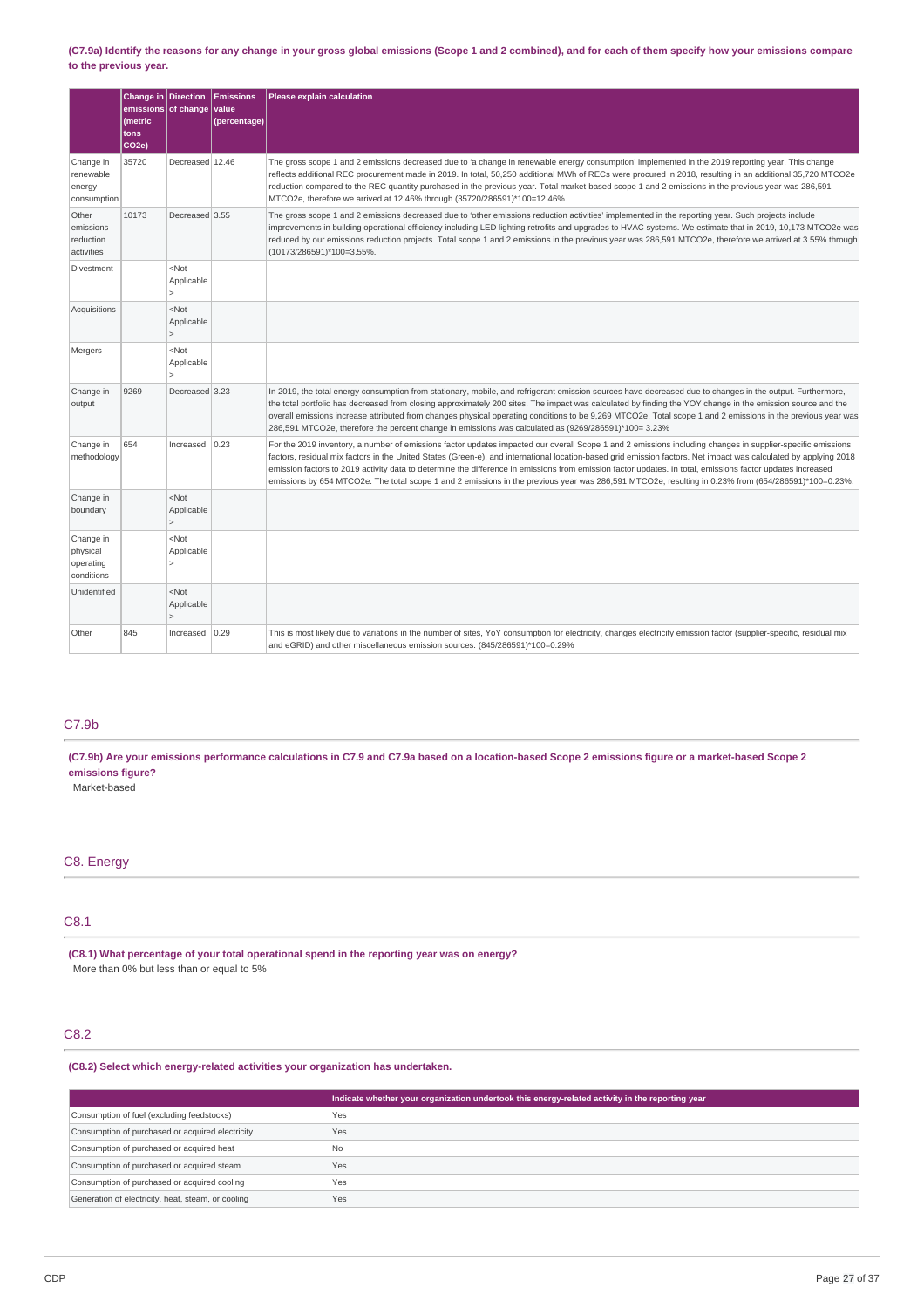### **(C8.2a) Report your organization's energy consumption totals (excluding feedstocks) in MWh.**

|                                                         | <b>Heating value</b>                   |                           | MWh from renewable sources   MWh from non-renewable sources | Total (renewable and non-renewable) MWh |
|---------------------------------------------------------|----------------------------------------|---------------------------|-------------------------------------------------------------|-----------------------------------------|
| Consumption of fuel (excluding feedstock)               | HHV (higher heating value) $ 0\rangle$ |                           | 294944                                                      | 294944                                  |
| Consumption of purchased or acquired electricity        | <not applicable=""></not>              | 137024                    | 361750                                                      | 498744                                  |
| Consumption of purchased or acquired heat               | <not applicable=""></not>              | <not applicable=""></not> | <not applicable=""></not>                                   | <not applicable=""></not>               |
| Consumption of purchased or acquired steam              | <not applicable=""></not>              |                           | 27344                                                       | 27344                                   |
| Consumption of purchased or acquired cooling            | <not applicable=""></not>              |                           | 12863                                                       | 12863                                   |
| Consumption of self-generated non-fuel renewable energy | <not applicable=""></not>              | 26                        | <not applicable=""></not>                                   | 26                                      |
| Total energy consumption                                | <not applicable=""></not>              | 137050                    | 696851                                                      | 833941                                  |

### C9. Additional metrics

## C9.1

**(C9.1) Provide any additional climate-related metrics relevant to your business.**

## C10. Verification

## C10.1

**(C10.1) Indicate the verification/assurance status that applies to your reported emissions.**

|                                          | Verification/assurance status                          |
|------------------------------------------|--------------------------------------------------------|
| Scope 1                                  | Third-party verification or assurance process in place |
| Scope 2 (location-based or market-based) | Third-party verification or assurance process in place |
| Scope 3                                  | Third-party verification or assurance process in place |

## C10.1a

(C10.1a) Provide further details of the verification/assurance undertaken for your Scope 1 emissions, and attach the relevant statements.

**Verification or assurance cycle in place** Annual process

**Status in the current reporting year** Complete

**Type of verification or assurance** Limited assurance

**Attach the statement** US Bank 2019 CDP Verification Statement\_Final.pdf

**Page/ section reference** Page 1

**Relevant standard** ISO14064-3

**Proportion of reported emissions verified (%)** 100

## C10.1b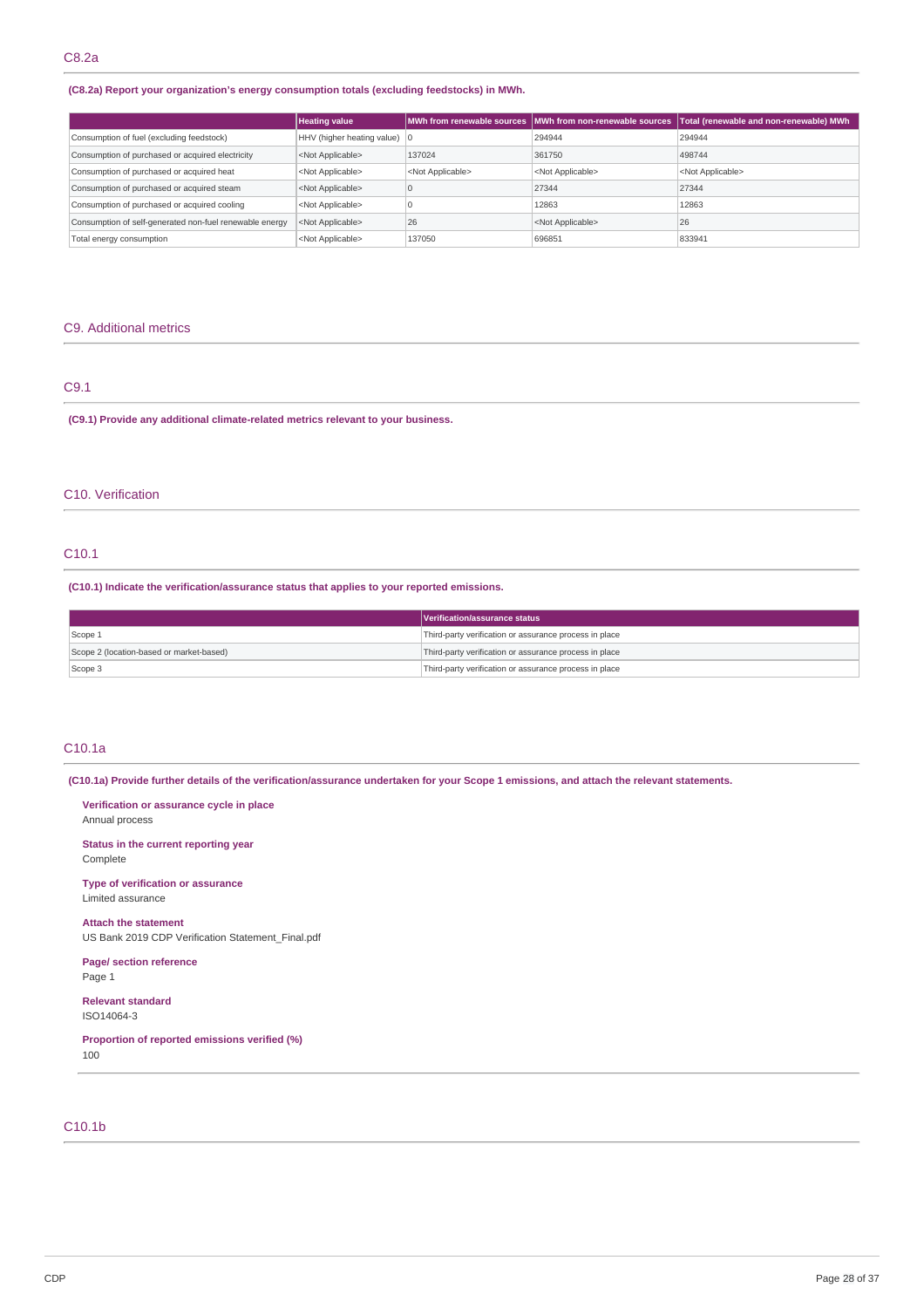### (C10.1b) Provide further details of the verification/assurance undertaken for your Scope 2 emissions and attach the relevant statements.

**Scope 2 approach** Scope 2 location-based

**Verification or assurance cycle in place** Annual process

**Status in the current reporting year** Complete

**Type of verification or assurance** Limited assurance

**Attach the statement** US Bank 2019 CDP Verification Statement\_Final.pdf

**Page/ section reference** Page 1

**Relevant standard** ISO14064-3

**Proportion of reported emissions verified (%)** 100

**Scope 2 approach** Scope 2 market-based

**Verification or assurance cycle in place** Annual process

**Status in the current reporting year** Complete

**Type of verification or assurance** Limited assurance

**Attach the statement** US Bank 2019 CDP Verification Statement\_Final.pdf

**Page/ section reference** Page 1

**Relevant standard** ISO14064-3

**Proportion of reported emissions verified (%)** 100

## C10.1c

(C10.1c) Provide further details of the verification/assurance undertaken for your Scope 3 emissions and attach the relevant statements.

**Scope 3 category**

Scope 3: Waste generated in operations

**Verification or assurance cycle in place** Annual process

**Status in the current reporting year** Complete

**Type of verification or assurance** Limited assurance

**Attach the statement** US Bank 2019 CDP Verification Statement\_Final.pdf

**Page/section reference** Page 1

**Relevant standard** ISO14064-3

**Proportion of reported emissions verified (%)** 100

**Scope 3 category** Scope 3: Business travel

**Verification or assurance cycle in place** Annual process

**Status in the current reporting year** Complete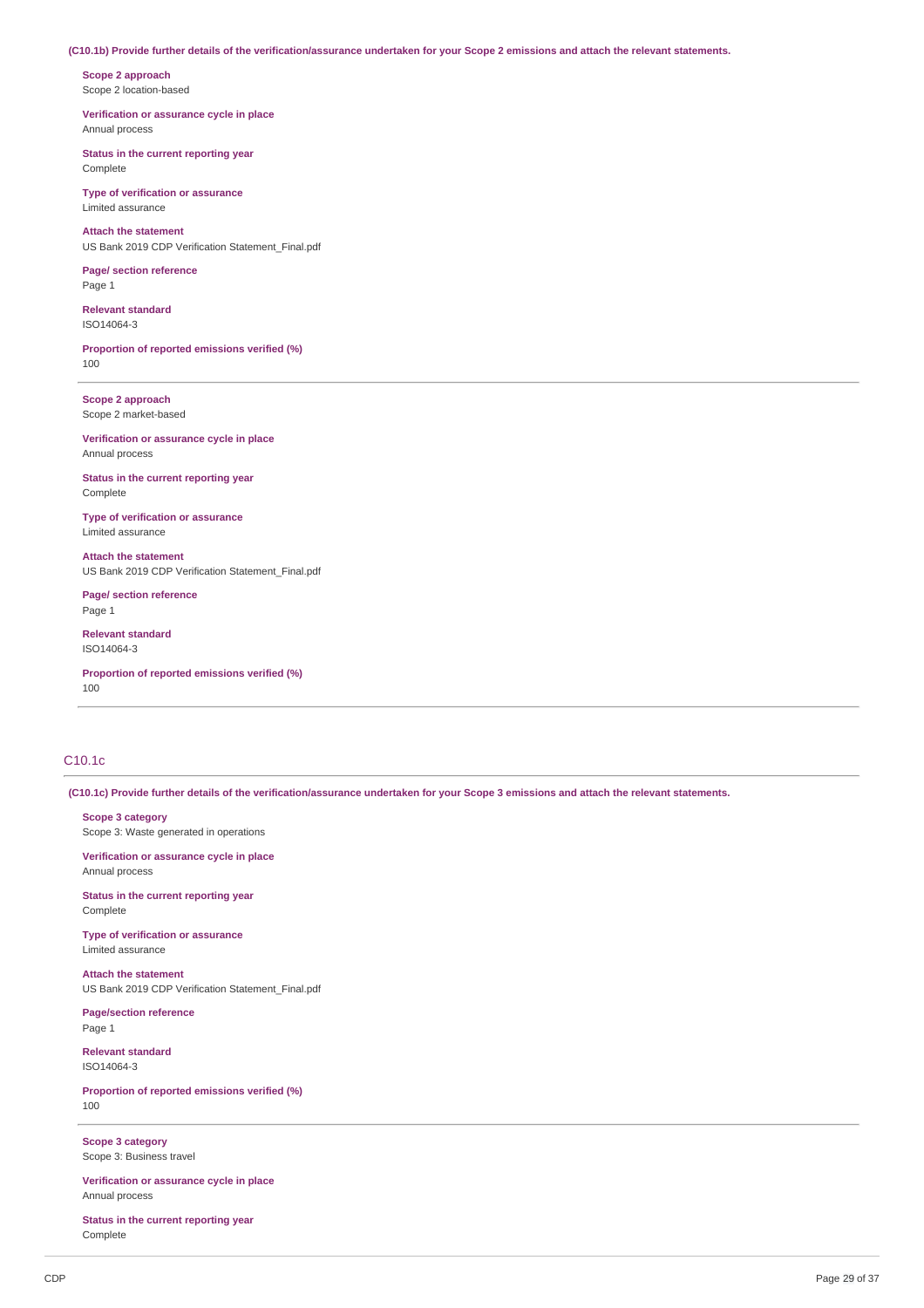#### **Type of verification or assurance** Limited assurance

### **Attach the statement** US Bank 2019 CDP Verification Statement\_Final.pdf

**Page/section reference** Page 1

**Relevant standard** ISO14064-3

**Proportion of reported emissions verified (%)** 100

**Scope 3 category** Scope 3: Employee commuting

**Verification or assurance cycle in place** Annual process

**Status in the current reporting year** Complete

**Type of verification or assurance** Limited assurance

**Attach the statement** US Bank 2019 CDP Verification Statement\_Final.pdf

**Page/section reference** Page 1

**Relevant standard** ISO14064-3

**Proportion of reported emissions verified (%)** 100

**Scope 3 category** Scope 3: Downstream leased assets

**Verification or assurance cycle in place** Annual process

**Status in the current reporting year** Complete

**Type of verification or assurance** Limited assurance

**Attach the statement** US Bank 2019 CDP Verification Statement\_Final.pdf

**Page/section reference** Page 1

**Relevant standard** ISO14064-3

**Proportion of reported emissions verified (%)** 100

## C10.2

(C10.2) Do you verify any climate-related information reported in your CDP disclosure other than the emissions figures reported in C6.1, C6.3, and C6.5? Yes

## C10.2a

(C10.2a) Which data points within your CDP disclosure have been verified, and which verification standards were used?

| Disclosure module verification relates to Data verified |                                                                                  | Verification<br>standard | Please explain                                                        |
|---------------------------------------------------------|----------------------------------------------------------------------------------|--------------------------|-----------------------------------------------------------------------|
| C4. Targets and performance                             | Year on year change in emissions (Scope 1)                                       | ISO 14064-3              | Scope 1 YoY change in emissions -8% increase                          |
| C4. Targets and performance                             | Year on year change in emissions (Scope 2)                                       | ISO 14064-3              | Scope 2 YoY change in emissions -9% increase                          |
| C4. Targets and performance                             | Change in Scope 1 emissions against a base year (not target related) ISO 14064-3 |                          | Scope 1 change from base year (base year not verified) - 7% decrease  |
| C4. Targets and performance                             | Change in Scope 2 emissions against a base year (not target related) ISO 14064-3 |                          | Scope 2 change from base year (base year not verified) - 28% decrease |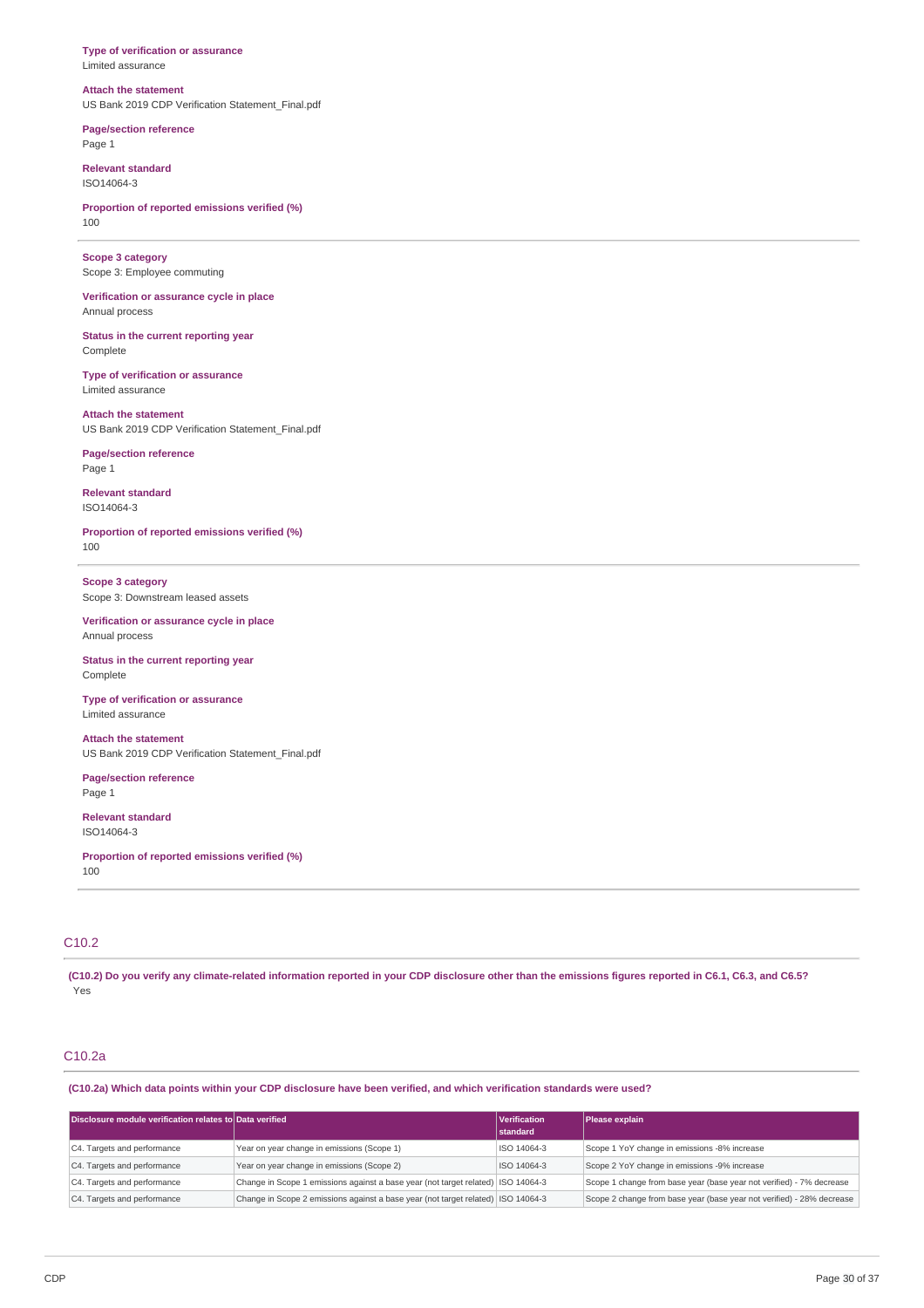## C11.2

**(C11.2) Has your organization originated or purchased any project-based carbon credits within the reporting period?** No

## C11.3

**(C11.3) Does your organization use an internal price on carbon?** No, and we do not currently anticipate doing so in the next two years

## C12. Engagement

#### C12.1

**(C12.1) Do you engage with your value chain on climate-related issues?**

## Yes, our suppliers

Yes, our customers

Yes, other partners in the value chain

## C12.1a

### **(C12.1a) Provide details of your climate-related supplier engagement strategy.**

#### **Type of engagement**

Information collection (understanding supplier behavior)

#### **Details of engagement**

Collect climate change and carbon information at least annually from suppliers

**% of suppliers by number**

0.13

#### **% total procurement spend (direct and indirect)**

5

**% of supplier-related Scope 3 emissions as reported in C6.5**  $100$ 

### **Rationale for the coverage of your engagement**

U.S. Bank's supplier engagement efforts around climate change are managed by the Procurement team. Because many business lines manage specific supplier relationships outside of this process, engagement efforts have not yet reached those suppliers. We are currently working on process improvements that would allow us to engage with a larger number of suppliers. We have increased our engagement significantly each year (82 suppliers in 2019/ 52 suppliers in 2018/ 39 suppliers in 2017) in an effort to better understand our suppliers' environmental programs and leverage available programs to reduce our environmental impact. Another rationale for engaging with the suppliers included above is materiality. The suppliers with whom we currently engage are ones that provide products or services that have an impact on the environment, such as business travel vendors or copy machine vendors. A large portion of our annual spend is on suppliers who provide a service, such as temporary employees, and therefore, have a much smaller environmental impact. We prioritize engagement based on programs in place that we can leverage in order to reduce our emissions or the emissions of our supplier and customers and based on largest impact to emissions. An example is utilizing the robust program our copy machine vendor already has in place to reduce our energy use, resulting in lower emissions for us, and increase our product recycling efforts. U.S. Bank also asks specific climate change questions during our RFP process for all new projects. This assists with learning what environmental programs our suppliers have in place and how their results are measured.

#### **Impact of engagement, including measures of success**

In certain vendor selection processes, U.S. Bank engages with suppliers to discuss opportunities related to the goods and services being purchased. An example of this is working with our promotional item vendor on alternative items that are similar to what is currently being offered, but with a smaller carbon footprint, such as local items to reduce emissions during shipping, or items made from recycled materials. We have also implemented guidelines for our office supply vendor regarding shipping orders. Larger orders are required to ship in an effort to cut down on number of shipments and emissions related to shipping supplies. Discussions with our supply and copy machine vendors have already resulted in changes to a more environmentally friendly standard paper option and expanded utilization of our copy vendor's recycling program. These efforts have resulted in large increases in number of suppliers with whom we engage (from 4 suppliers in 2015 to 82 suppliers in 2019). We anticipate that this number will continue to increase as we grow this program, especially with the added questions to our RFP process. We continue to evaluate our supplier approval program to find ways to prioritize suppliers based on their climate change reduction efforts. Another example of engagement is with our waste management vendor. In 2018, we streamlined management of waste and recycling services under one vendor in an effort to better track and utilize recycling options. In 2019, we began measuring success by the number of locations reporting use of U.S. Bank's Eco2Go recycling program that was developed for smaller and more remote locations. We are also leveraging the expertise of this vendor to educate U.S. Bank employees around recycling and waste management options. This engagement will provide increased visibility and metrics for measuring our success in this area. We measure success quantitatively through number of suppliers with whom we engage and qualitatively through progress made to leverage programs in place by our suppliers within U.S. Bank to strengthen our environmental efforts.

#### **Comment**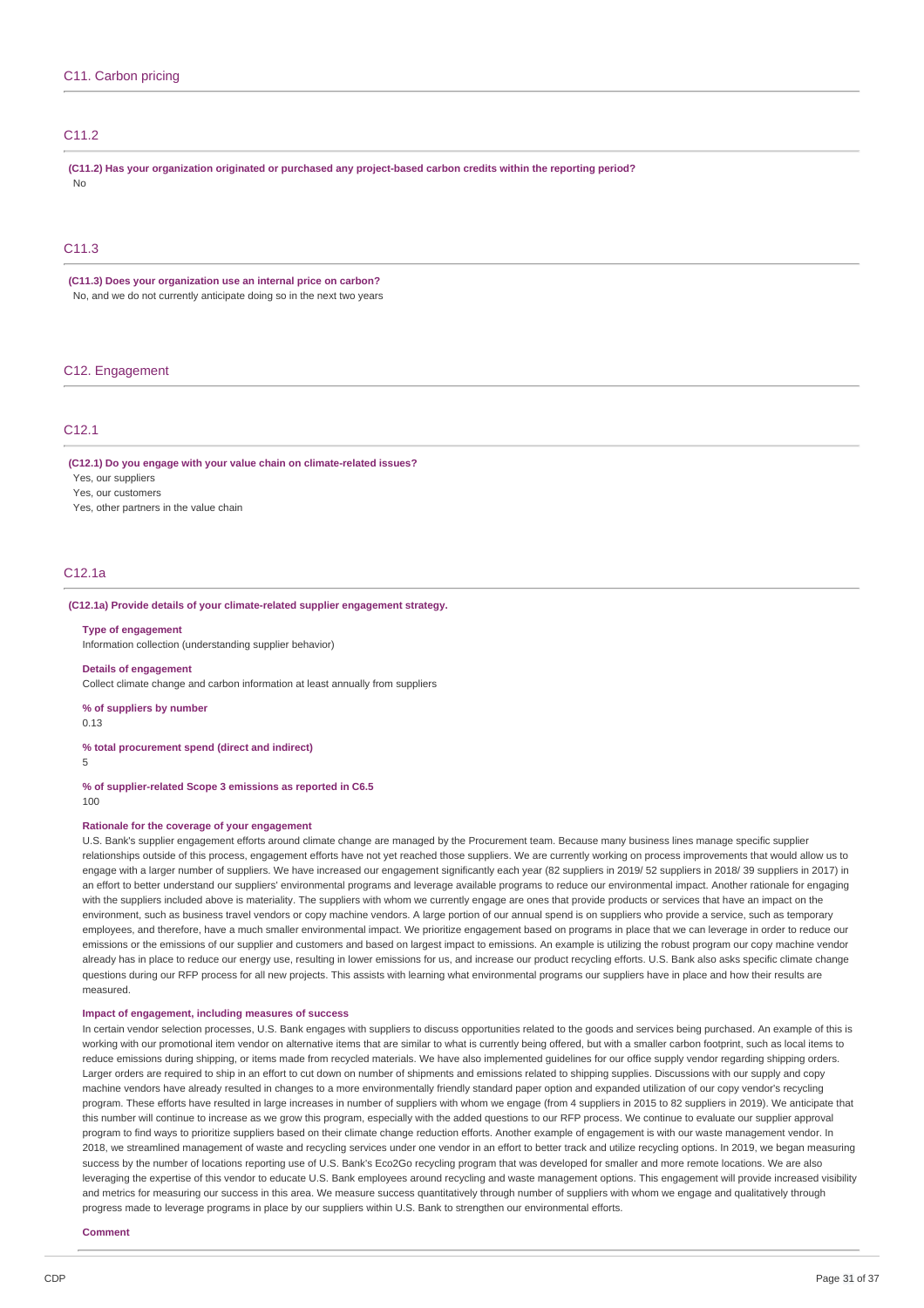#### **(C12.1b) Give details of your climate-related engagement strategy with your customers.**

**Type of engagement**

Education/information sharing

#### **Details of engagement**

Run an engagement campaign to education customers about your climate change performance and strategy

**% of customers by number**

 $100$ 

#### **% of customer - related Scope 3 emissions as reported in C6.5**

 $\Omega$ 

#### **Portfolio coverage (total or outstanding)**

Majority of the portfolio

#### **Please explain the rationale for selecting this group of customers and scope of engagement**

U.S. Bank has taken a wide, more general approach to engage and educate our customers in an effort to encourage customers to bring specific questions to us and seek deeper conversations. We feel this is the most efficient way of sharing our performance and strategy. We target all customers in an effort to reach the largest number possible with our communication and engagement efforts. An example of engagement in 2019 is a payment services campaign to encourage customers to sign up for electronic statements. By encouraging this practice, we are encouraging customers to reduce emissions.

#### **Impact of engagement, including measures of success**

Through U.S. Bank's RFP process, customers are analyzing us in part based on our climate change strategies and environmental initiatives and we have offered to collaborate with them to help meet their needs. We also engage with and educate customers by sharing our environmental initiatives and statistics via our Corporate Social Responsibility Annual Report which is available to all customers and the general public. We draw attention to it on our website and share it on social media to raise awareness. Our Environmental Responsibility Policy is also available on our website to educate customers. Both of these items are also discussed at some of our annual shareholder meeting as another avenue to engage customers. We measure success quantitatively through an increase in conversations with customers and new business. as well as qualitatively through expanded relationships with our customers around climate change issues. This has resulted in more frequent and meaningful discussions around U.S. Bank's impact on the environment. We expect this initiative to continue growing over the next couple years. For a second year in a row, in 2019, we produced a GRI index and a one page environmental, social, governance (ESG) document that includes information on our efforts to reduce climate change impact. Both of these documents are available for U.S. Bank customers to download via www.usbank.com/community. We increased visibility this year, by also including these items as part of U.S. Bank's 2019 Annual Report. We will measure success for reaching customers and other stakeholders by looking at the number of downloads for each document from our website.

## C12.1d

#### **(C12.1d) Give details of your climate-related engagement strategy with other partners in the value chain.**

U.S. Bank's Environmental Program Manager engages regularly with industry peers via monthly meetings and other "as needed" group and individual calls and emails. This forum allows us to share best practices to identify and manage climate-related risks and opportunities. It allows us to collaborate and address climate issues as a group for a larger impact. As an industry, we are collaborating on solutions and strategies to keep up with an increase in reporting requirements around climate change. As part of the monthly round table we have heard from various reporting organizations, such as CDP and SASB, and were provided an opportunity to address new frameworks and changes to existing frameworks affecting our industry.

A specific example was the new CDP sector specific questionnaire and a need for those of us completing the questionnaire to better understand the requirements. In an effort to voice feedback and ask questions, the group invited a CDP representative to join our offsite. This provided an excellent opportunity to engage and learn, leaving most of us feeling more comfortable with the changes. Our feedback was also impactful to develop the final versions of the questionnaire.

This round table has also provided a peer resource for successful tracking and measuring of employee commuting emissions. We were able to meet with a peer bank and they shared the metrics and methods they used to calculate employee commuting emissions. We took what we leaned back to our emissions vendor and created a calculation method to use in 2019.

## C12.3

(C12.3) Do you engage in activities that could either directly or indirectly influence public policy on climate-related issues through any of the following? Trade associations

Other

## C12.3b

**(C12.3b) Are you on the board of any trade associations or do you provide funding beyond membership?**

No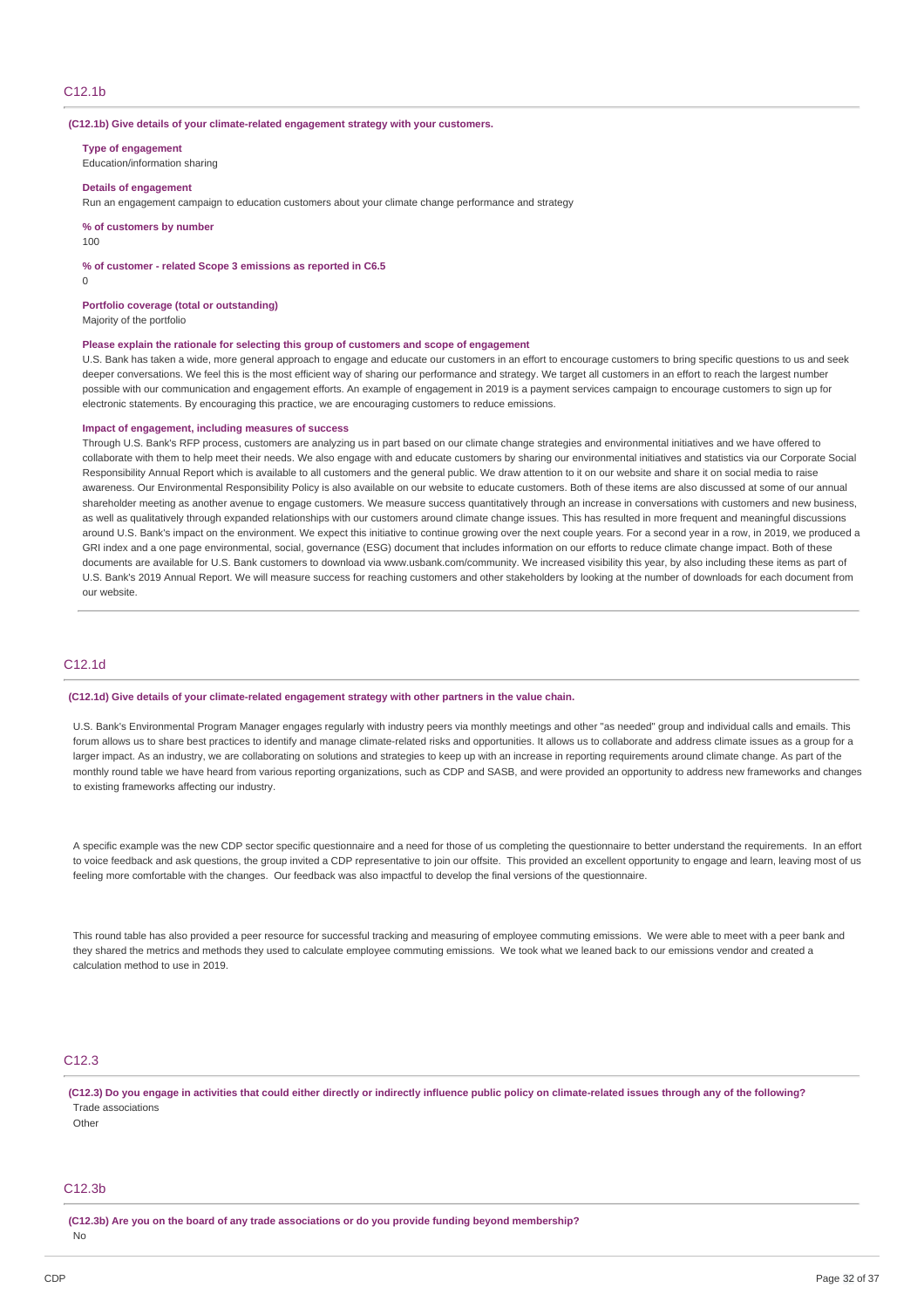### **(C12.3e) Provide details of the other engagement activities that you undertake.**

As a member of the Ceres Company Network, their policy team keeps us informed on energy policy, particularly in our major markets, and provides opportunities for us to participate in joint efforts to inform and provide feedback to policy makers at the national and state levels. U.S. Bank's Environmental Program Manager also engages with peers, both within our industry and outside our industry through peer round table engagement opportunities.

## C12.3f

(C12.3f) What processes do you have in place to ensure that all of your direct and indirect activities that influence policy are consistent with your overall climate **change strategy?**

Direct and indirect activities are reviewed and approved by a level of senior management not more than three levels removed from the CEO. Potential engagement opportunities are brought to the attention of U.S. Bank's Environmental Program Manager who reviews them within the context of U.S. Bank's Environmental Responsibility Policy. The Environmental Program Manager takes the opportunity to the appropriate Environmental Working Group members, or the full group, depending on the focus of the opportunity, for feedback. The ultimate decision is made in collaboration with the Senior Vice President, Chief Corporate Social Responsibility Officer and is reflective of U.S. Bank's climate change strategy and policy.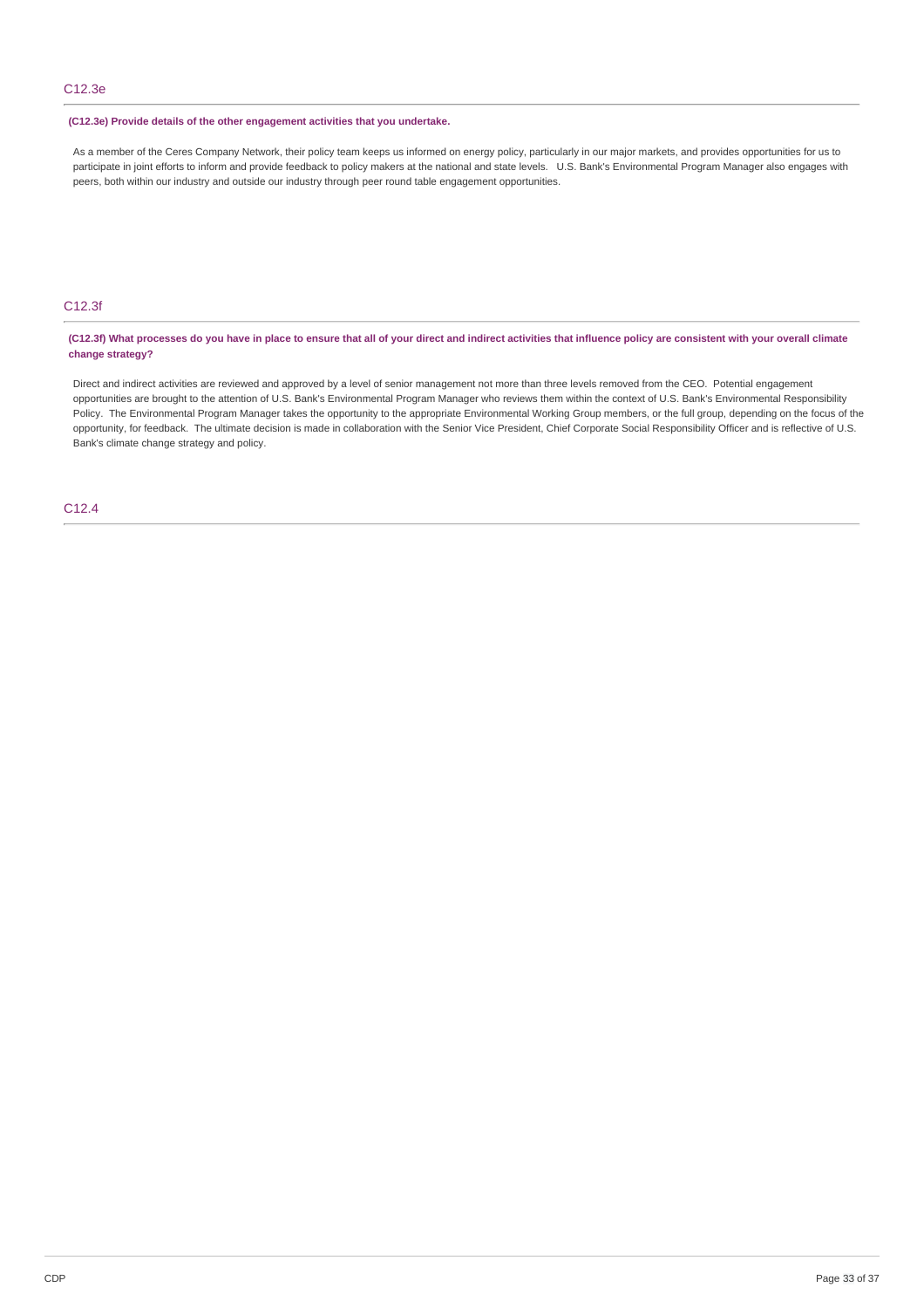(C12.4) Have you published information about your organization's response to climate change and GHG emissions performance for this reporting year in places **other than in your CDP response? If so, please attach the publication(s).**

# **Publication**

In mainstream reports

**Status** Complete

**Attach the document** USBank\_2019Annual\_Report.pdf

**Page/Section reference** Pages 16-17

## **Content elements**

Strategy Risks & opportunities Emissions figures Emission targets

### **Comment**

**Publication**

In voluntary communications

**Status** Complete

**Attach the document** 2019 CSR Report Link.docx

### **Page/Section reference**

Because our CSR report is only available online, there are no page numbers. You can find information on our environmental efforts by clicking on "Environmental Sustainability" from the provided link.

### **Content elements**

Strategy Risks & opportunities Emissions figures Emission targets

#### **Comment**

**Publication** In mainstream reports

**Status** Complete

**Attach the document** 2020 Proxy Statement.pdf

**Page/Section reference** Page 81

**Content elements** Strategy

**Comment**

## C-FS12.5

**(C-FS12.5) Are you a signatory of any climate-related collaborative industry frameworks, initiatives and/or commitments?**

|                        | Industry collaboration                                    | <b>Comment</b>                                                                                                                                                      |
|------------------------|-----------------------------------------------------------|---------------------------------------------------------------------------------------------------------------------------------------------------------------------|
| Reporting<br>framework |                                                           | Other, please specify (Global Reporting Initiative) U.S. Bank has published a GRI inventory for the past two years with our Corporate Social Responsibility Report. |
| Industry initiative    | Other, please specify (Bank Sustainability<br>Roundtable) | U.S. Bank participates in the Bank Sustainability Roundtable to further initiatives within our industry.                                                            |
| Commitment             | Other, please specify (Ceres)                             | U.S. Bank is a member of the Ceres Company Network and receives communication from their Policy Network as an additional method of<br>engagement.                   |

## C14. Portfolio Impact

## C-FS14.1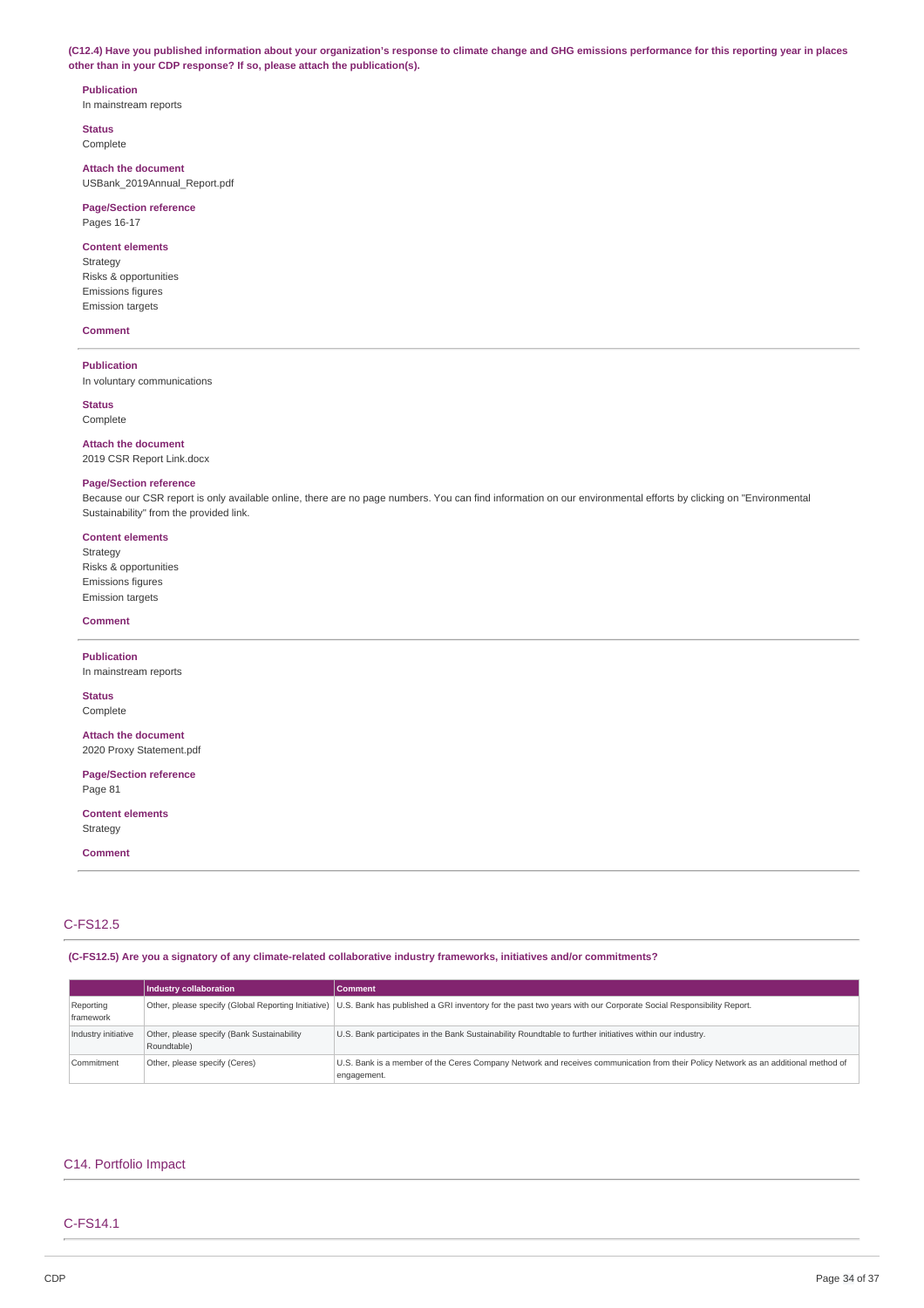### (C-FS14.1) Do you conduct analysis to understand how your portfolio impacts the climate? (Scope 3 portfolio impact)

|                                                | We conduct analysis on our<br>portfolio's impact on the climate | Disclosure   Comment<br>metric |                                                                                                                                                                                                                  |
|------------------------------------------------|-----------------------------------------------------------------|--------------------------------|------------------------------------------------------------------------------------------------------------------------------------------------------------------------------------------------------------------|
| Bank lending (Bank)                            | No, but we plan to do so in the next two<br>years               | $<$ Not<br>Applicable          | We have identified several industries with high environmental impact, and clients in those industries are subject to an enhanced<br>due diligence questionnaire which addresses their impact on the environment. |
| Investing (Asset manager)                      | <not applicable=""></not>                                       | $<$ Not<br>Applicable          | <not applicable=""></not>                                                                                                                                                                                        |
| Investing (Asset owner)                        | <not applicable=""></not>                                       | $<$ Not<br>Applicable          | <not applicable=""></not>                                                                                                                                                                                        |
| Insurance underwriting<br>(Insurance company)  | <not applicable=""></not>                                       | $<$ Not<br>Applicable          | <not applicable=""></not>                                                                                                                                                                                        |
| Other products and<br>services, please specify | Not applicable                                                  | $<$ Not<br>Applicable          |                                                                                                                                                                                                                  |

## C-FS14.1c

(C-FS14.1c) Why do you not conduct analysis to understand how your portfolio impacts the climate? (Scope 3 Category 15 "Investments" emissions or alternative **carbon footprinting and/or exposure metrics)**

We acknowledge this is a challenging activity. We currently do not have the internal infrastructure or resources to calculate this. We would also need to collect additional sensitive information from our customers. We recognize this is an opportunity to evolve with the industry on this topic and we intend to look for ways to leverage existing internal data (such as from our environmental due diligence questionnaires) to identify opportunities to analyse our portfolio's impact on the climate.

## C-FS14.3

## **(C-FS14.3) Are you taking actions to align your portfolio to a well below 2-degree world?**

|                                                     | We are taking actions to Please explain<br>align our portfolio to a<br>well below 2-degree<br>world |                                                                                                                                                                                                                                                                                                                                                                                                                                                                                                             |
|-----------------------------------------------------|-----------------------------------------------------------------------------------------------------|-------------------------------------------------------------------------------------------------------------------------------------------------------------------------------------------------------------------------------------------------------------------------------------------------------------------------------------------------------------------------------------------------------------------------------------------------------------------------------------------------------------|
| Bank lending<br>(Bank)                              | No.                                                                                                 | No formal strategic plans, but we do have portfolio risk limits on the bank's exposure to the oil and gas sector. For example, our policy restrictions around coal indicate<br>that is part of the bank's strategy to be responsive to a warmer world. We do not have portfolio limits specifically around coal, precisely because the environmental<br>policy prohibitions certain forms of coal mining, and coal-fired power, and the fact that our credit exposure is minimal due to these restrictions. |
| Investing<br>(Asset<br>manager)                     | <not applicable=""></not>                                                                           | <not applicable=""></not>                                                                                                                                                                                                                                                                                                                                                                                                                                                                                   |
| Investing<br>(Asset owner)                          | <not applicable=""></not>                                                                           | <not applicable=""></not>                                                                                                                                                                                                                                                                                                                                                                                                                                                                                   |
| Insurance<br>underwriting<br>(Insurance<br>company) | <not applicable=""></not>                                                                           | <not applicable=""></not>                                                                                                                                                                                                                                                                                                                                                                                                                                                                                   |
| and services,<br>please specify                     | Other products Not applicable                                                                       |                                                                                                                                                                                                                                                                                                                                                                                                                                                                                                             |

### C15. Signoff

## C-FI

(C-FI) Use this field to provide any additional information or context that you feel is relevant to your organization's response. Please note that this field is optional **and is not scored.**

## C15.1

**(C15.1) Provide details for the person that has signed off (approved) your CDP climate change response.**

|       | Job title                                  | Corresponding job category    |
|-------|--------------------------------------------|-------------------------------|
| Row 1 | Andrew Cecere, Chairman, President and CEO | Chief Executive Officer (CEO) |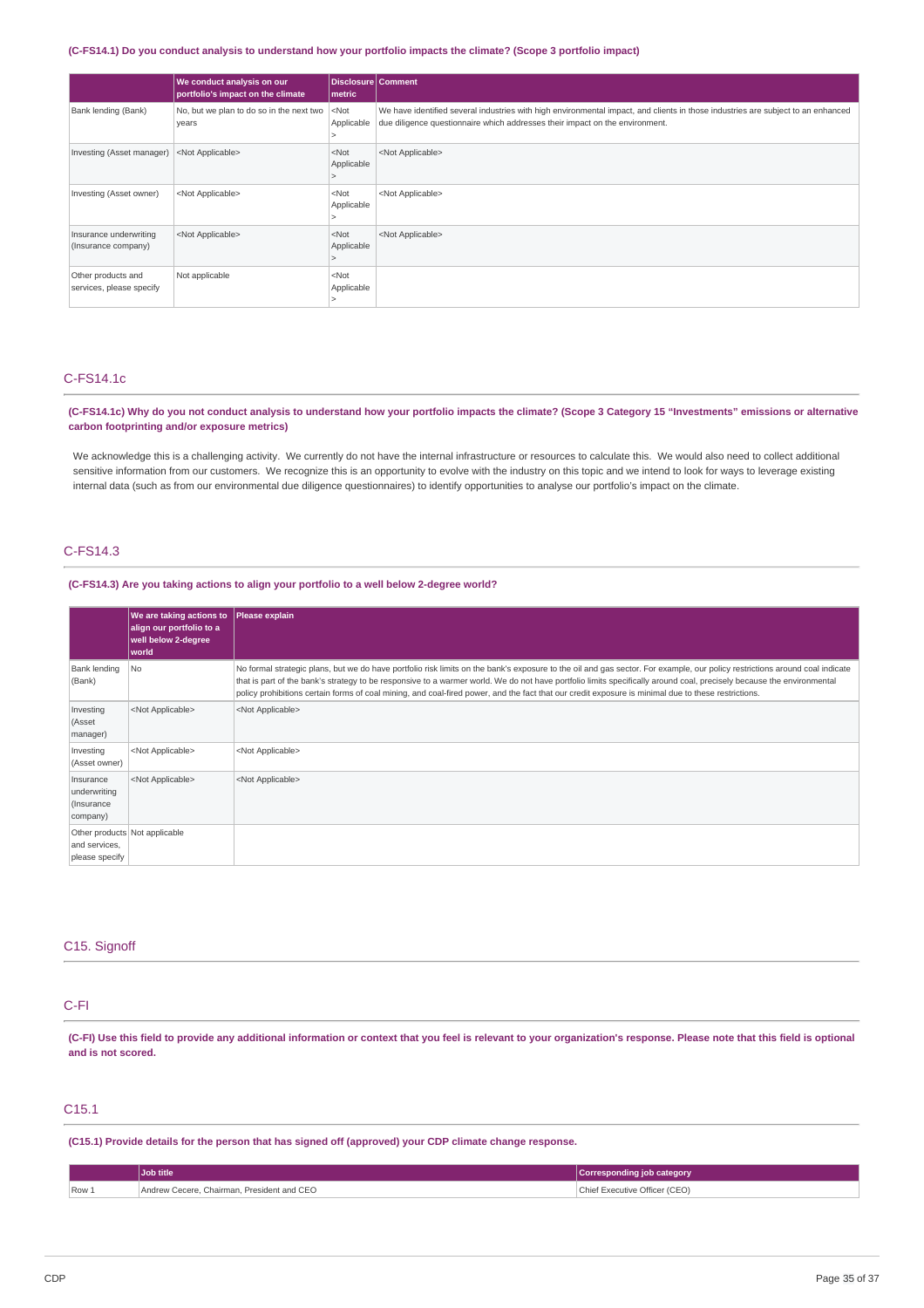## SC0.0

**(SC0.0) If you would like to do so, please provide a separate introduction to this module.**

## SC0.1

**(SC0.1) What is your company's annual revenue for the stated reporting period?**

|       | <b>Annual Revenue</b> |
|-------|-----------------------|
| Row 1 | 209600000<br>000000   |

## SC0.2

**(SC0.2) Do you have an ISIN for your company that you would be willing to share with CDP?** Yes

### SC0.2a

**(SC0.2a) Please use the table below to share your ISIN.**

|      | ISIN country code (2 letters) | <b>ISIN numeric identifier and single check digit (10 numbers overall)</b> |
|------|-------------------------------|----------------------------------------------------------------------------|
| Row. | US<br>.                       | 90297330<br>.                                                              |

### SC1.1

(SC1.1) Allocate your emissions to your customers listed below according to the goods or services you have sold them in this reporting period.

## SC1.2

**(SC1.2) Where published information has been used in completing SC1.1, please provide a reference(s).**

## SC1.3

(SC1.3) What are the challenges in allocating emissions to different customers, and what would help you to overcome these challenges?

| <b>Allocation challenges</b>                       | Please explain what would help you overcome these challenges                                                                                                                                                                                                                                                                                                                                             |  |
|----------------------------------------------------|----------------------------------------------------------------------------------------------------------------------------------------------------------------------------------------------------------------------------------------------------------------------------------------------------------------------------------------------------------------------------------------------------------|--|
| Customer base is too large and diverse to<br>level | As a very large financial services provider with a large and diverse customer base, the majority of U.S. Bank's emissions result from our ongoing business operations.<br>accurately track emissions to the customer   Our facilities, our technologies, and our employees all support various aspects of the services we provide and are not dedicated to one product or service or to one<br>customer. |  |

## SC1.4

**(SC1.4) Do you plan to develop your capabilities to allocate emissions to your customers in the future?** No

### SC1.4b

**(SC1.4b) Explain why you do not plan to develop capabilities to allocate emissions to your customers.**

Due to the structure of U.S. Bank's operations and the nature of the products and services we provide, it is unlikely that there would be any accurate way to allocate emissions to the customer level.